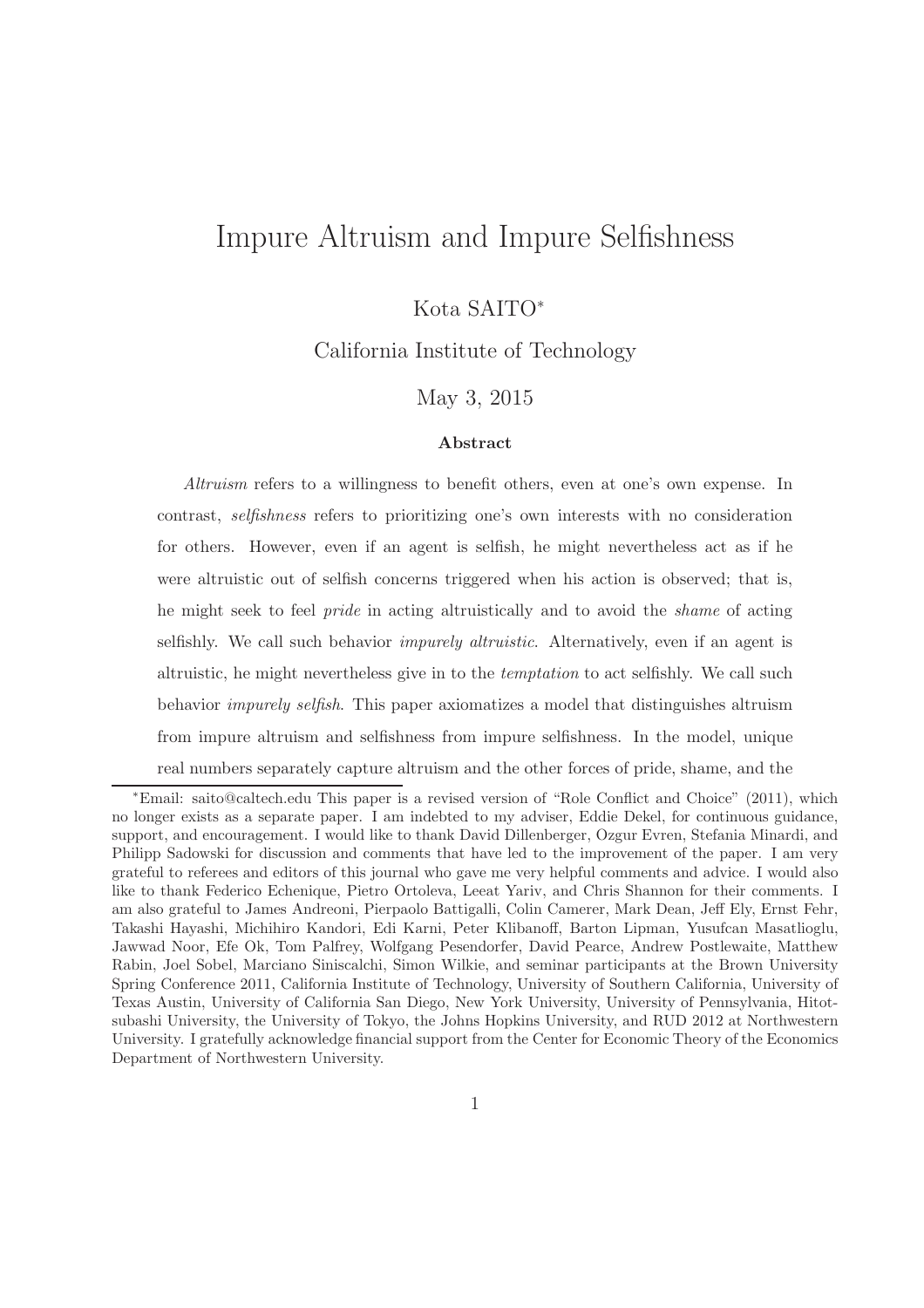temptation to act selfishly. We show that the model can describe recent experiments on dictator games with an exit option. In addition, we describe an empirical puzzle that government spending only partially crowds out consumers' donations, contrary to the prediction based on standard consumer theory.

Keywords: Impure altruism, altruism, warm glow, pride, shame, temptation, dictator games, and preferences on sets.

JEL Classification Numbers: D03, D63, D64, D81.

### 1 Introduction

*Altruism* refers to a willingness to benefit others, even at one's own expense. *Selfishness*, the opposite of altruism, refers to prioritizing one's own interests, with a concomitant lack of consideration for others. While these definitions may seem clear, it is difficult to detect from an agent's actions alone whether he is truly altruistic or selfish.

Even if an agent is indifferent to the welfare of others and therefore selfish by definition, he might nevertheless act as if he were truly altruistic (i.e., act to benefit others) out of selfish concerns triggered when his action is observed; that is, he might seek to feel *pride* in having acted altruistically or to avoid the *shame* of having acted selfishly.

In contrast to pure altruism, we say that an agent exhibits *impure altruism* if he chooses an action that benefits others in order to feel pride in acting altruistically and to avoid the shame of acting selfishly. (In this paper, the terms *altruism* and *pure altruism* will be used interchangeably, as will the terms *selfishness* and *pure selfishness*.)

On the other hand, even if an agent is willing to benefit others and is therefore by definition altruistic, he might nevertheless give in to the *temptation* to act selfishly. In contrast to pure selfishness, we say that an agent exhibits *impure selfishness* if the temptation to act selfishly motivates him to depart from his tendency to act altruistically.<sup>1</sup> An agent

<sup>&</sup>lt;sup>1</sup>Of course, such an agent could also be said to exhibit *impure altruism*, since his altruistic tendencies could be seen as rendered "impure" whenever he gives in to the temptation to act selfishly. However, we feel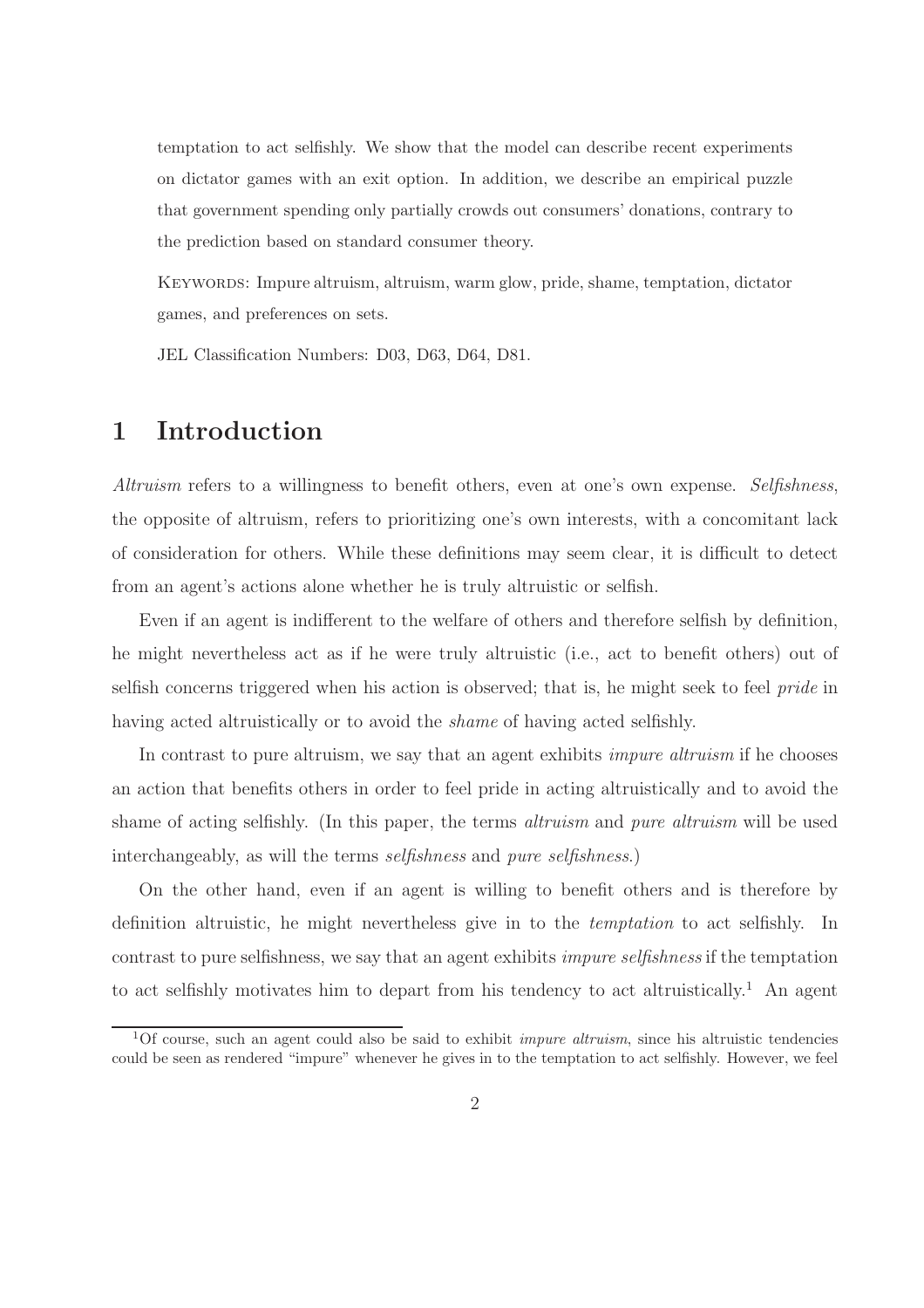can exhibit impure selfishness, especially when an immediate payoff is at stake.<sup>2</sup>

Moreover, these three forces–pride, shame, and the temptation to act selfishly–could interact in conflicting ways in affecting an agent's actions.<sup>3</sup> For example, an agent could behave impurely altruistically even if he feels a temptation to act selfishly, when his desire to avoid the shame has overwhelmed the temptation. Conversely, an agent could behave impurely selfishly even if he knows that he will feel shame at doing so, when the temptation has overwhelmed such shame.

In the axiomatic literature on preferences over menus temptation and shame have been studied separately: Gul and Pesendorfer (2001) have proposed a model of temptation; Dillenberger and Sadowski (2012) have proposed a model of shame. In an independent project, Evren and Minardi (2014) study warm glow, which is a similar phenomenon to pride. Moreover, in the latter two works, the parameters capturing the psychological effects are not uniquely identified.

The purpose of this paper is to axiomatize a model in which unique real numbers separately capture altruism as well as pride in acting altruistically, shame of acting selfishly, and the temptation to act selfishly. The improved identification comes from a linear structure of our model. On the other hand, the linear structure makes our model restrictive. For example, our model satisfies the *independence of irrelevant alternatives* (IIA). That is, the decision maker will not change his choice even if an irrelevant element is removed from his set of alternatives. We discuss those restrictions at the end of Section 2.

Our model can capture the trade-off between the three forces and, thereby, distinguish

that the term impure altruism is more suitable for the selfish person who acts altruistically when motivated by his inherent selfishness. As a result, we use the term impure selfishness for the opposite situation, namely, a typically altruistic agent who sometimes gives in to the temptation to act selfishly.

<sup>&</sup>lt;sup>2</sup>Indeed, Noor and Ren (2011) found that in their experiments the average donation from dictators to receivers has significantly decreased when the timing of the payment to the subjects is changed from one month later to immediately after the dictators' choices.

<sup>3</sup>Throughout this paper, when we use the terms, pride in acting altruistically, shame of acting selfishly, and the temptation to act selfishly, we are referring to individual acts of an agent, and not to an agent's personality or general tendencies. For example, if we say that an agent seeks to "feel pride in acting altruistically," that description will refer to the pride in one particular altruistic act, rather than to the agent's typical or habitual behavior.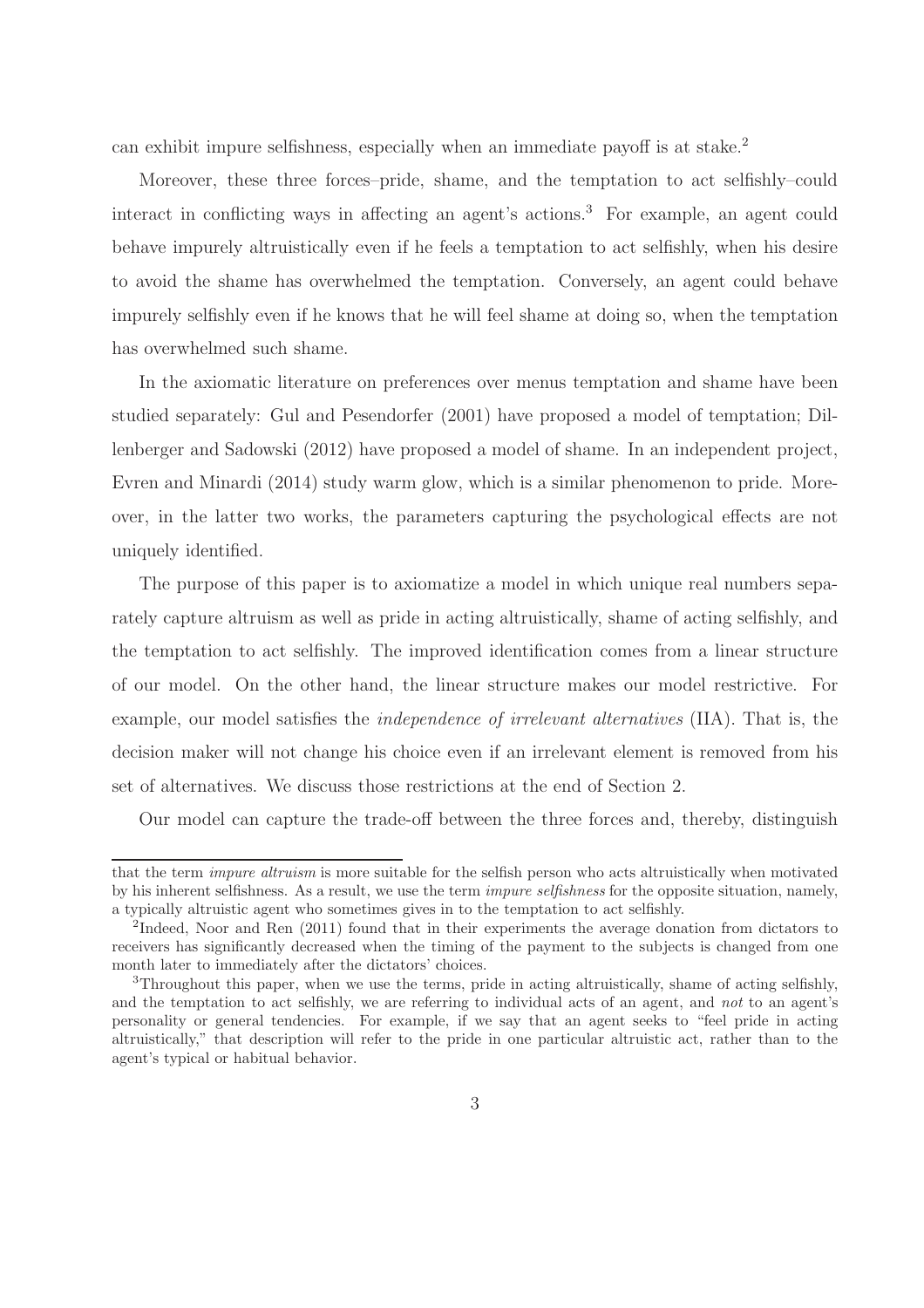altruism from impure altruism and selfishness from impure selfishness. For example, we can show that the agent could behave impurely altruistically if his index of shame is larger than that of the temptation; otherwise, an agent could behave impurely selfishly. Moreover, we provide axiomatizations of special cases which capture only pride, shame, or the temptation, respectively.

We adopt the same set up as Dillenberger and Sadowski (2012), which distinguishes the ex-ante private stage and the ex-post public stage. The setup is necessary to study pride, shame, and the temptation at the same time.

To conclude the introduction, we clarify (i) the definition of shame in comparison with a related emotion, guilt; (ii) the definition of pride; and (iii) the difference between temptation and two other psychological effects, pride and shame. There is a clear distinction between shame and guilt in Psychology. According to Hiebert (1985, p. 213), "An agent may suffer from guilt although no one else knows of his or her misdeed." This is the crucial difference between shame and guilt: an agent would not suffer from shame if no one else knows of his misdeed. In this paper, we do not consider guilt; we focus on shame alone. To study guilt, the two stage setup is not enough because the agent would feel guilt even at the ex-ante private stage.

There are various definitions of pride in Psychology. (See Lea and Webley (1997) for a survey on pride in Psychology and for a discussion on economic consequences of pride.) In Development Psychology, pride has often been studied in its comparison with shame. (See Scheff (1988) and Taylor (1985) for example.) Scheff (1988) claims that conformity to social expectations causes "the pleasure of pride and fellow feeling"; while disconformity causes "the punishment of embarrassment, shame, or humiliation". In this paper, we consider the particular social expectations that an agent should act altruistically. Hence, by pride of acting altruistically, we mean a feeling of pleasure derived from the social recognition of one's altruistic choice. Even without social recognition and even if an agent is not altruistic, he may derive a feeling of pleasure, such as warm glow, from one's altruistic choice. We do not study such feelings in this paper.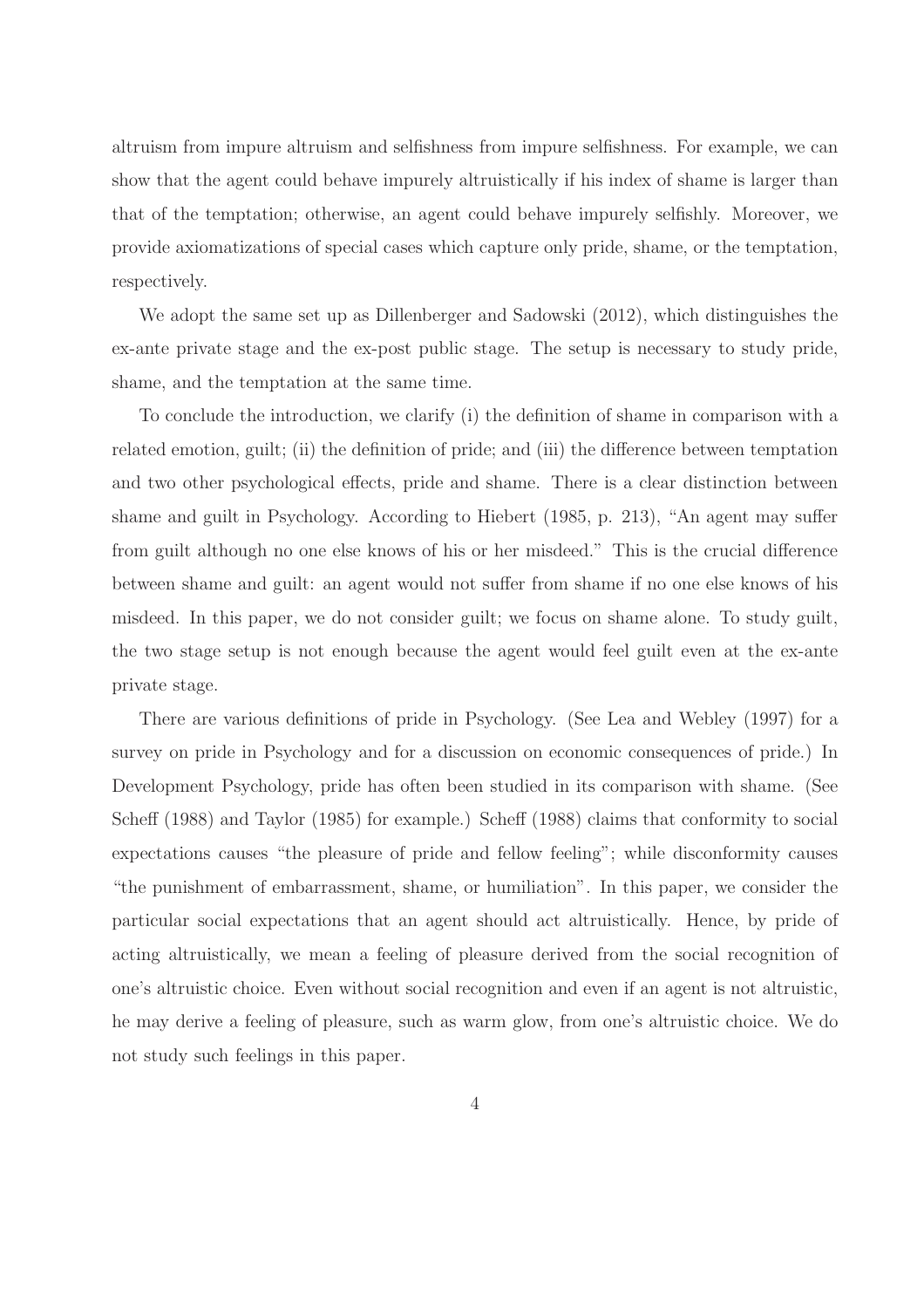Finally, note that the temptation to act selfishly is different from shame and pride in the sense that the temptation is not caused by the publicity of choices but by the immediacy of the payoff at the ex-post stage. However, we think that the effect of temptation at the ex-post public stage is so significant that we should incorporate the effect into our model. Indeed, in experiments on dictator games, Noor and Ren (2011) found that the average donation from dictators to receivers is 65 percent of the total endowment when the payment to subjects is made one month later, but only 38 percent when the payment is made immediately after the dictators' choices.

The rest of the paper is organized as follows. In Section 2, we provide a preview of the results. In Section 3, we provide a literature review. In Section 4.1, we present the model and the axioms. In Section 4.2, we present a representation theorem and a sketch of the proof. In Section 4.3, we show the uniqueness of the representation. In Section 5, we provide axiomatizations of the special cases and discuss their relationship with Gul and Pesendorfer (2001), Dillenberger and Sadowski (2012), and Evren and Minardi (2014). In Section 6, we study characterizations of parameters and provide comparative statics. In Section 7, we study the agent's ex-post choices and provide characterizations of impure altruism and impure selfishness. In Section 8, we show that the model is consistent with existing experimental evidence. In Section 9, we provide an application. All proofs are in Appendix.

## 2 Preview of Results

#### 2.1 Model

We investigate a decision maker who determines an allocation between himself and other passive agents. The decision maker's choice consists of two stages. In the first ex-ante stage, the decision maker chooses a set of allocations. We assume that the other agents do not know that the decision maker has such choices. His ex-ante choices are *private*.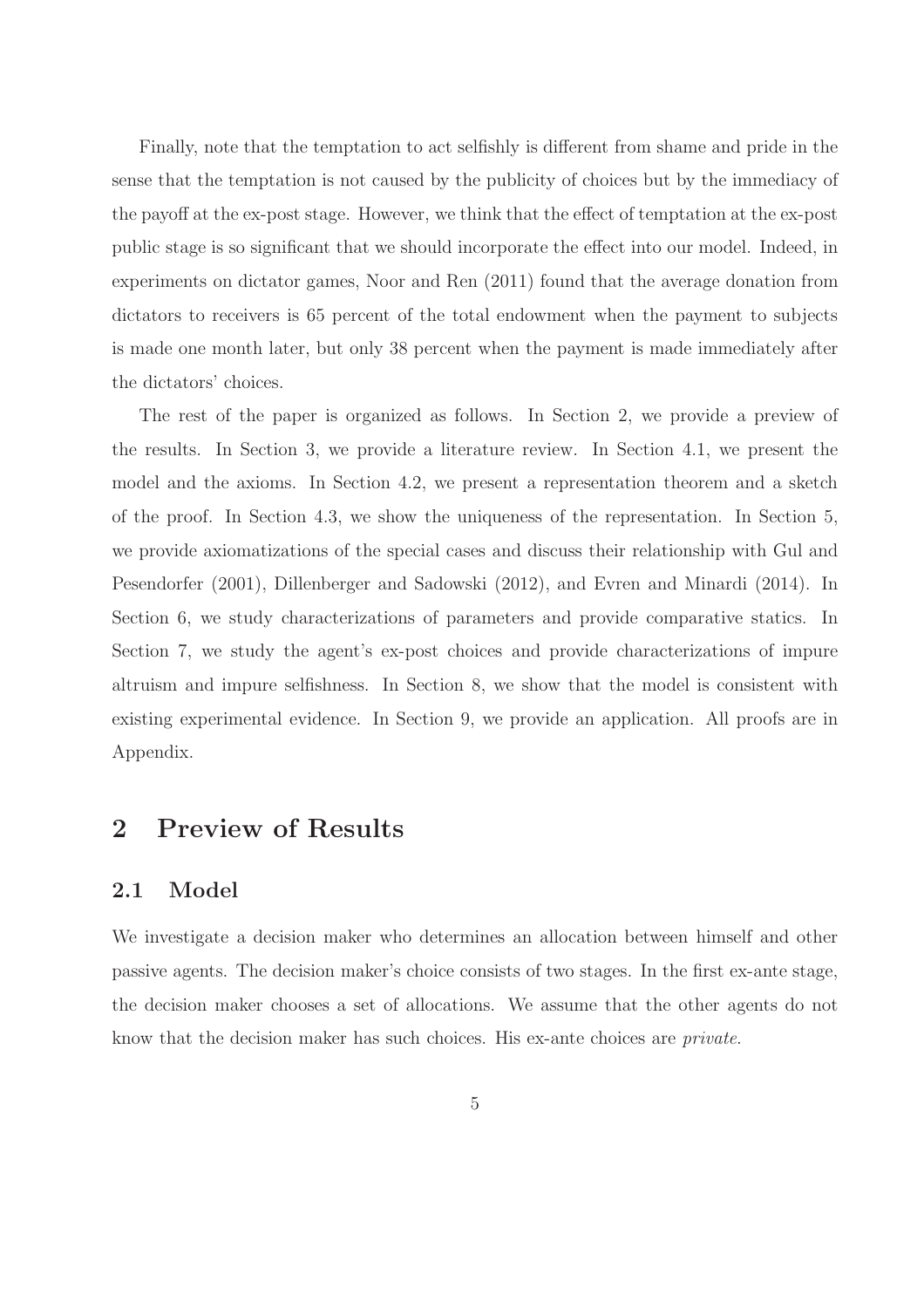In the ex-post stage, the decision maker chooses an allocation from the set that he chose ex-ante. We assume that other agents can observe which allocation the decision maker chooses from the set, even though they do not know that he chose the set ex-ante.



Choose a set A of allocations privately Choose an allocation from the set A publicly Figure 1: Two-Stage Decision Problem

Because his choices will be *public* at the ex-post public stage, the decision maker could anticipate that he will feel pride in acting altruistically, or shame of acting selfishly at that stage. In addition, the decision maker could anticipate that he will suffer from the temptation to act selfishly ex-post. In light of these potential ex-post feelings, the decision maker chooses a set ex-ante. (We, henceforth, call these three feelings simply, pride, shame, and temptation, when there is no danger of confusion.) This set up is not new: Dillenberger and Sadowski (2012) have proposed the same model that distinguishes the ex-ante private stage and the ex-post public stage to study the effect of shame.

To introduce the representation, we first define some notation. The decision maker is denoted by 1 and the finite set of other agents is denoted by S. Define  $I = \{1\} \cup S$  to be the set of all agents. A payoff profile  $p \equiv (p_i)_{i \in I}$  is called an *allocation*. An allocation p is also denoted by  $(p_1, p_S)$ , where  $p_1$  is a payoff to the decision maker and  $p_S \equiv (p_i)_{i \in S}$  is a payoff profile to the other agents.

When the decision maker chooses a set of allocations at the ex-ante private stage, he maximizes the following utility function. The utility of a set  $A$  is:

$$
V(A) = \max_{p \in A} \left[ \sum_{i \in I} \alpha_i u(p_i) + \beta_1 \max_{q \in A} \alpha_1 (u(q_1) - u(p_1)) - \beta_S \max_{r \in A} (\sum_{i \in S} \alpha_i u(r_i) - \sum_{i \in S} \alpha_i u(p_i)) \right], (1)
$$

where  $\alpha_1 > 0$ ,  $\beta_1 < 1$ ,  $\beta_S \ge 0$ , and  $\sum_{i \in S} \alpha_i = 1$ . Moreover,  $(\alpha_i)_{i \in I}$ ,  $\beta_1$ , and  $\beta_S$  are unique and u is unique up to positive affine transformation. The maximizer  $p$  over A is the decision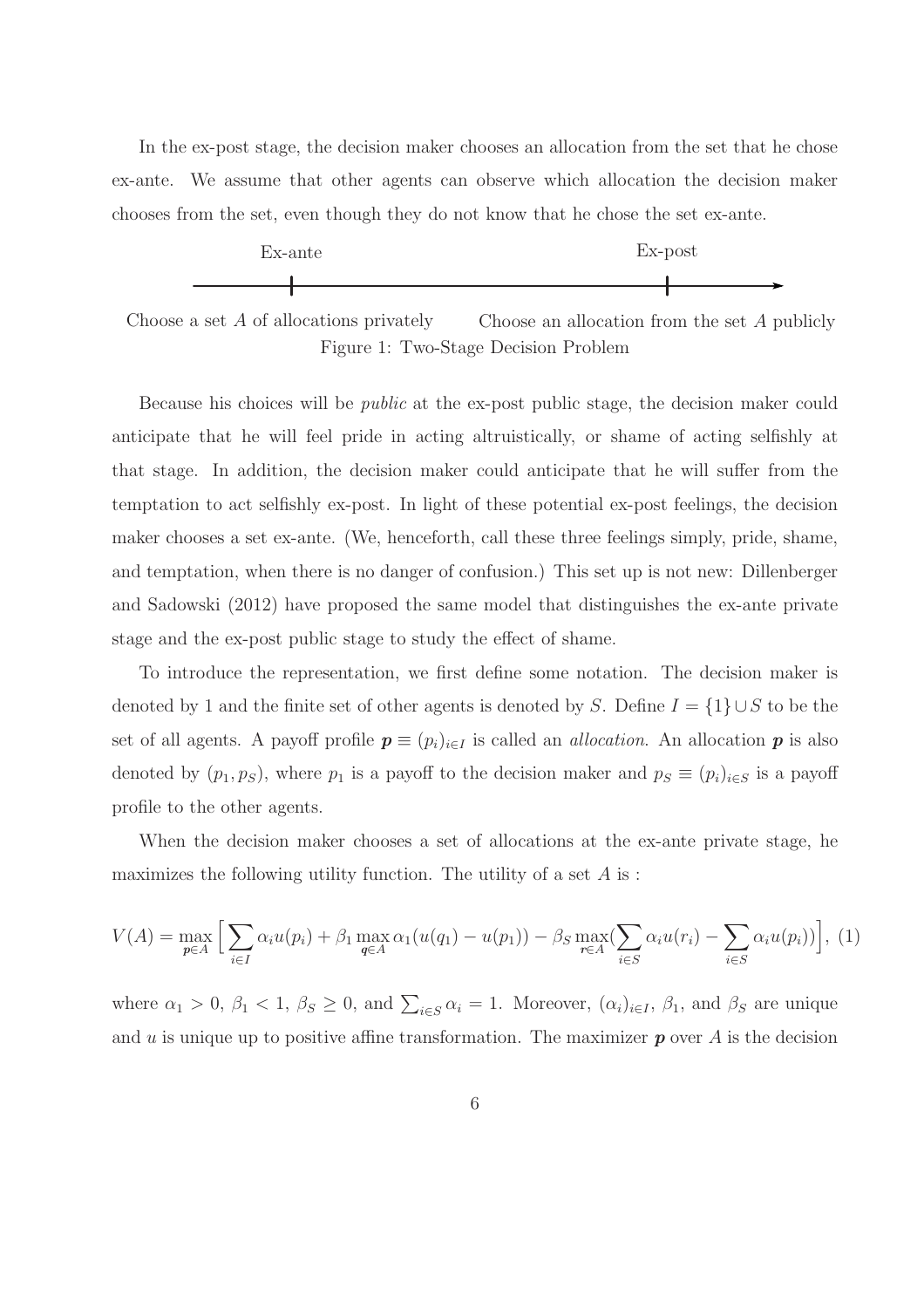maker's *ex-post public choice* from A.

The first term of the model,  $\sum_{i\in I} \alpha_i u(p_i)$ , captures the decision maker's *utilitarian* evaluation of his ex-post choice of p. Hence, we call the model a *generalized utilitarian* (GU) model.

The second term,  $\beta_1 \max_{q \in A} \alpha_1(u(q_1) - u(p_1))$ , captures the utility arising from *the pride of acting altruistically* if  $\beta_1 \geq 0$  or the disutility arising from the temptation to act selfishly (i.e., the temptation to maximize his own allocation) if  $\beta_1 \leq 0$ . The utility and disutility are proportional to the difference between the maximum selfish utility  $\max_{q \in A} \alpha_1 u(q_1)$  and the actual utility  $\alpha_1u(p_1)$  attained by the decision maker's ex-post choice of **p**. The difference captures how much the decision maker controls himself so as to keep himself from acting selfishly (i.e., from maximizing his selfish interest).

Similarly, the third term of the GU model,  $\beta_S \max_{r \in A} (\sum_{i \in S} \alpha_i u(r_i) - \sum_{i \in S} \alpha_i u(p_i)),$ captures the disutility due to the *shame of acting selfishly*. The disutility is proportional to the difference between the maximum social utilities  $\max_{r \in A} \sum_{i \in S} \alpha_i u(r_i)$  (i.e., the maximum sum of the utilities of the other agents) and the actual social utilities  $\sum_{i \in S} \alpha_i u(p_i)$  attained by the decision maker's ex-post choice of  $p$ . Hence, the difference captures how much utility the other agents lose because of the decision maker's ex-post choice.

# 2.2  $\alpha$  captures Altruism and Selfishness;  $\beta$  captures Impure Altruism and Impure Selfishness

In the GU model, the relative weight on the social utility with respect to the selfish utility captures *the level of pure altruism*. Since  $\sum_{i \in S} \alpha_i = 1$ , the relative weight is  $(\sum_{i \in S} \alpha_i)/\alpha_1 =$  $1/\alpha_1$ . In other words,  $\alpha_1$  captures the level of pure selfishness. To see this interpretation of  $\alpha_1$ , note that whether or not the decision maker is purely altruistic is determined through his *ex-ante private* choices. This is because in private choices the decision maker would feel neither pride nor shame. Moreover, in ex-ante choices he would not feel temptation.

In the GU model, ex-ante private choices between allocations  $p$  and  $q$  are formalized as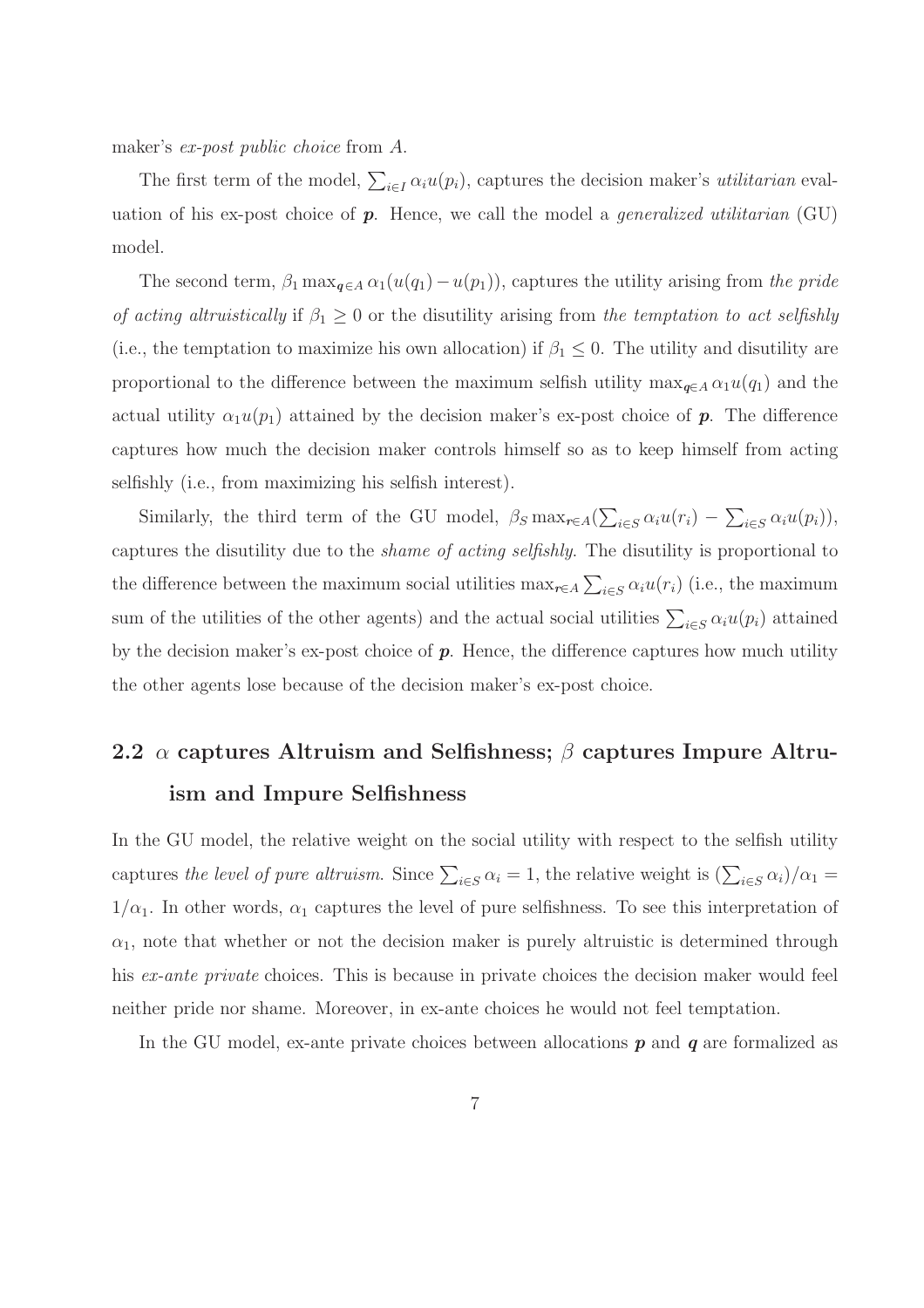choices between the singleton sets, such as  $\{p\}$  and  $\{q\}$ . Hence, the utility function that captures only pure altruism is as follows:

$$
V(\{p\}) = \sum_{i \in I} \alpha_i u(p_i) = \alpha_1 u(p_1) + \sum_{i \in S} \alpha_i u(p_i).
$$
 (2)

Therefore, the smaller  $\alpha_1$  is, the more the decision maker is willing to sacrifice his own allocation  $p_1$  to improve the others' allocations  $p_S$ .



Figure 2: Pride, Shame, and Temptation Cause Impure Altruism and Impure Selfishness

In contrast to the ex-ante private choices, ex-post public choices can be affected by pride, shame, and the temptation to act selfishly. To see this effect, note that (1) can be expressed as  $V(A) = \max_{p \in A} [(1 - \beta_1)\alpha_1 u(p_1) + (1 + \beta_S) \sum_{i \in S} \alpha_i u(p_i)] + \beta_1 \max_{q \in A} \alpha_1 u(q_1) \beta_S \max_{r \in A} \sum_{i \in S} \alpha_i u(r_i)$  for any set A of allocations. This representation shows that the ex-post public choice  $p$  (i.e., the maximizer over A) maximizes

$$
U(\boldsymbol{p}) \equiv (1 - \beta_1)\alpha_1 u(p_1) + (1 + \beta_S) \sum_{i \in S} \alpha_i u(p_i). \tag{3}
$$

Note that since  $\beta_1$  is always smaller than one, the function U is monotonic in the decision maker's utility  $u(p_1)$  and the social utility  $\sum_{i \in S} \alpha_i u(p_i)$ . Hence, no matter what the parameters are, the decision maker will *never* derive utility from decreasing his own utility (or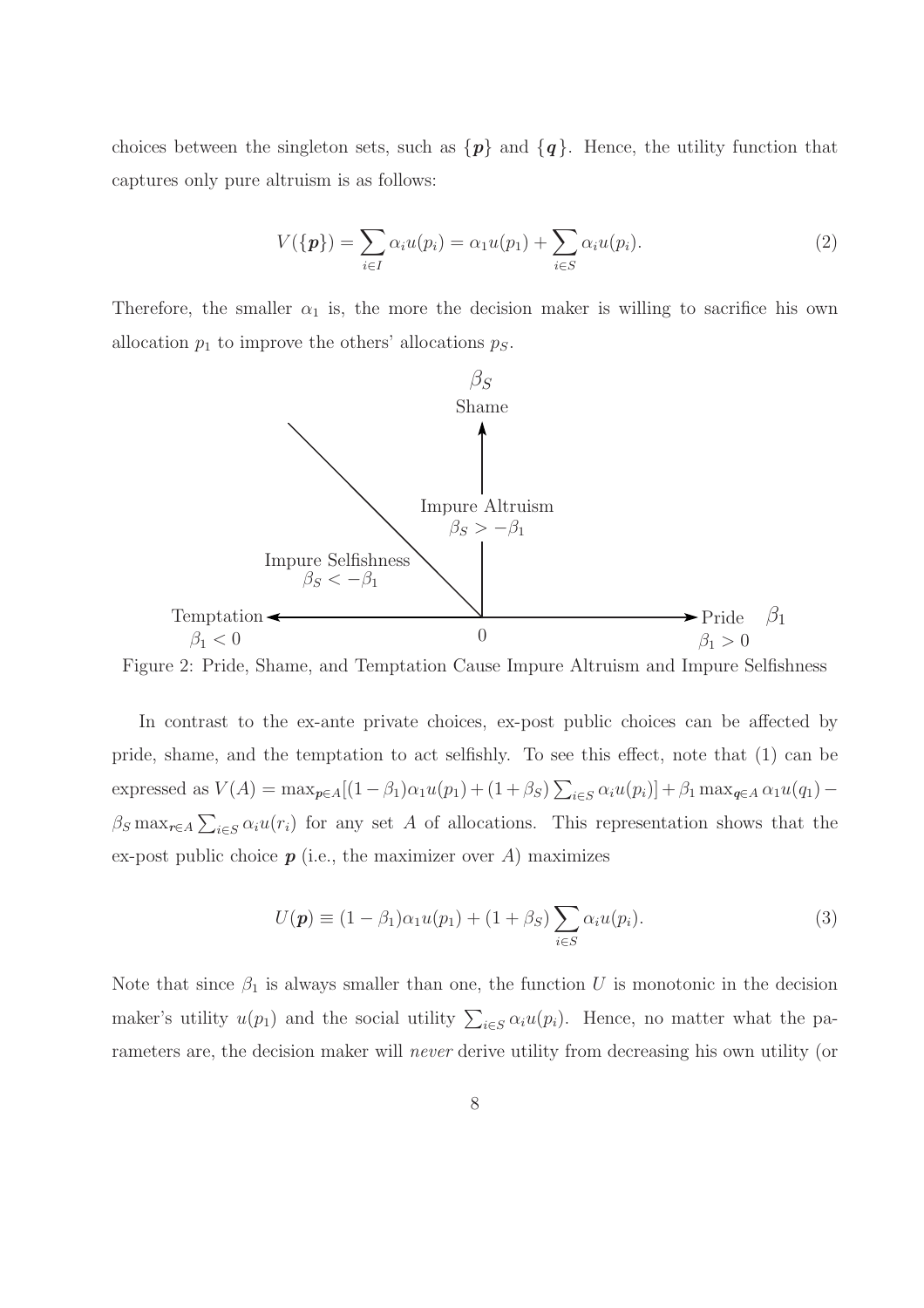social utility) unless it increases social utility (or his own utility, respectively).

A comparison between (3) and (2) shows that the decision maker's choices become more altruistic at the ex-post public stage (i.e., in  $(3)$ ) than they are at the ex-ante private stage (i.e., in (2)) if and only if  $\beta_S > -\beta_1$ . To see this note that the *relative* weight on the social utility  $\sum_{i\in S} \alpha_i u$  at the ex-post public stage is  $(1 + \beta_S)/((1 - \beta_1)\alpha_1)$ . The relative weight at the ex-ante private stage is  $1/\alpha_1$ . Hence, the relative weight at the ex-post public stage is higher than the relative weight at the ex-ante private stage if and only if  $1 + \beta_S > 1 - \beta_1$ .<sup>4</sup>

In this way,  $\beta_S > -\beta_1$  *captures impure altruism* caused by pride in acting altruistically or shame of acting selfishly. In the same way,  $\beta_S < -\beta_1$  *captures impure selfishness* motivated by the temptation to act selfishly.

There are some limitations of the GU model. As it can be seen in (3), the ex-post choice satisfies IIA. That is, the decision maker will not change his ex-post choice even if an unchosen element is removed from his set of alternatives. In addition, the GU model does not incorporate inequality aversion since the GU model implies that the decision maker is a utilitarian. Both limitations result from the linearity of the GU model, which at the same time make it possible for us to identify the parameters (i.e.,  $\alpha$  and  $\beta$ ) uniquely.

Second, since the model is based on observable preferences at the ex-ante (private) stage, an outside observer must know the decision maker's choices at the stage. Hence, the GU model does not incorporate pride and shame resulting from the outside observer. This limitation might not be so serious because, by definition, the outside observer is not included in the set  $S$  of the other agents. Therefore, the outside observer's utility is not determined by the decision maker's choices. Consequently, the decision maker would feel little pride and shame resulting from the outside observer.<sup>5</sup>

Third, in the GU model, the decision maker evaluates the other agents' allocations  $(p_i)_{i\in S}$ by using his own utility function  $u$ . This limitation can be fixed easily by using additional

<sup>4</sup>We provide behavioral characterizations of impure altruism and impure selfishness in Section 7.2.

<sup>&</sup>lt;sup>5</sup>Indeed, in a well-designed experiment, subjects should not consider experimenters' intentions or their welfare. In such an experiment, the experimenters should have no effect on whether the decision maker feels shame or pride.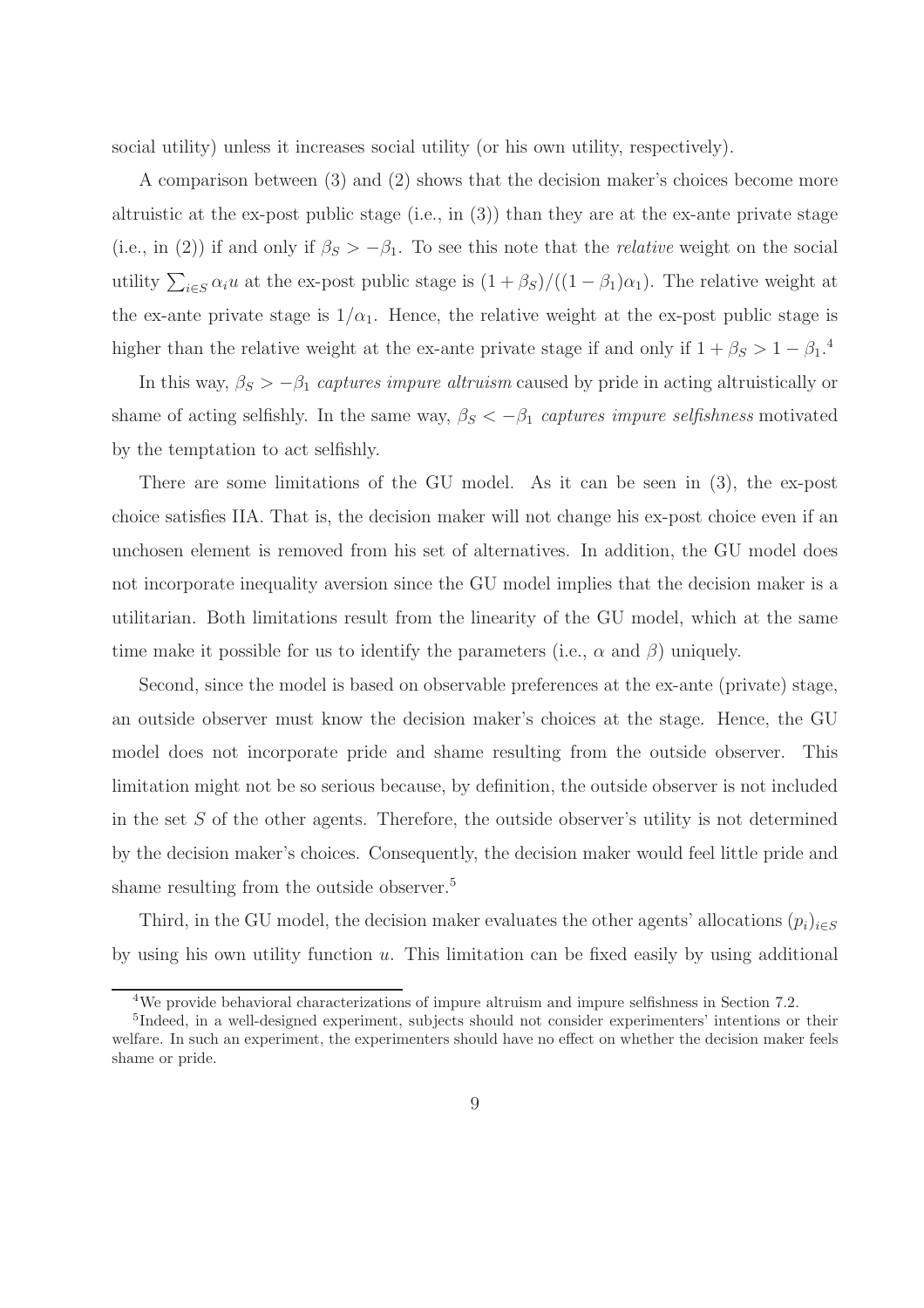primitive preferences  $(\succsim_i)_{i\in S}$  of the other agents. With these additional primitives, we could immediately obtain an extension of the GU model in which each agent's allocation  $p_i$  is evaluated by the agent's utility function  $u_i$  representing  $\succsim_i$ .

Finally, in the GU model, the temptation to act selfishly and pride of acting altruistically do not coexist. The decision maker can exhibit *either* pride in acting altruistically (i.e.,  $\beta_1 > 0$ ) *or* the temptation to act selfishly (i.e.,  $\beta_1 < 0$ ) *but not both*. This is because the decision maker feels pride in acting altruistically *only when* he does not yield to such a temptation. In other words, what can be captured in the GU model by the index  $\beta_1$  is the *net* effect of the temptation and the pride. Since our main interest in the paper is to identify the effects of those feelings on choices, this limitation may not be so serious because at the end only the net effects matter on choices.

To conclude the section, we mention experimental evidence and an application. We show that the GU model can describe recent experimental evidence on dictator games with an exit option such as Dana et al. (2006), Broberg et al. (2007), and Lazear et al. (2012). The experimental design fits with our model. The GU model can be consistent not only with the choice of exit but also with the finding that *both low-level and high-level donors* play the dictator games, while the medium-level donors exit.

In addition, we show that the GU model is consistent with a classical empirical puzzle involving charitable donations. Standard consumer theory, which assumes that consumers' preferences are solely defined on allocations, predicts that government spending for charity should *completely crowd out* their donation. However, empirical evidence suggests that the crowding out is far from complete, and is at most about 50 percent. (See Andreoni (2006) for a survey of the evidence.) By applying the GU model, we describe the *partial crowding out* under the condition that consumers' pride dominates their shame (i.e.,  $\beta_1 > \beta_S$ ).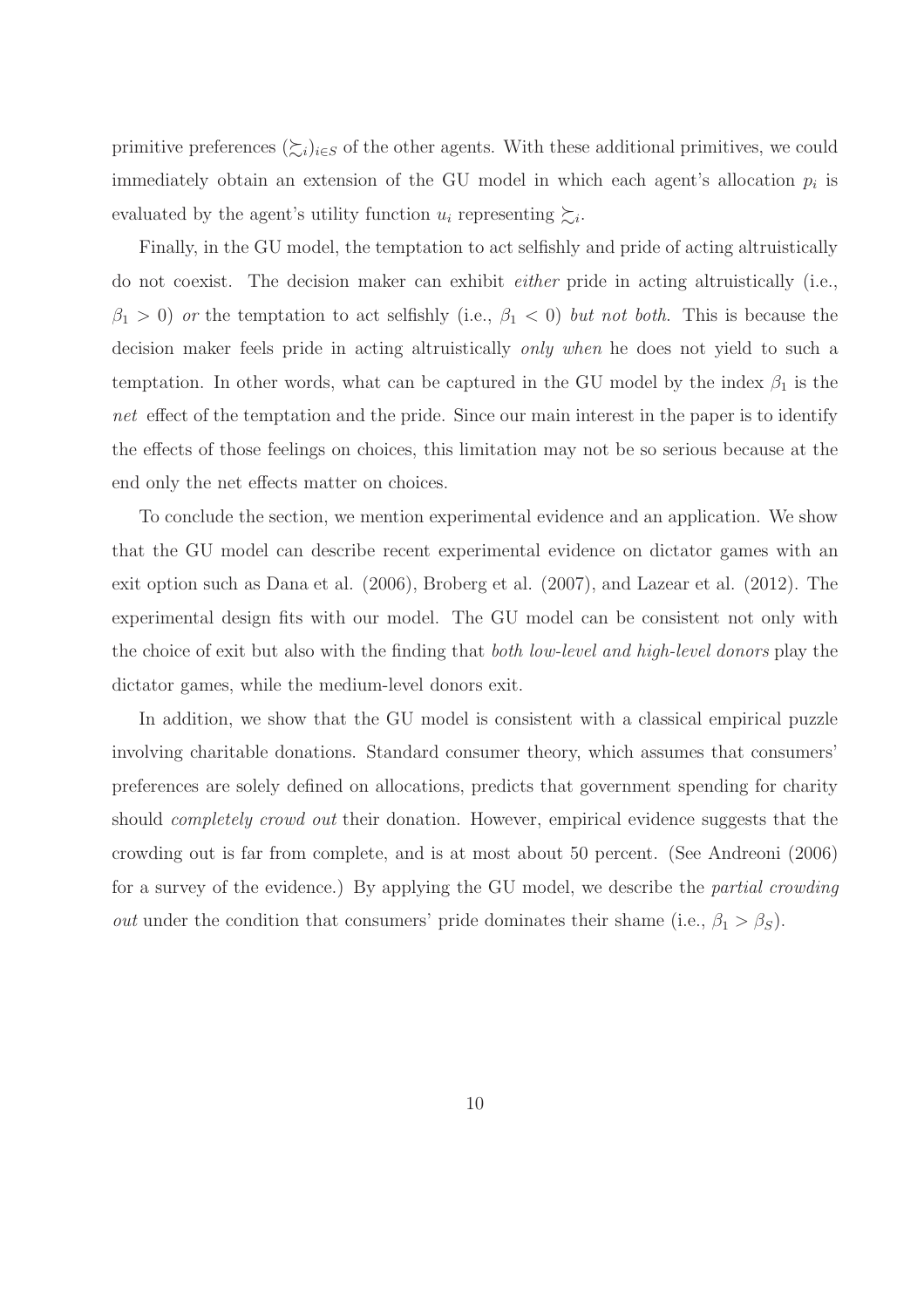### 3 Related Literature

In this section, we overview the related literature. In Section 5, we explicitly compare our models and axioms with the models and axioms studied in Gul and Pesendorfer (2001), Dillenberger and Sadowski (2012), and Evren and Minardi (2014).

In the axiomatic literature on preferences over menus, since Dekel, Lipman, and Rustichini (2001) proposed a general frame work, many models have been proposed in specific contexts. Gul and Pesendorfer (2001) propose a general model of temptation. However, they do not study social decision making in particular. In their model, moreover, the selfcontrol problem is captured by the difference between two von Neumann-Morgenstern utility functions. In contrast, we study a specific temptation in a social context: the temptation to act selfishly. Moreover, the GU model captures the self-control problem by the unique nonnegative number  $\beta_1$ , which facilitates distinguishing selfishness from impure selfishness.

Dillenberger and Sadowski (2012) have proposed the first model on social decision making within the literature on preferences over menus.<sup>6</sup> The purpose of their paper is to capture shame of acting selfishly; the other forces, namely pride and temptation, are outside of their scope. In their model, shame is captured by two nonunique functions. Because of this generality, their model can allow violations of IIA and inequality aversion.

Independent of our paper, several recent papers address related phenomena. Noor and Ren (2011) study guilt and temptation to avoid guilt by extending the model of Gul and Pesendorfer (2001) into preferences over menus of menus of allocations. Guilt is an importance issue but, as mentioned, there is a clear distinction between shame and guilt. In this paper, we focus on shame.

Evren and Minardi (2014) study warm glow. Their model is based on an interesting idea of relating warm glow to the freedom to be selfish. In Evren and Minardi's (2014) main result, their primitive preferences are different from ours: they focus a preference over sets of Pareto undominated allocations. Their model is general enough to allow for violations of IIA.

 $6$ Neilson (2009) also proposed a model of shame. Neilson's (2009) model is not axiomatic.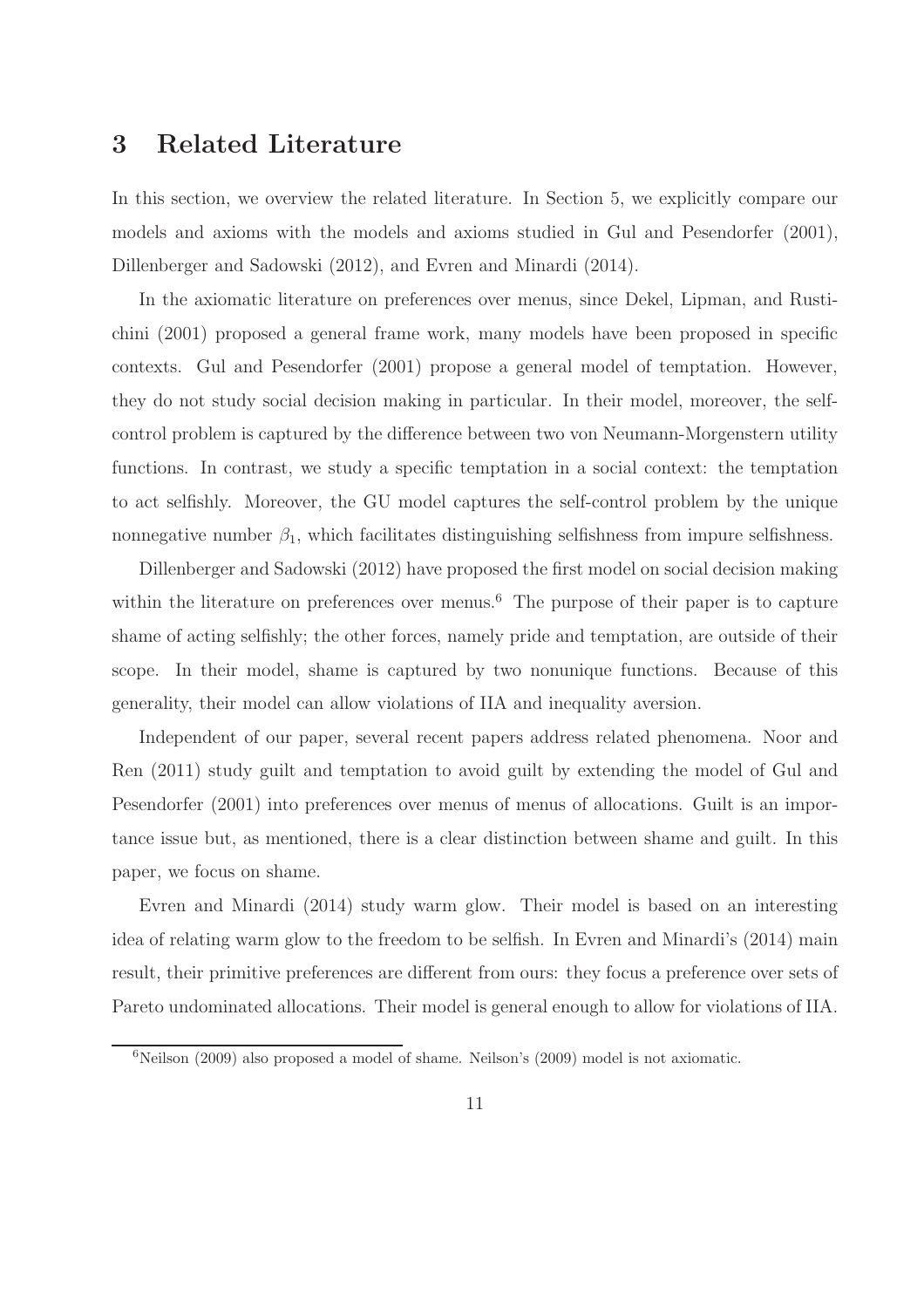On the other hand, due to this generality, their representation lacks uniqueness properties.

Feddersen and Sandroni (2009) also provide an axiomatic model of warm glow. Their approach is different from the other axiomatic papers including ours: They study a decision maker's choice function and an *aspiration function* that captures the decision maker's normative concerns. One advantage of their approach is that they dispense with ex-ante choices of sets. However, they need the aspiration functions instead.

Yagasaki (2013) provides an axiomatic model of pride and shame. As primitives of his model, Yagasaki (2013) uses a function, which captures reference behavior, in addition to preference relations over sets. In his model, the decision maker may feel shame and pride by comparing his behavior and the reference behavior.

Finally, we mention two nonaxiomatic papers. Andreoni (1989, 1990) has proposed the celebrated model of warm glow. By using the model, Andreoni (1989, 1990) has obtained conditions that capture the partial crowding out, although the conditions are not easy to interpret. In Andreoni's (1989, 1990) model of warm glow, the decision maker can obtain positive utility by his donation even if his donation is private to the other agents and does not improve the welfare of the other agents. Hence, donations captured by Andreoni's (1989, 1990) model are essentially different from donations captured by the GU model.

Dufwenberg, Heidhues, Kirchsteiger, Riedel, and Sobel (2011) have studied menu-dependent other-regarding preferences. Their purpose is to analyze competitive market outcomes in economies where agents have such preferences. They proposed a general utility function that depends on the budge sets (opportunities, in their terminology), although they do not provide an axiomatization.

### 4 Model

Remember that the decision maker is denoted by 1 and the finite set of other agents is denoted by S. Hence,  $I = \{1\} \cup S$  is the set of all agents. Let Z be a finite set. A *lottery* is a probability distribution over Z. We denote the set of lotteries by  $\Delta(Z)$ . For simplicity,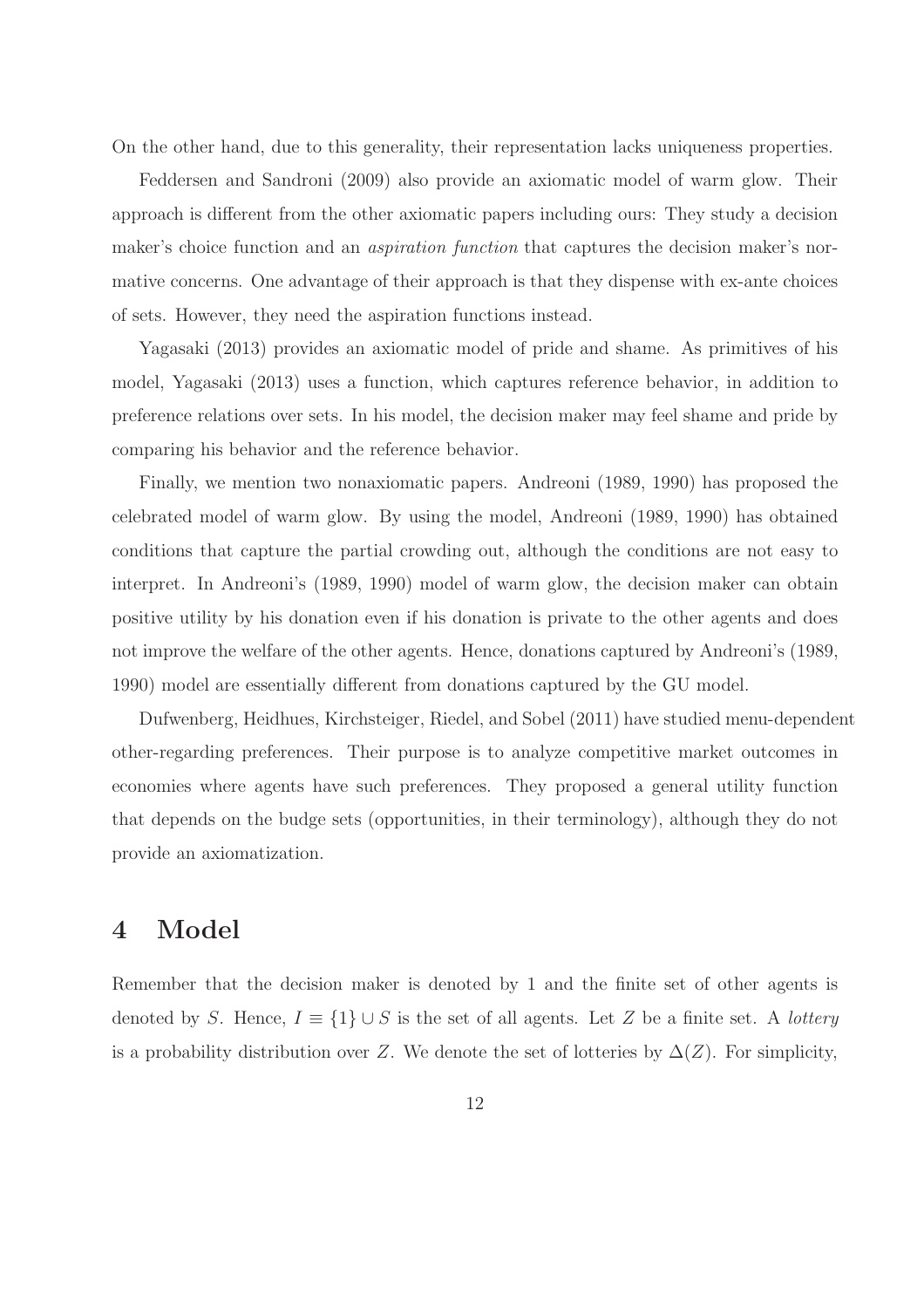we assume that a payoff for each agent is a lottery. Hence, the set of allocations is  $(\Delta(Z))^I$ . Note that outcomes of lotteries are not correlated across agents. We denote the set of all nonempty closed subsets of  $(\Delta(Z))^I$  by  $\mathscr A$ . An element of  $\mathscr A$  is called a *set*.

The primitive of our model is a binary relation  $\gtrsim$  on  $\mathscr A$  that describes the decision maker's ex-ante private preference. We denote the asymmetric and symmetric parts of  $\succsim$  by ≻ and ∼, respectively. We endow A with the topology generated by the Hausdorff metric.<sup>7</sup>

We use the following notation. Sets are denoted by A, B, and  $C \in \mathscr{A}$ . Allocations are denoted by  $p, q, l$ , and  $r \in (\Delta(Z))^I$ . Lotteries are denoted by  $p, q, l$ , and  $r \in \Delta(Z)$ . In particular, lotteries for agent  $i \in I$  are denoted by  $p_i, q_i, l_i$ , and  $r_i \in \Delta(Z)$ . We define convex combinations of two sets, two allocations, and two lotteries in the usual manner.<sup>8</sup> For a singleton, we write **p** instead of  $\{p\}$ .

#### 4.1 Axioms

Axiom (Standard):  $\geq$  is a nondegenerate, complete, transitive, and continuous binary relation.<sup>9</sup>

**Axiom** (Independence): For all  $\alpha \in [0,1]$  and  $A, B, C \in \mathscr{A}, A \succsim B$  if and only if  $\alpha A + (1-\alpha)A$  $\alpha$ )C  $\gtrsim \alpha B + (1 - \alpha)C$ .

As mentioned, the GU model does not capture inequality aversion. This is mainly because of the independence axiom. (To incorporate inequality aversion, in Appendix C, we propose an extension of the GU model by weakening the independence axiom.)

We define the decision maker's risk preference  $\succsim_1$  on  $\Delta(Z)$  and social preference  $\succsim_S$  on  $(\Delta(Z))^S$  as follows:

 $^{7}d_{h}(A, B) = \max\{\max_{p \in A} \min_{q \in B} d(p, q), \max_{p \in B} \min_{q \in A} d(p, q)\}\$ , where d is the Euclidean metric. (Remember that p and q are  $|Z|\cdot|I|$  dimensional real-valued vectors. Hence, d is the Euclidean metric on  $\mathbb{R}^{|Z|\cdot|I|}$ .)

<sup>&</sup>lt;sup>8</sup>For all  $p_i, q_i \in \Delta(Z)$  and  $\alpha \in [0,1], \alpha p_i + (1-\alpha)q_i$  is a lottery such that  $(\alpha p_i + (1-\alpha)q_i)(z)$  $\alpha p_i(z) + (1 - \alpha)q_i(z)$  for each  $z \in Z$ . For all  $p, q \in (\Delta(Z))^I$  and  $\alpha \in [0,1], \alpha p + (1 - \alpha)q$  is an allocation such that  $(\alpha \mathbf{p} + (1 - \alpha)\mathbf{q}) = (\alpha p_i + (1 - \alpha)q_i)_{i \in I}$ . For all  $A, B \in \mathscr{A}$  and  $\alpha \in [0,1], \alpha A + (1 - \alpha)B =$  $\{\alpha p + (1 - \alpha)q|p \in A \text{ and } q \in B\}.$ 

<sup>&</sup>lt;sup>9</sup>Formally, the continuity is defined as follows: the sets  ${B \in \mathscr{A} | B \succeq A}$  and  ${B \in \mathscr{A} | A \succeq B}$  are closed in the Hausdorff metric topology.  $\succsim$  is nondegenerate if  $A \succ B$  for some  $A, B \in \mathscr{A}$ .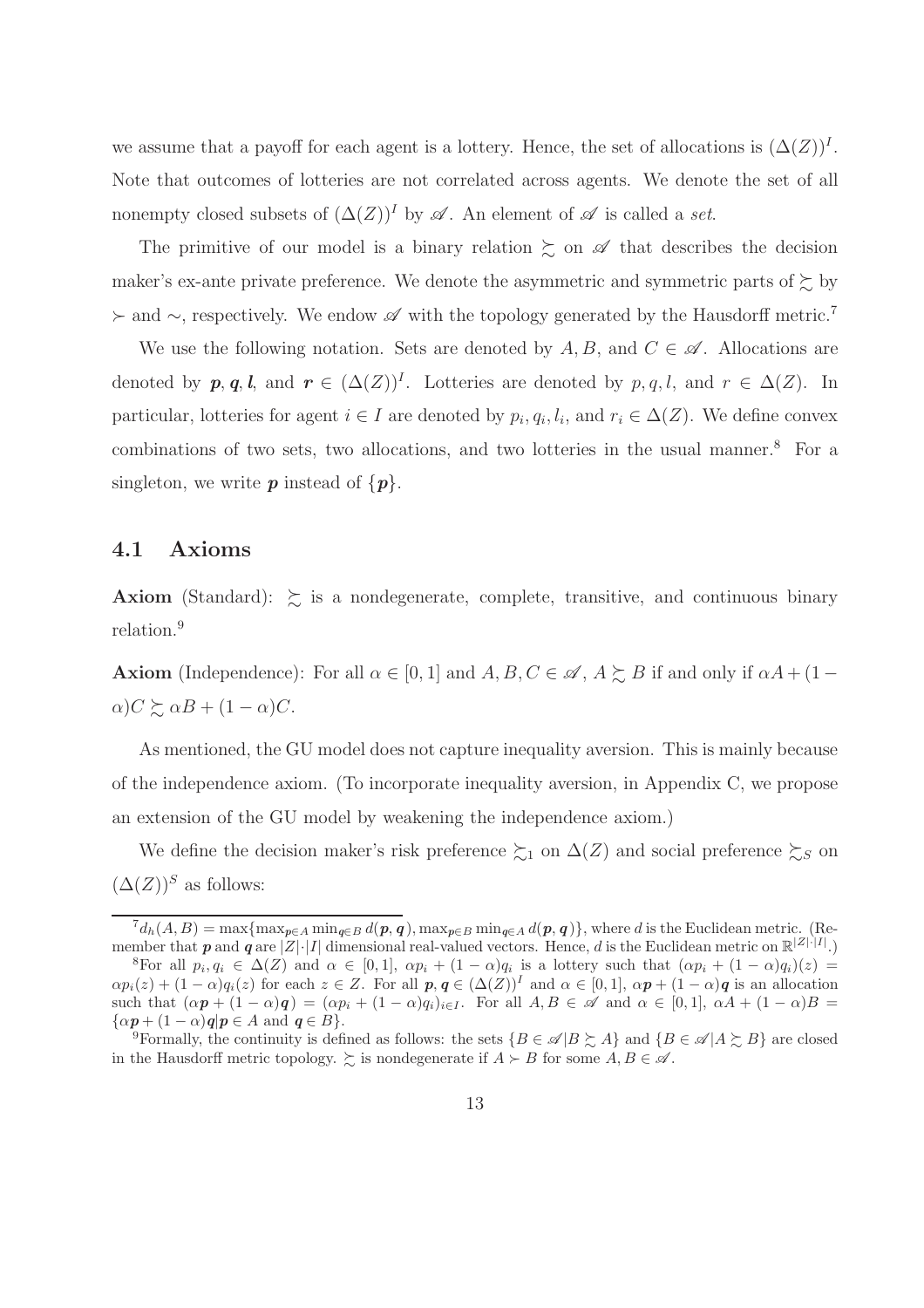**Definition**: (i) For all  $p_1, q_1 \in \Delta(Z)$ ,  $p_1 \succsim_1 q_1$  if  $(p_1, l_S) \succsim (q_1, l_S)$  for some  $l_S \in (\Delta(Z))^S$ ; (ii) for all  $p_S, q_S \in (\Delta(Z))^S$ ,  $p_S \succsim_S q_S$  if  $(l_1, p_S) \succsim (l_1, q_S)$  for some  $l_1 \in \Delta(Z)$ .

The binary relation  $\succsim_1$  captures the decision maker's *individual risk preference*, and  $\succsim_S$ captures his *social preference* (i.e., his preference on other agents' allocations), which reflects the decision maker's belief about the other agents' preferences.<sup>10</sup> To see these interpretations, note that in part (i) of the definition, the two allocations differ *only* with respect to the decision maker's allocations, so that his choice between the two allocations does *not* affect other agents' allocations. Hence, the decision maker would allow himself to choose one allocation based *solely* on his individual preference.

Similarly, in part (ii) of the definition, the two allocations differ *only* with respect to other agents' allocations, so that the decision maker's choice between the two allocations does *not* affect his own allocation. Hence, the decision maker should choose one allocation to maximize the anticipated welfare of other agents. It can be shown that the preferences  $\zeta_1$  and  $\zeta_s$  are well defined under the independence axiom.

We assume the following consistency condition between the two preferences.

**Axiom** (Consistency): For all  $p_S, q_S \in (\Delta(Z))^S$ , if  $p_i \succeq_1 q_i$  for all  $i \in S$ , then  $p_S \succeq_S q_S$ . Moreover, if  $p_i \succeq_1 q_i$  for all  $i \in S$  and  $p_i \succ_1 q_i$  for some  $i \in S$ , then  $p_S \succ_S q_S$ .

The consistency condition means that if every other agents' allocation is better in  $p<sub>S</sub>$  than in  $q_S$  according to the decision maker's individual preference  $\succsim_1$ , then  $p_S$  is better than  $q_S$ in his social preference  $\zeta_s$ . The decision maker uses his individual preference to evaluate the other agents' allocations because the decision maker here is *not* a social planner and might not know the other agents' preferences. This axiom implies that the decision maker evaluates the other agents' allocations  $(p_i)_{i \in S}$  by using his own utility function u.

The next axiom requires that  $\succsim$  satisfy the standard Pareto condition.

Axiom (Pareto): For any  $p, q \in (\Delta(Z))^I$ , if  $p_1 \succsim_1 q_1$  and  $p_S \succsim_S q_S$ , then  $\{p\} \succsim \{q\}$ . Moreover if either  $p_1 \succ_1 q_1$  or  $p_S \succ_S q_S$ , then  $\{p\} \succ \{q\}.$ 

<sup>&</sup>lt;sup>10</sup>For each  $i \in \{1, S\}$ , we write the asymmetric and symmetric parts of  $\succsim_i$  by  $\succ_i$  and  $\sim_i$ , respectively.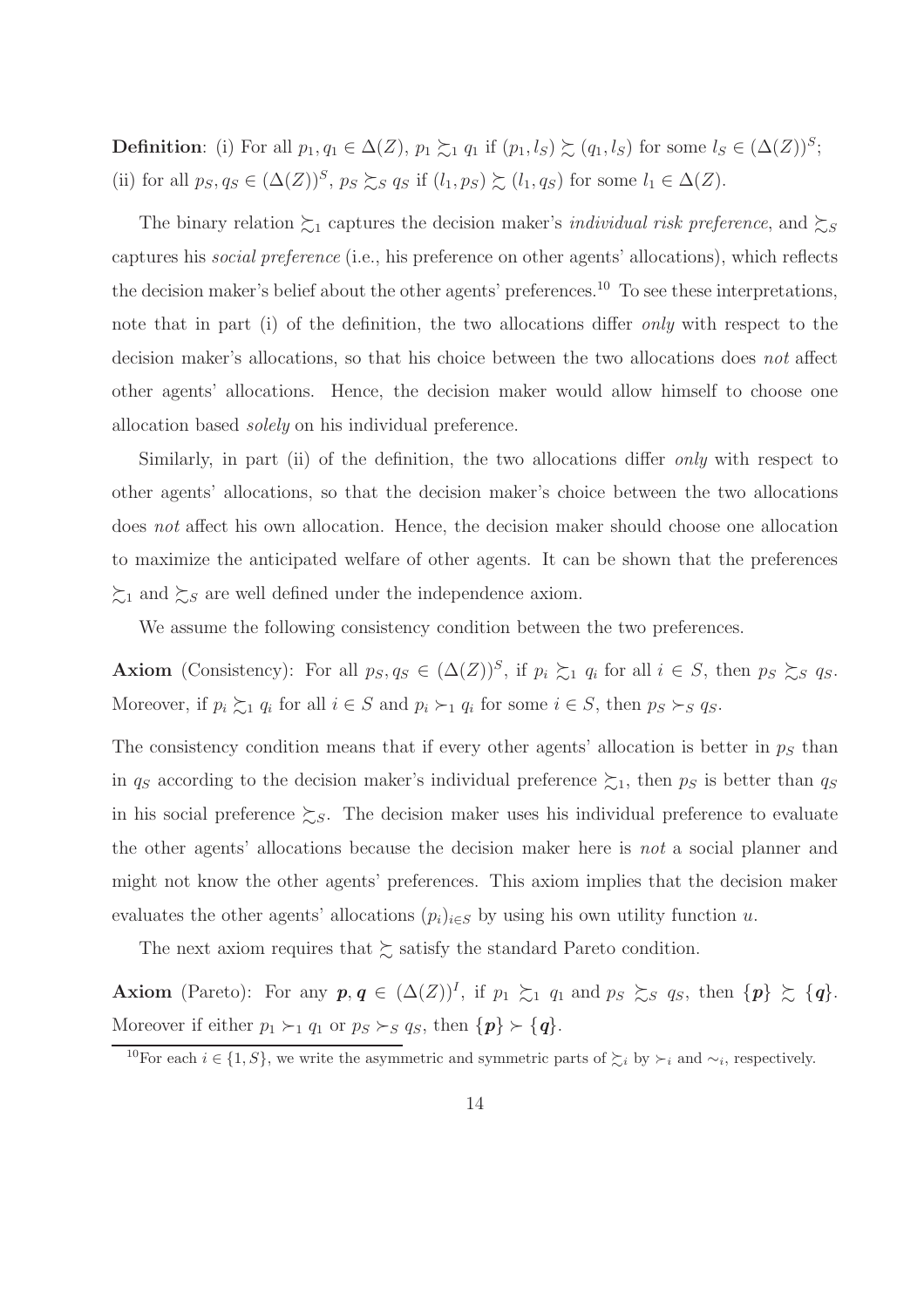The next axiom, *Dominance*, says that the decision maker is indifferent to adding an allocation that is dominated both in individual preference and in social preference.

**Axiom** (Dominance): For any set  $A \in \mathscr{A}$  and  $p \in (\Delta(Z))^I$ , if there exists  $q \in A$  such that  $q_1 \gtrsim_1 p_1$  and  $q_S \gtrsim_S p_S$ , then  $A \sim A \cup p$ .

This axiom means that if an allocation  $p$  is dominated both in the individual preference and in his social preference, then the decision maker should not choose  $p$  from  $A \cup p$ . Moreover, having the option to choose  $p$  does not cause the decision maker's feeling of shame, pride, and the temptation. Hence, the decision maker is indifferent between A and  $A \cup p$ .

The next axiom is a weaker version of the axiom of *Strategic Rationality*. Kreps (1963) defines Strategic Rationality as follows:  $A \succeq B \Rightarrow A \sim A \cup B$ . Strategic Rationality means that the decision maker has neither a preference for commitment nor a preference for flexibility. Because of the shame of acting selfishly and the temptation of acting selfishly, the decision maker can have a preference for commitment. On the other hand because of the feeling of pride of acting altruistically he can have a preference for flexibility.

To introduce the weaker version of Strategic Rationality, we need the following definitions. A similar definition appears in Kopylov (2012). Given a set A and any element  $p \in A$ , say that **p** is *individually optimal* in A if  $p_1 \succsim_1 q_1$  for all  $q \in A$  and that **p** is *socially optimal* in A if  $p_S \succsim_S q_S$  for all  $q \in A$ . For any allocation  $p \in (\Delta(Z))^I$ , define

$$
\mathscr{A}_{\mathbf{p}}^1 = \{ A \in \mathscr{A} | \mathbf{p} \text{ is individually optimal in } A \},
$$
  

$$
\mathscr{A}_{\mathbf{p}}^S = \{ A \in \mathscr{A} | \mathbf{p} \text{ is socially optimal in } A \}.
$$

For example, if  $A, B \in \mathscr{A}_{p}^1$  (or  $\mathscr{A}_{p}^S$ ), then A and B share the same optimal element in  $\succsim_1$ (or in  $\sum_{S}$  respectively).

**Axiom** (Weak Strategic Rationality): For any  $p, q \in (\Delta(Z))^I$  and  $A, B \in \mathscr{A}_{p}^1 \cap \mathscr{A}_{q}^S$ ,

$$
A \succsim B \Rightarrow A \sim A \cup B.
$$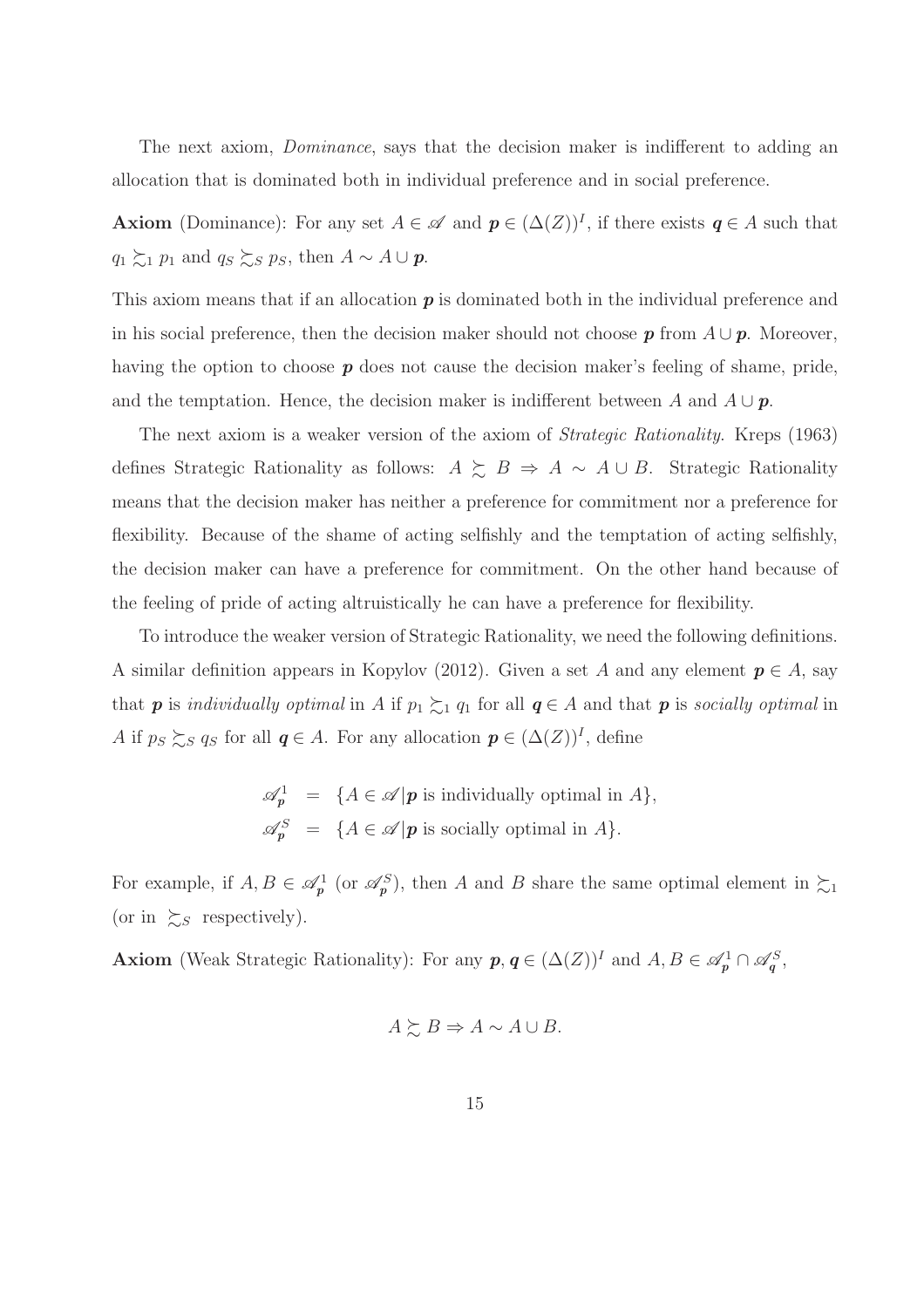This axiom assumes three things: (i) the decision maker feels shame of acting selfishly by not choosing the socially optimal allocation; (ii) he feels temptation to choose the individually optimal allocation; and (iii) he can feel the pride of acting altruistically by overcoming such temptation. Consider two sets  $A$  and  $B$  that share the same socially optimal allocation and the same individually optimal allocation. Then A and  $A \cup B$  also share the same socially optimal allocation and the same individually optimal allocation. Hence, under the assumption, the decision maker's utility or disutility caused by the shame, the temptation, and the pride are the same in A, B, and  $A \cup B$ . Therefore, the only one reason that the decision maker could prefer A to B is that A contains the optimal allocation in his ex-post preference. Consequently, the decision maker should be indifferent between A and  $A \cup B$ because he can select the same ex-post optimal allocation of A from both A and  $A \cup B$ .

The last axiom captures *shame of acting selfishly*: the decision maker feels shame when his ex-post choice is judged inferior by the social preference  $\succsim_S$ . Hence, the decision maker might have a preference for commitment in order to exclude the socially superior allocation from his choice set as follows:

**Axiom** (Shame of Acting Selfishly): For any  $p, q, r \in (\Delta(Z))^I$ ,

$$
\left\{\n\begin{array}{ll}\n(i) & q_S \succ_S p_S \\
(ii) & r_1 \succ_1 p_1 \\
(iii) & \{p, q, r\} \succ \{q, r\}\n\end{array}\n\right\}\n\Rightarrow \{p\} \gtrsim \{p, q\}.
$$

By (i), q is better than p in the social preference (i.e.,  $q_S \succ_S p_S$ ). On the other hand, (ii) and (iii) imply that  $p$  is better than  $q$  in the ex-post preference. To see this, note that by (ii), **p** is not individually optimal (i.e.,  $r_1 \succ_1 p_1$ ). Since even a purely selfish agent, who maximizes  $\sum_{1}$ , would not choose **p**, the act of not choosing **p** cannot reveal the decision maker's altruism. Thus, the decision maker will not experience any feeling of pride from having (but not exercising) the option to choose  $p$ . Therefore, the only one reason that the decision maker could prefer  $\{p, q, r\}$  to  $\{q, r\}$  as in (iii), is that he prefers to choose p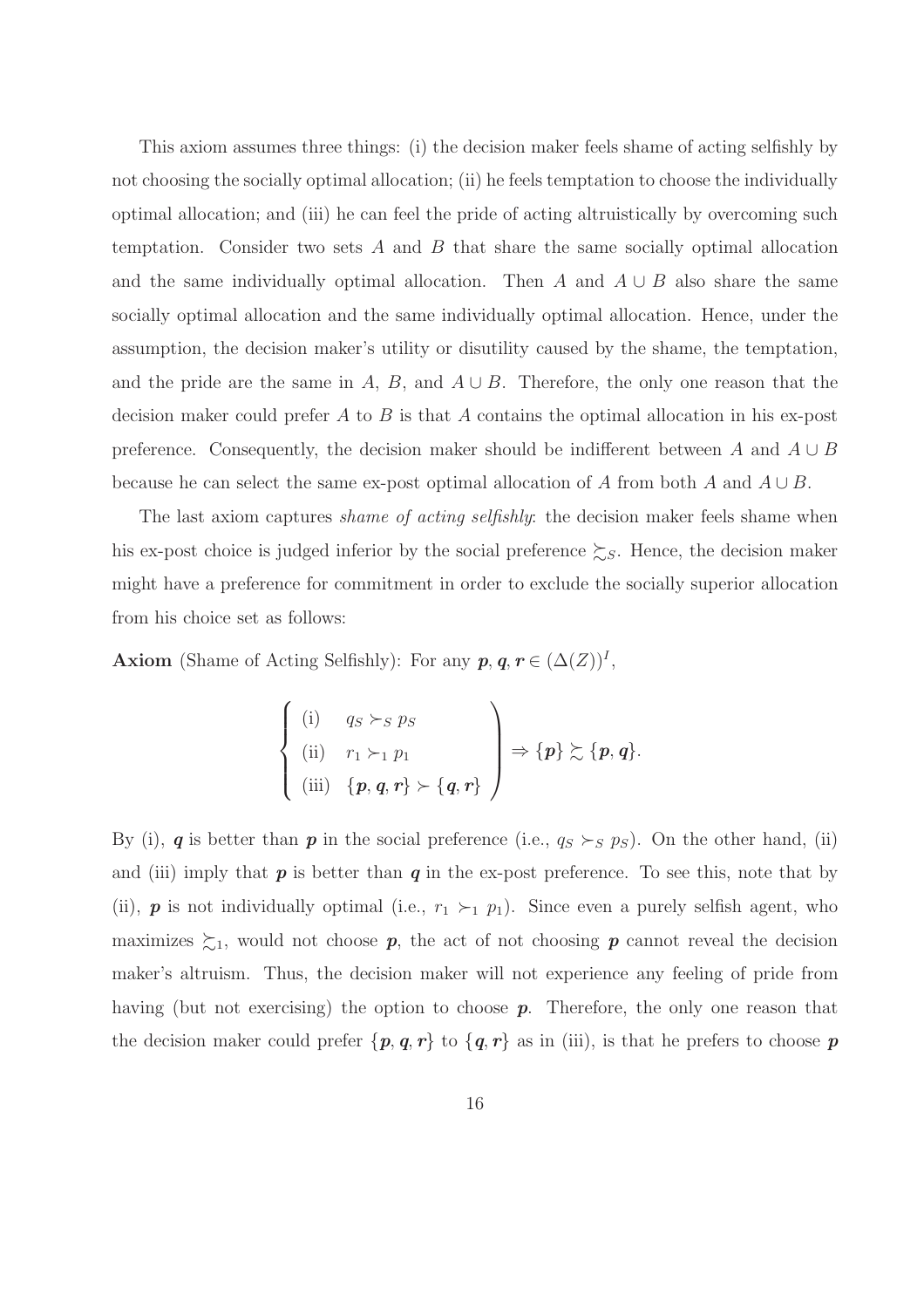ex-post.

Hence, the decision maker will choose socially inferior allocation  $p$  from  $\{p, q\}$  at the ex-post public stage, which may cause shame of acting selfishly. Consequently, the decision maker would prefer not to have the option to choose  $q$  (i.e.,  $\{p\} \succeq \{p, q\}$ ) at the ex-ante private stage.

#### 4.2 Representation Theorem

Theorem: *The following statements are equivalent:*

 $(a) \succeq$  *satisfies Standard, Independence, Consistency, Pareto, Dominance, Weak Strategic Rationality, and Shame of Acting Selfishly.*

*(b)* There exist a nonconstant von Neumann-Morgenstern function u on  $\Delta(Z)$  and real num*bers*  $(\boldsymbol{\alpha}, \beta_1, \beta_S)$  *such that*  $\succsim$  *is represented by* 

$$
V(A) = \max_{p \in A} \Big[ \sum_{i \in I} \alpha_i u(p_i) + \beta_1 \max_{q \in A} \alpha_1 (u(q_1) - u(p_1)) - \beta_S \max_{r \in A} (\sum_{i \in S} \alpha_i u(r_i) - \sum_{i \in S} \alpha_i u(p_i)) \Big], (4)
$$

where  $\alpha_1 > 0$ ,  $\sum_{i \in S} \alpha_i = 1$ ,  $\beta_1 < 1$ , and  $\beta_S \geq 0$ .

By the definitions of  $\succsim_1$  and  $\succsim_S$ , the theorem trivially implies that  $\succsim_1$  and  $\succsim_S$  are represented by u and  $\sum_{i \in S} \alpha_i u$ , respectively.

In the rest of the section, we provide an intuition for the proof of sufficiency. By Independence, we show that there exist a von Neumann-Morgenstern utility function  $u$  on  $\Delta(Z)$  and positive numbers  $\{\alpha_i\}_{i\in S}$  such that (i) u represents  $\succsim_1$  on  $\Delta(Z)$  and (ii)  $\sum_{i\in S}\alpha_i u$ represents  $\succsim_S$  and  $\sum_{i\in S}\alpha_i=1$ . For any set A of allocations, we consider a set of utilities of allocations in A. Formally, for all  $A \in \mathscr{A}$ , define  $\mathbf{u}(A) = \{(u(p_1), \sum_{i \in S} \alpha_i u(p_i)) \in \mathbb{R}^2 | \mathbf{p} \in A\}$ and  $\mathscr{A}^* = {\mathbf{u}(A)| A \in \mathscr{A}}$ . Define

$$
A^* \succsim^* B^* \text{ if } A \succsim B,
$$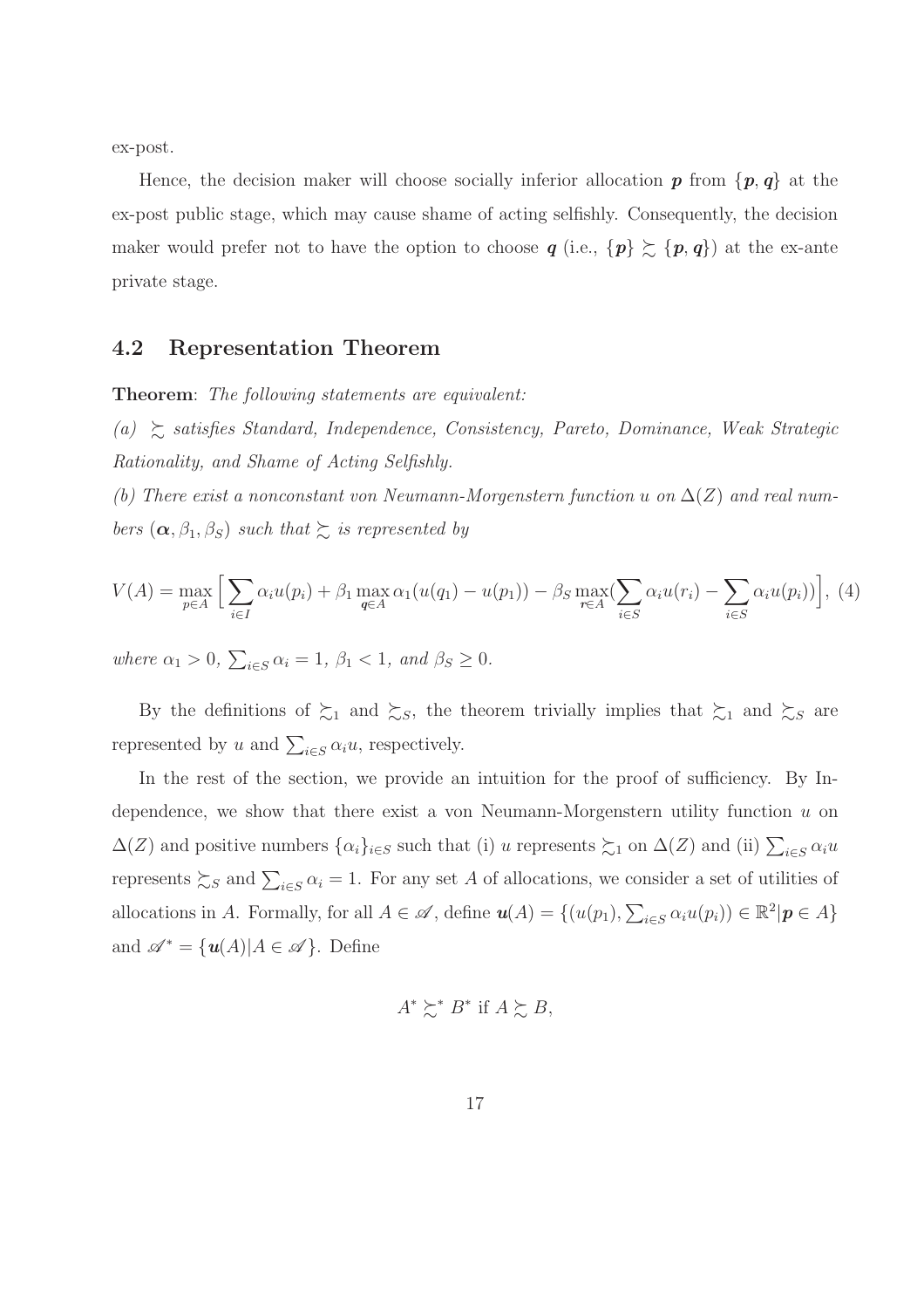where  $u(A) = A^*$  and  $u(B) = B^*$ . By mainly using Dominance, we can show that  $\succcurlyeq^*$  is well defined (i.e., if  $A^* = B^*$ , then  $A \sim B$ ). It is easy to translate the axioms on  $\succeq$  to axioms on %<sup>∗</sup> .

Then, we apply Kopylov (2009, Theorem 2.1) to obtain a linear representation for  $\succsim^*$ . Because of the linearity of the model, we can obtain a function  $\mu : \mathbb{R} \to \mathbb{R}$  such that  $V^*(A^*) =$  $\sum_{\lambda \in \mathbb{R}} \left( \max_{u \in A^*} \lambda u_1 + (1 - \lambda) u_S \right) \mu(\lambda)$  represents  $\succeq^*$ . Moreover,  $\text{supp}(\mu) \equiv \{\lambda \in \mathbb{R} | \mu(\lambda) \neq 0\}$ is finite.

To obtain the GU model, we need to show that (i)  $\mu(1) \neq 0$ , (ii)  $\mu(0) < 0$ , (iii)  $\mu(\lambda^*) > 0$ for some  $\lambda^* \in (0,1)$ , and (iv)  $\mu(\lambda)$  is zero for all of the other  $\lambda \in \mathbb{R}$ . In other words, to obtain the GU model, unlike the other additive models such as Gul and Pesendorfer (2001) and Kopylov (2012), it is not enough to know the number of the elements of  $\{\lambda \in \mathbb{R} | \mu(\lambda) > 0\}$ and  $\{\lambda \in \mathbb{R} | \mu(\lambda) < 0\}$ . To obtain the GU model, it is crucial to identify the elements of  $\{\lambda \in \mathbb{R} | \mu(\lambda) > 0\}$  and  $\{\lambda \in \mathbb{R} | \mu(\lambda) < 0\}.$ 

For this purpose, fix  $\varepsilon < \frac{1}{2}$  and for all  $\lambda \in \mathbb{R}$ , define

$$
u_1^*(\lambda) = \frac{1}{2} + \frac{\varepsilon \lambda}{\|(\lambda, 1 - \lambda)\|}, \ u_S^*(\lambda) = \frac{1}{2} + \frac{\varepsilon(1 - \lambda)}{\|(\lambda, 1 - \lambda)\|}, \text{ and } \mathbf{u}^*(\lambda) = (u_1^*(\lambda), u_S^*(\lambda)).
$$

Then  $\mathbf{u}^*(\lambda)$  is on the boundary of  $B_{\varepsilon}(\frac{1}{2})$  $\frac{1}{2}, \frac{1}{2}$  $\frac{1}{2}$ ) (i.e., the closed ball with radius  $\varepsilon$  centered at  $\left(\frac{1}{2}\right)$  $\frac{1}{2}, \frac{1}{2}$  $(\frac{1}{2})$ ). We can show that for all  $\lambda, \lambda' \in \mathbb{R}$  such that  $\lambda \neq \lambda'$ ,  $\lambda u_1^*(\lambda) + (1 - \lambda)u_5^*(\lambda)$  $\lambda u_1^*(\lambda') + (1 - \lambda)u_s^*(\lambda')$ . To put it simply, for any  $\lambda \in \mathbb{R}$ ,  $\mathbf{u}^*(\lambda) \equiv (u_1(\lambda), u_s(\lambda))$  is unique maximizer of  $\lambda u_1 + (1 - \lambda) u_s$  among the sets  $\{ \mathbf{u}^*(\lambda') | \lambda' \in \mathbb{R} \}$  of utility pairs.

By using this property of  $u^*$ , we can construct menus of utilities by which we can identify the sign of  $\mu$  on any  $\lambda \in \mathbb{R}$ . To see this fix  $\lambda \in \mathbb{R}$ . Define  $A^* = {\mathbf{u}^*(\lambda')|\lambda'} \in \text{supp}(\mu)$ . Then, it must hold that  $A^* \succ^* A^* \setminus \{u^*(\lambda)\}\$ if and only if  $\mu(\lambda) > 0.$ <sup>11</sup> Based on this idea, by using Dominance and Weak Strategic Rationality, we can show the aforementioned properties (i.e., (i)–(iv)). Consequently, there exists  $\lambda^* \in (0,1)$  such that  $\mu(\lambda^*) > 0$  and  $V^*(A^*) = \mu(1) \max_{u \in A^*} u_1 + \mu(\lambda^*) \max_{u \in A^*} (\lambda^* u_1 + (1 - \lambda^*) u_s) + \mu(0) \max_{u \in A^*} u_s$ . By using

<sup>&</sup>lt;sup>11</sup>Because supp $(\mu)$  is finite, it can be shown that  $A^* \setminus \{u^*(\lambda')\} \in \mathscr{A}^*$ .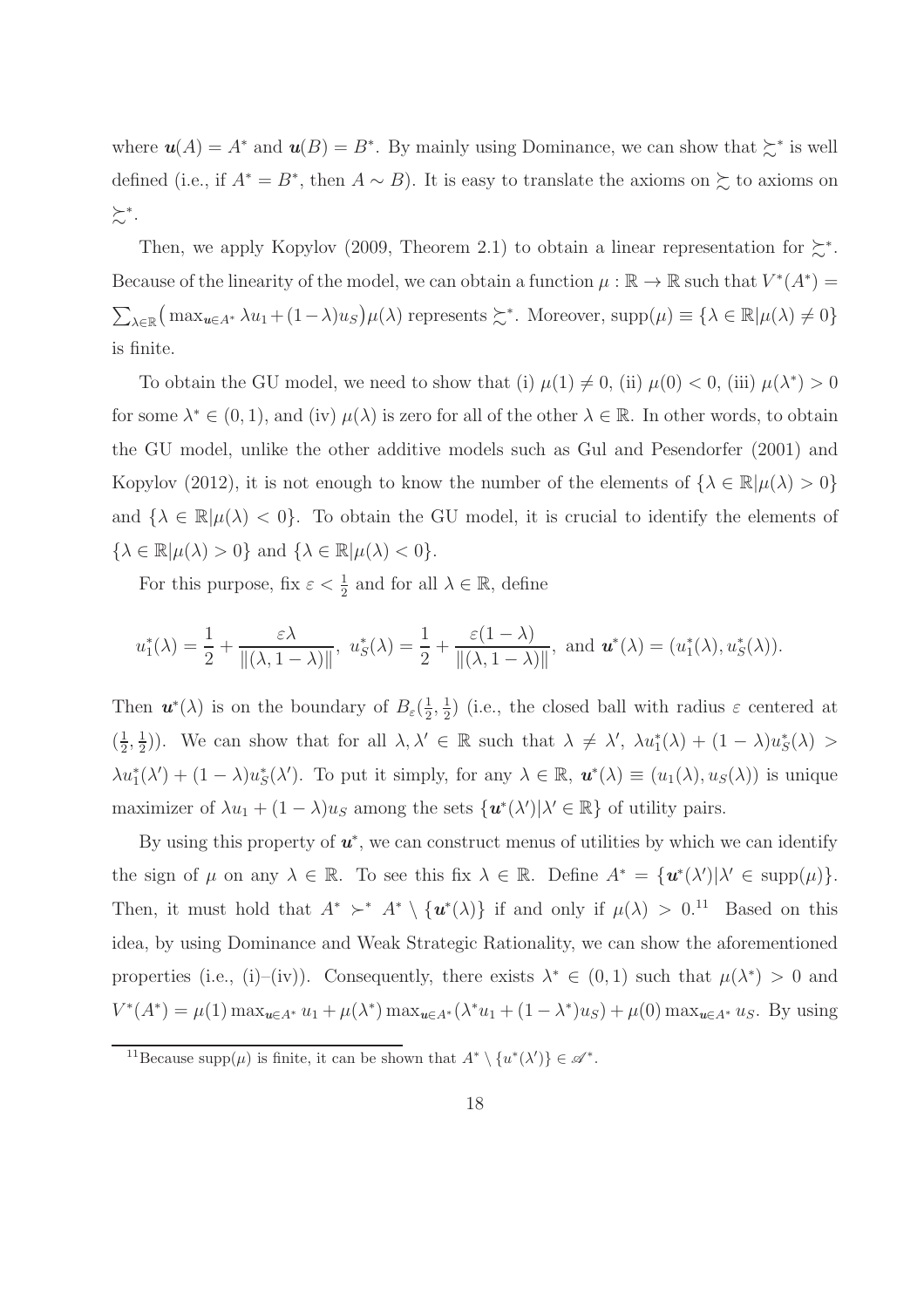Shame of Acting Selfishly, we can show that  $\mu(0) \leq 0$ .

By defining  $\alpha_1, \beta_1$ , and  $\beta_S$  based on  $\mu$ , we obtain  $V^*(A^*) = \max_{u \in A^*} ((1 - \beta_1)\alpha_1u_1 +$  $(1+\beta_S)u_S + \beta_1\alpha_1 \max_{u \in A^*} u_1 - \beta_S \max_{u \in A^*} u_S$ <sup>12</sup> Finally, for all  $A \in \mathscr{A}$ , we define  $V(A) =$  $V^*(A^*)$ . Then,  $A \succeq B \Leftrightarrow A^* \succeq^* B^* \Leftrightarrow V^*(A^*) \geq V^*(B^*) \Leftrightarrow V(A) \geq V(B)$ . Hence, V represents  $\succsim$ . By arranging the terms and substituting  $u_1 = u(p_1)$  and  $u_S = \sum_{i \in S} \alpha_i u(p_i)$ , we obtain the GU model.

#### 4.3 Uniqueness of Parameters

In the GU model, the parameters  $\alpha$  and  $\beta$  are unique.

**Proposition 1** If two GU models with  $(u, \alpha, \beta)$  and  $(u', \alpha', \beta')$  represent the same  $\succsim$ , then  $\beta_1 = \beta'_1$ ,  $\beta_S = \beta'_S$ ,  $\alpha_i = \alpha'_i$  for all  $i \in I$ , and there exist real numbers a, b such that  $a > 0$ *and*  $u = au' + b$ *.* 

On the other hand, in the models of Gul and Pesendorfer (2001), Dillenberger and Sadowski (2012), and Evren and Minardi (2014), parameters capturing the temptation, shame, and pride are not uniquely identified. As mentioned, the improved identification in the GU model comes from its linear structure. At the same time, the linear structure makes the GU model restrictive. In Section 5.2, we discuss this issue in detail.

#### 5 Axiomatizations of Special Cases

In Section 5.1, we provide axiomatizations of the special cases of GU models with  $\beta_1 = 0$ and  $\beta_S = 0$ . In Section 5.2, we discuss the relationship between the special cases and Gul and Pesendorfer (2001), Dillenberger and Sadowski (2012), and Evren and Minardi (2014).

$$
^{12}\alpha_1 = \mu(\lambda^*)\lambda^* + \mu(1), \ \beta_1 = \frac{\mu(1)}{\mu(\lambda^*)\lambda^* + \mu(1)}, \text{ and } \beta_S = -\mu(0).
$$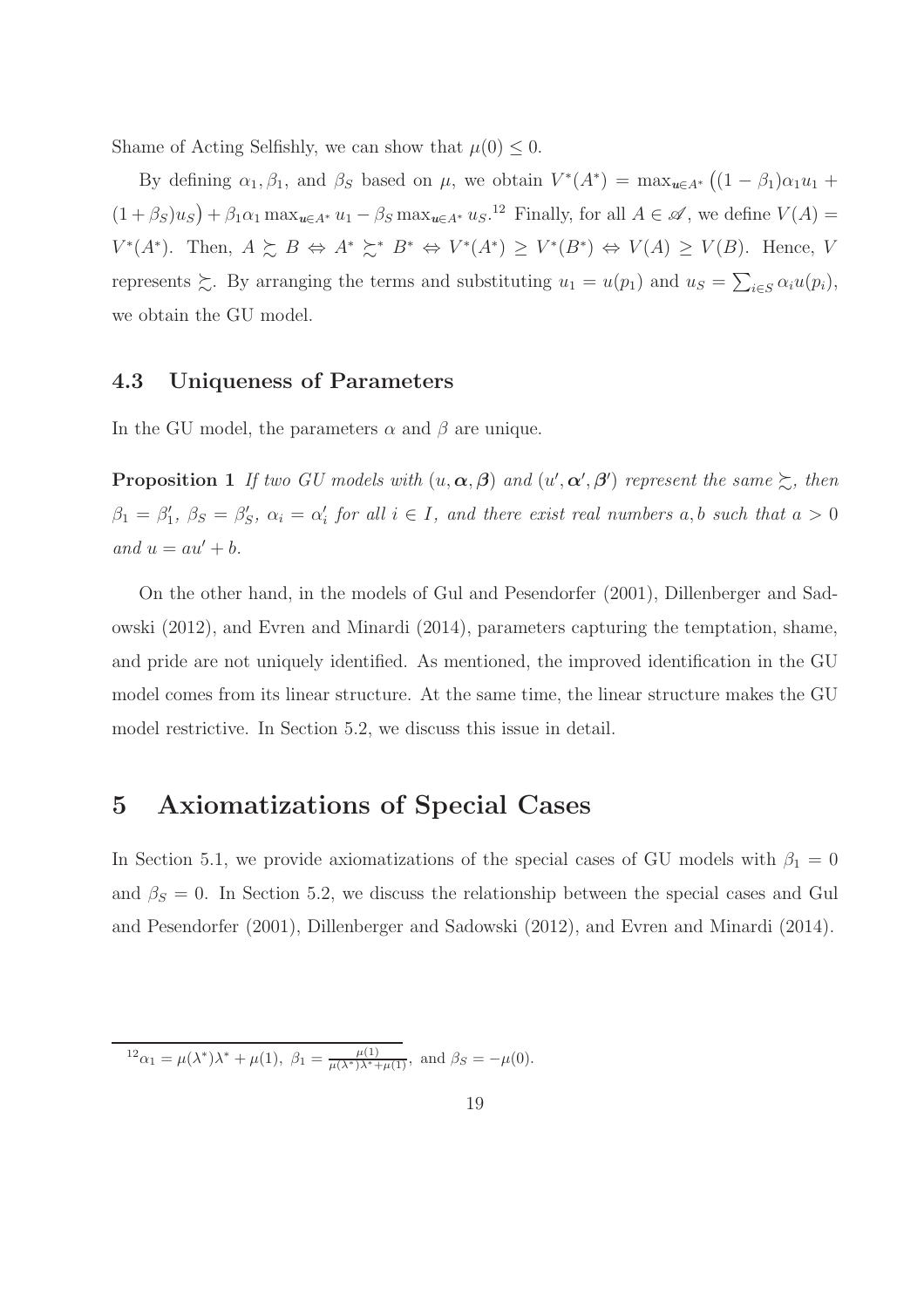## 5.1 Special Cases with  $\beta_1 = 0$  and  $\beta_S = 0$

In this section, we provide axiomatizations of two special cases of GU models. Each of them is a special cases of either Gul and Pesendorfer (2001), Dillenberger and Sadowski (2012), or Evren and Minardi (2014). Both models are characterized by stronger versions of Weak Strategic Rationality. Remember that Weak Strategic Rationality is defined as follows: for any  $p, q \in (\Delta(Z))^I$  and  $A, B \in \mathscr{A}_{p}^1 \cap \mathscr{A}_{q}^S$ , if  $A \succeq B$ , then  $A \sim A \cup B$ . Remember that if  $A, B \in \mathscr{A}_{p}^{S}$  (or  $\mathscr{A}_{p}^{1}$ ), then A and B share the same optimal element in  $\succsim_{S}$ (or in  $\mathcal{Z}_1$  respectively).

To obtain the special case of the GU model in which  $\beta_1 = 0$ , we strengthen Weak Strategic Rationality as follows:

**Axiom** (Weak Strategic Rationality I): For any  $p, q \in (\Delta(Z))^I$  and  $A, B \in \mathcal{A}_p^S$ ,

$$
A \succsim B \Rightarrow A \sim A \cup B.
$$

This axiom assumes that the decision maker feels shame of acting selfishly by not choosing the socially optimal allocation. Consider two sets  $A$  and  $B$  that share the same socially optimal allocation. Then, A and  $A \cup B$  also share the same socially optimal allocation. Hence, under the assumption, the decision maker's disutility caused by shame are the same in A, B, and  $A \cup B$ . Therefore, the only one reason that the decision maker could prefer A to B is that A contains the optimal allocation in his ex-post preference. Consequently, the decision maker should be indifferent between A and  $A \cup B$  because he can select the same ex-post optimal element of A from both A and  $A \cup B$ .

Corollary 1 *The following statements (a) and (b) are equivalent:*

*(a)* % *satisfies Standard, Independence, Consistency, Pareto, Dominance, and Weak Strategic Rationality I, and Shame of Acting Selfishly.*

*(b) There exist a GU model*  $(u, \alpha, (\beta_1, \beta_S))$  *with*  $\beta_1 = 0$  *that represents*  $\succeq$ *.* 

*Moreover,if two GU models with*  $(u, \alpha, (0, \beta_S))$  *and*  $(u', \alpha', (0, \beta_S'))$  *represent the same*  $\succsim$ *,*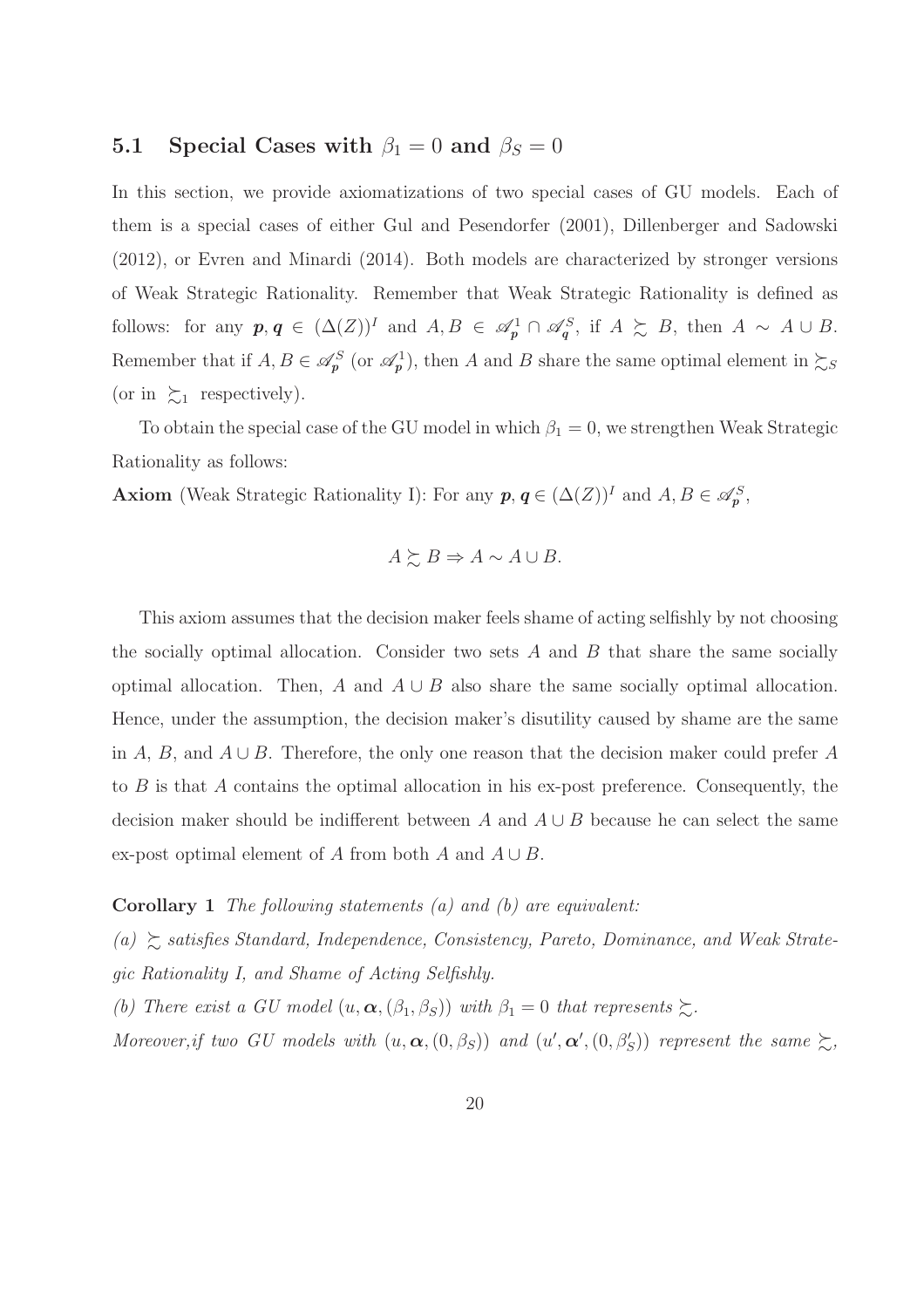*then*  $\beta_S = \beta_S'$ ,  $\alpha_i = \alpha'_i$  *for all*  $i \in I$ , and *there exist real numbers* a, b *such that*  $a > 0$  *and*  $u = au' + b$ .

In contrast to Theorem, in Corollary 1 we impose Weak Strategic Rationality I, instead of Weak Strategic Rationality.

In the following, we provide a characterization of the other special case of GU model in which  $\beta_S = 0$ . For this purpose, we need to strengthen Weak Strategic Rationality as follows:

**Axiom** (Weak Strategic Rationality II): For any  $p, q \in (\Delta(Z))^I$  and  $A, B \in \mathcal{A}_{p}^1$ ,

$$
A \succsim B \Rightarrow A \sim A \cup B.
$$

Weak Strategic Rationality II is different from Weak Strategic Rationality I only in one point. In Weak Strategic Rationality II, we require  $A, B \in \mathscr{A}_{p}^1$ , not  $A, B \in \mathscr{A}_{p}^S$ . This is because in the special case of the GU model in which  $\beta_S = 0$ , what matters to the decision maker is the individually optimal allocations, not the socially optimal allocations.

Weak Strategic Rationality II assumes that (i) the decision maker feels temptation to choose the individually optimal allocation; and (ii) he can feel the pride of acting altruistically by overcoming such temptation.

Instead of Shame of Acting Selfishly, we need a stronger version of the axiom: **Axiom** (No Shame of Acting Selfishly): For any  $p, q, r \in (\Delta(Z))^I$ ,

$$
\left\{\n\begin{array}{ll}\n(i) & q_S \succ_S p_S \\
(ii) & r_1 \succ_1 p_1 \\
(iii) & \{p, q, r\} \succ \{q, r\}\n\end{array}\n\right\}\n\Rightarrow \{p\} \sim \{p, q\}.
$$

As explained, the condition (i), (ii), and (iii) ensure that the decision maker would choose  $p$  ex-post but  $p$  is socially inferior to  $q$ . Hence, if the decision maker anticipates the feeling of shame by not choosing  $q$ , then he would prefer not to have the option to choose  $q$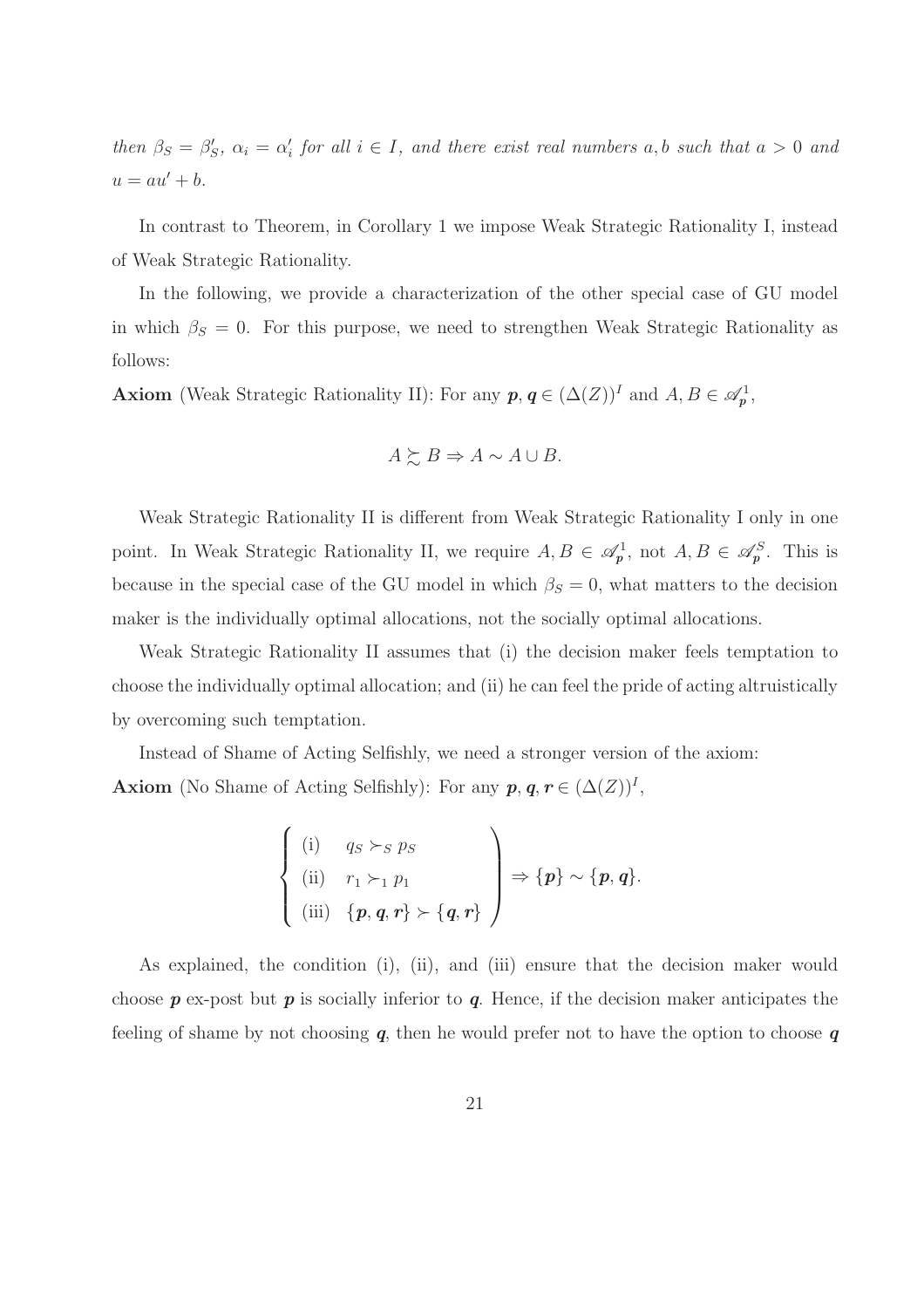(i.e.,  $\{p\} \succ \{p, q\}$ ) at the ex-ante private stage. If the decision maker does not anticipate any feeling of shame, then he should be indifferent to have the option to choose  $q$  (i.e.,  $\{p\} \sim \{p,q\}.$ 

Corollary 2 *The following statements (a) and (b) are equivalent:*

 $(a) \succeq$  *satisfies Standard, Independence, Consistency, Pareto, Dominance, Weak Strategic Rationality II, and No Shame of Acting Selfishly.*

*(b) There exist a GU model*  $(u, \alpha, (\beta_1, \beta_S))$  *with*  $\beta_S = 0$  *that represents*  $\succeq$ *.* 

*Moreover, if two GU models with*  $(u, \alpha, (\beta_1, 0))$  and  $(u', \alpha', (\beta'_1, 0))$  represent the same  $\succsim$ , *then*  $\beta_1 = \beta'_1$ ,  $\alpha_i = \alpha'_i$  *for all*  $i \in I$ , and *there exist real numbers* a, b *such that*  $a > 0$  *and*  $u = au' + b$ .

# 5.2 Comparison with Dillenberger and Sadowski (2012), Evren and Minardi (2014), and Gul and Pesendorfer (2001)

In this section, we compare the two special cases of the GU model and Dillenberger and Sadowski (2012), Evren and Minardi (2014), and Gul and Pesendorfer (2001).<sup>13</sup> The GU model with  $\beta_1 = 0$  is

$$
V(A) = \max_{p \in A} \left[ \sum_{i \in I} \alpha_i u(p_i) - \beta_S \max_{r \in A} (\sum_{i \in S} \alpha_i u(r_i) - \sum_{i \in S} \alpha_i u(p_i)) \right]. \tag{5}
$$

In the model of Dillenberger and Sadowski (2012), the primitive preferences are defined on the sets of allocations of monetary payoffs.

Dillenberger and Sadowski (2012) derive fairness preferences  $\succ_f$  from their primitive preferences  $\succsim$  as follows:  $x \succ_f y$  if there exists a set A such that  $y \in A$  and  $A \succ A \cup x$ . Then, they impose axioms on  $\succsim$  as well as on  $\succ_f$  to axiomatize the following model:

$$
V_{DS}(A) = \max_{\boldsymbol{x} \in A} \left[ v(\boldsymbol{x}) - g\big(\phi(\boldsymbol{x}), \max_{\boldsymbol{y} \in A} \phi(\boldsymbol{y})\big) \right],\tag{6}
$$

<sup>&</sup>lt;sup>13</sup>I really appreciate an associate editor who gave us insightful comments on the comparison.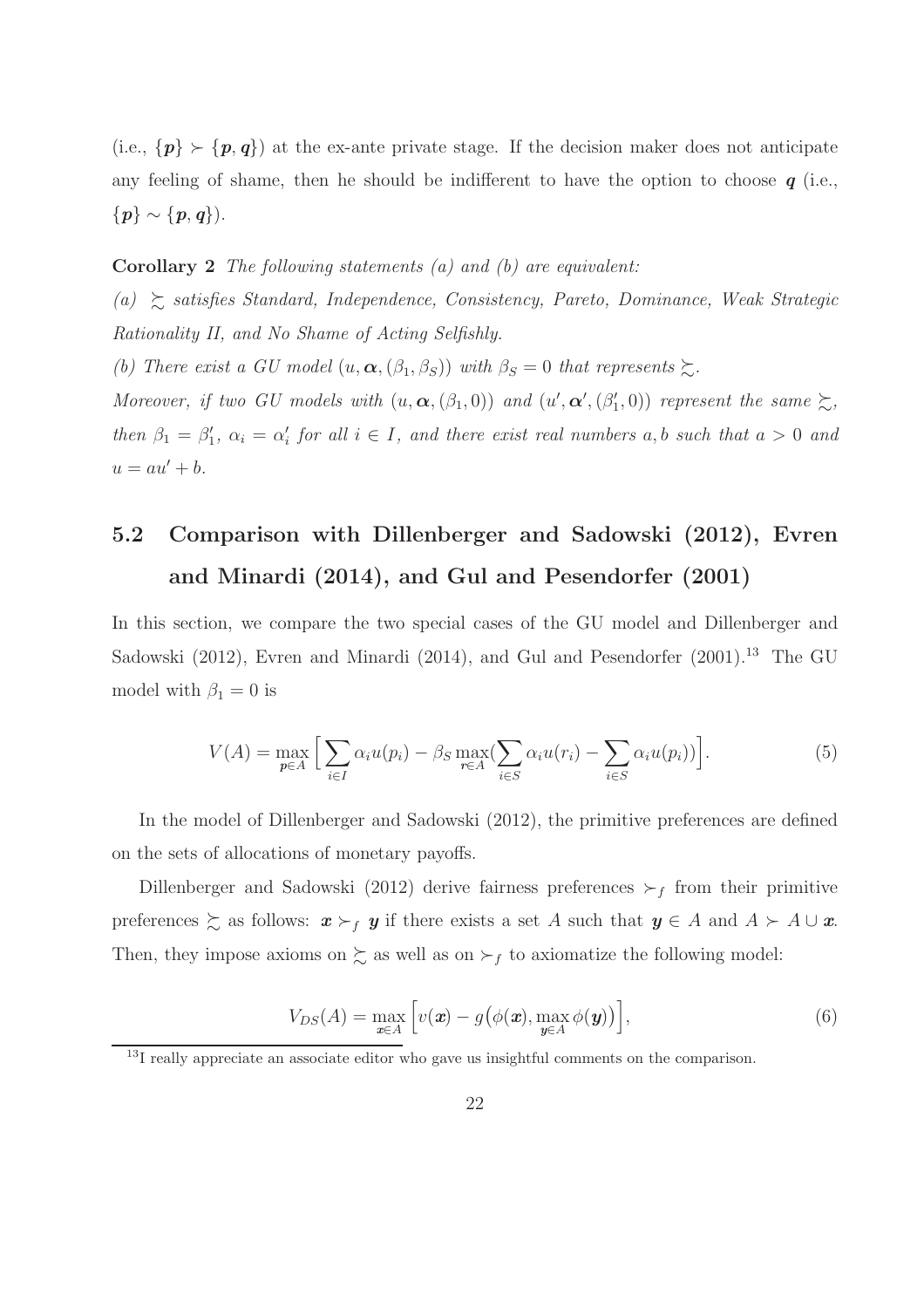where  $\phi$  represents  $\succ_f$  and g captures the disutility of shame. The value of g depends on the social utility  $\phi(x)$  of the agent's choice x and the optimal social utility max $y \in A$   $\phi(y)$ .

To compare  $(5)$  and  $(6)$ , assume that outcomes are monetary payoffs in  $(5)$ . Then,  $(5)$ is a special case of (6) in which  $v = \sum_{i \in I} \alpha_i u$ ,  $g(a, b) = \beta_S(a - b)$ , and  $\phi = \sum_{i \in S} \alpha_i u$ . The linearity of g results from Independence. In (6), g and  $\phi$  are not uniquely identified. While in (5),  $\alpha$  and  $\beta_s$  are uniquely identified. This stronger uniqueness property comes from the linearity of g, which, at the same time, makes (5) incompatible with violations of IIA.

The additional structure that  $\phi = \sum_{i \in S} \alpha_i u$  comes mainly from Weak Strategic Rationality I and Shame of Acting Selfishly. Weak Strategic Rationality I implies that if  $x \succ_f y$ , then  $x_S \succ_S y_S$ . To see this suppose that not  $x_S \succ_S y_S$  but  $\mathbf{x} \succ_f \mathbf{y}$ . Then there exists  $A \in \mathcal{A}$ such that  $y \in A$  and  $A \succ A \cup x$ . Since not  $x_S \succ_S y_S$ , we have  $A, A \cup x \in \mathscr{A}_{z}^S$  for some  $z \in A$ . Then by Weak Strategic Rationality I, we obtain  $A \sim A \cup x$ , which is a contradiction. By using Shame of Acting Selfishly and other axioms, it can be shown that if  $x_S \succ_S y_S$ , then  $\mathbf{x} \succ_f \mathbf{y}$ . Hence, we obtain  $x_S \succ_S y_S$  if and only if  $\mathbf{x} \succ_f \mathbf{y}$ . Since  $\succ_S$  is represented by  $\sum_{i\in S}\alpha_i u$  and  $\succ_f$  is represented by  $\phi$ , we obtain  $\phi = \sum_{i\in S}\alpha_i u$  under a normalization.

Next we discuss the other special of the GU model with  $\beta_S = 0$ :

$$
V(A) = \max_{p \in A} \left[ \sum_{i \in I} \alpha_i u(p_i) + \beta_1 \max_{q \in A} \alpha_1 (u(q_1) - u(p_1)) \right]. \tag{7}
$$

When  $\beta_1 > 0$ , the second term captures pride and when  $\beta_1 < 0$ , the second term captures the temptation to act selfishly. In the following, we discuss the relationship between (7) and Evren and Minardi (2014) as well as Gul and Pesendorfer (2001).

In the model of Evren and Minardi (2014), the primitive preferences are defined on the sets of allocations of monetary payoffs. Evren and Minardi (2014) have axiomatized the following model:

$$
V_{EM}(A) = \max_{\mathbf{x} \in A} U(\mathbf{x}, \max_{\mathbf{y} \in A} y_1 - x_1),
$$
\n(8)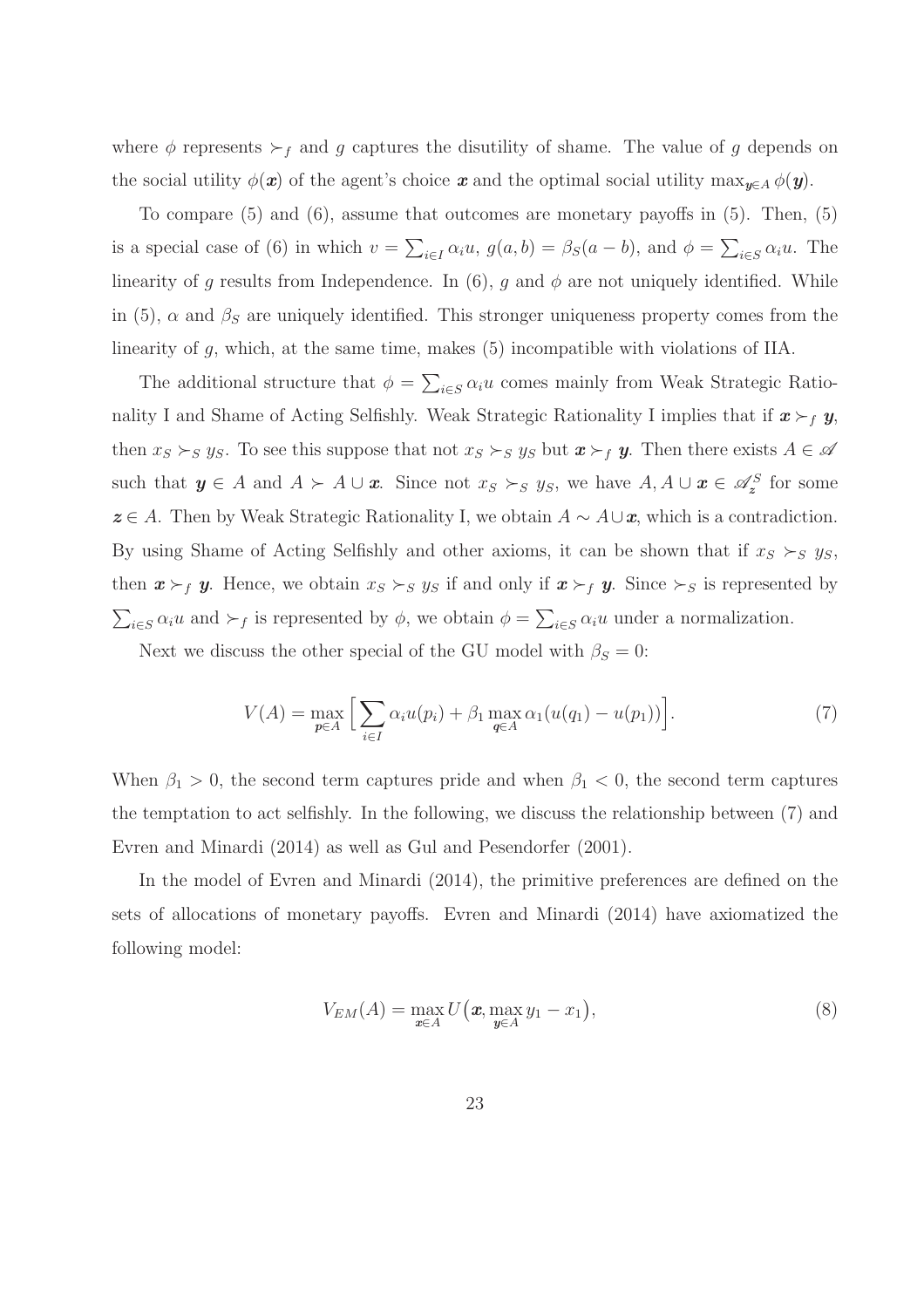where the first argument captures the evaluation of the allocation  $x$  and the second argument captures the difference between the most selfish allocation and the actual choice  $x_1$ .

To compare (7) and (8), assume that outcomes are monetary payoffs in (7). If  $\beta_1 > 0$  and u is linear (i.e.,  $u(x_i) = x_i$ ), (7) is a special case of (8) in which  $U(\mathbf{x}, d) = \alpha_1 x_1 + \alpha_2 x_2 + \beta_1 d$ . This linearity comes from again Independence. In  $(8)$ , U is not uniquely identified. While in (5),  $\alpha$  and  $\beta_1$  are uniquely identified due to the the linearity of U, which makes (7) incompatible with violations of IIA.

It can be shown that Weak Strategic Rationality II and the completeness of the preferences imply one of the key axioms in Evren and Minardi (2014), Weak Instrumentalism. That axiom is defined as follows: Let  $A, B, C \in \mathscr{A}$  and suppose that  $C = A \cup B$ . If there exists a  $y \in A \cap B$  such that  $y_1 \geq x_1$  for every  $x \in C$ , then  $C \sim A$  or  $C \sim B$ .<sup>14</sup>

Gul and Pesendorfer's (2001) primitive preferences are defined on the sets of lotteries, not allocations of lotteries. In the following, in order to compare Gul and Pesendorfer's (2001) model and (7), we discuss the extended model of Gul and Pesendorfer (2001), in which preferences are defined on the set of allocations of lotteries. By using several axioms, including Independence, Gul and Pesendorfer (2001) obtain the following model:

$$
V_{GP}(A) = \max_{\boldsymbol{p} \in A} \left[ w(\boldsymbol{p}) + v(\boldsymbol{p}) - \max_{\boldsymbol{q} \in A} v(\boldsymbol{q}) \right]. \tag{9}
$$

If  $\beta_1 = -1$ , (7) is a special case of (9) in which  $w(\mathbf{p}) = \sum_{i \in S} \alpha_i u(p_i)$  and  $v(\mathbf{p}) = \alpha_1 u(p_1)$ . In Gul and Pesendorfer  $(2001)$ , w and v are unique up to positive affine transformation. In the GU model, u is unique up to positive affine transformation and  $\alpha$  and  $\beta_1$  are unique. The additional structure that  $w(\mathbf{p}) = \sum_{i \in S} \alpha_i u(p_i)$  and  $v(\mathbf{p}) = \alpha_1 u(p_1)$  mainly comes from Weak Strategic Rationality II because the axiom implies that the temptation utility is the selfish utility (i.e.,  $v = \alpha_1 u$ ). This additional structure together with the richer domain in turn makes it possible for us to uniquely identify the parameters (i.e.,  $\alpha$ ,  $\beta$ <sub>1</sub>) in the GU model.

<sup>&</sup>lt;sup>14</sup>To see this note that if  $y \in A \cap B$  such that  $y_1 \geq x_1$  for every  $x \in C$ , then we obtain  $A, B \in \mathscr{A}_y^1$ . Therefore, by Weak Strategic Rationality II, if  $A \succeq B$  then  $A \sim C$ ; and if  $B \succeq A$  then  $B \sim C$ . Since  $\succeq$  is complete,  $A \succeq B$  or  $B \succeq A$  holds, hence  $C \sim A$  or  $C \sim B$  holds.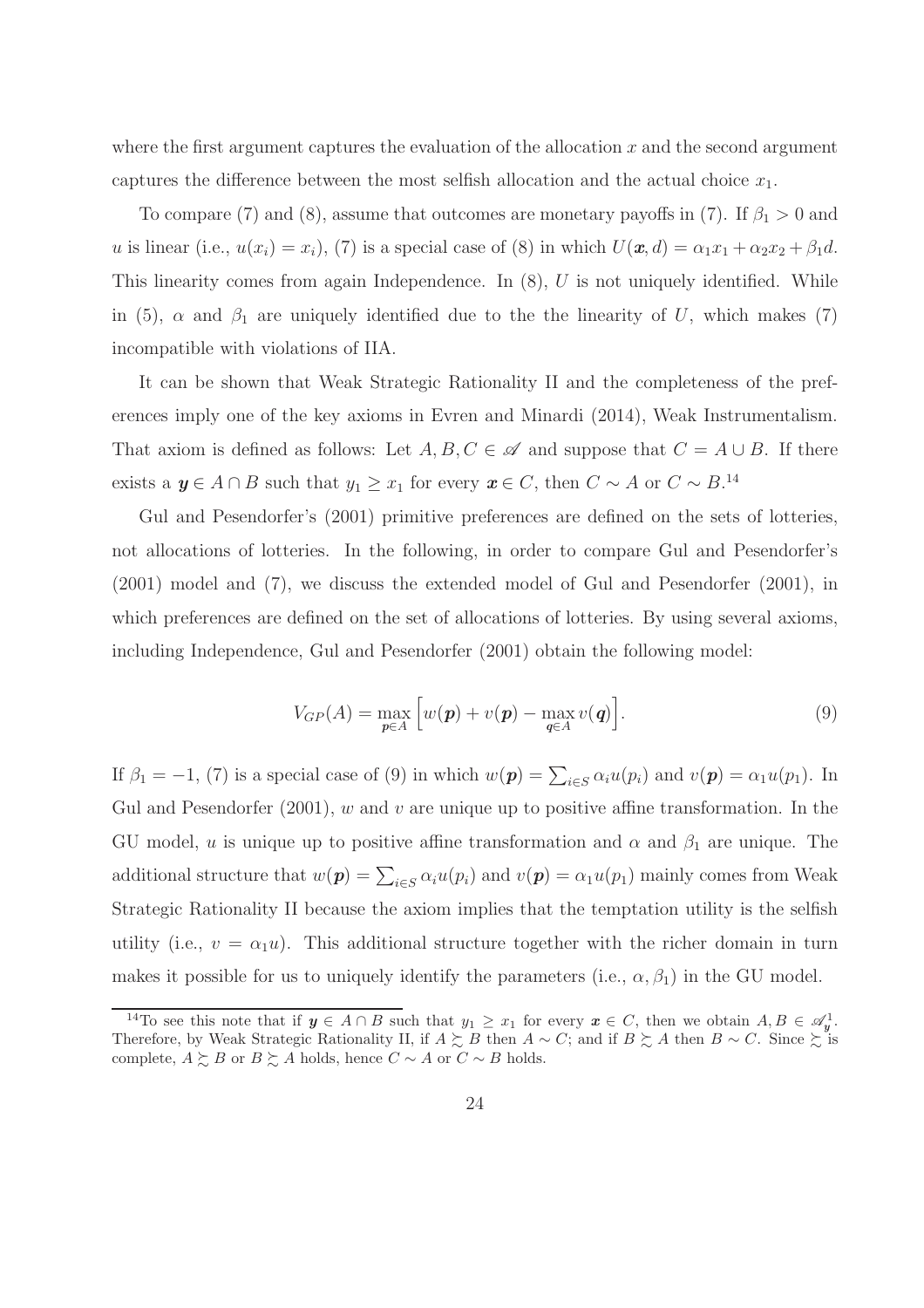#### 6 Characterization of Parameters

Remember that in GU model,  $\beta_1$  can be positive or negative. If  $\beta_1$  is positive, then the GU model captures the pride of acting altruistically; if  $\beta_1$  is negative, then the GU model captures the temptation to act selfishly. In Section 6.1, we provide two axioms that identify  $\beta_1 \leq 0$  and  $\beta_1 \geq 0$ , respectively. In Section 6.2, we provide comparative statics on  $\alpha_1$ ,  $\beta_1$ , and  $\beta_S$ .

#### 6.1 Pride and Temptation

The next axiom captures a decision maker's *temptation to act selfishly* (i.e., the temptation to maximize his own allocation). To minimize the cost of self-control, the decision maker might prefer to commit a smaller set that does not contain an allocation that he will not choose ex-post but that is superior (i.e., tempting) in his individual preference. We formalize the axiom as follows:

**Axiom** (Temptation to Act Selfishly): For any  $p, q \in (\Delta(Z))^I$ ,

$$
\left\{\n\begin{array}{ll}\n(i) & q_1 \succ_1 p_1 \\
(ii) & \{p, q\} \succ \{q\} \\
(iii) & p_S \succ_S q_S\n\end{array}\n\right\}\n\Rightarrow \{p\} \succsim \{p, q\}.
$$

By (i), q is better than p in the individual preference (i.e.,  $q_1 \succ_1 p_1$ ). Moreover, (i) and (ii) imply that  $p$  is better than  $q$  in the ex-post preference. To see this, note that even a purely selfish agent, who maximizes  $\succsim_1$ , would not choose **p**. Hence, the act of not choosing p cannot reveal the decision maker's altruism. Thus, the decision maker will not experience any feeling of pride from having (but not exercising) the option to choose  $p$ . Therefore, the only one reason that the decision maker could prefer  $\{p, q\}$  to  $\{q\}$  as in (ii), is that he prefers to choose  $p$  ex-post.

Moreover, by (iii), **p** is better than **q** in the social preference (i.e.,  $p_S \succ_S q_S$ ). Thus the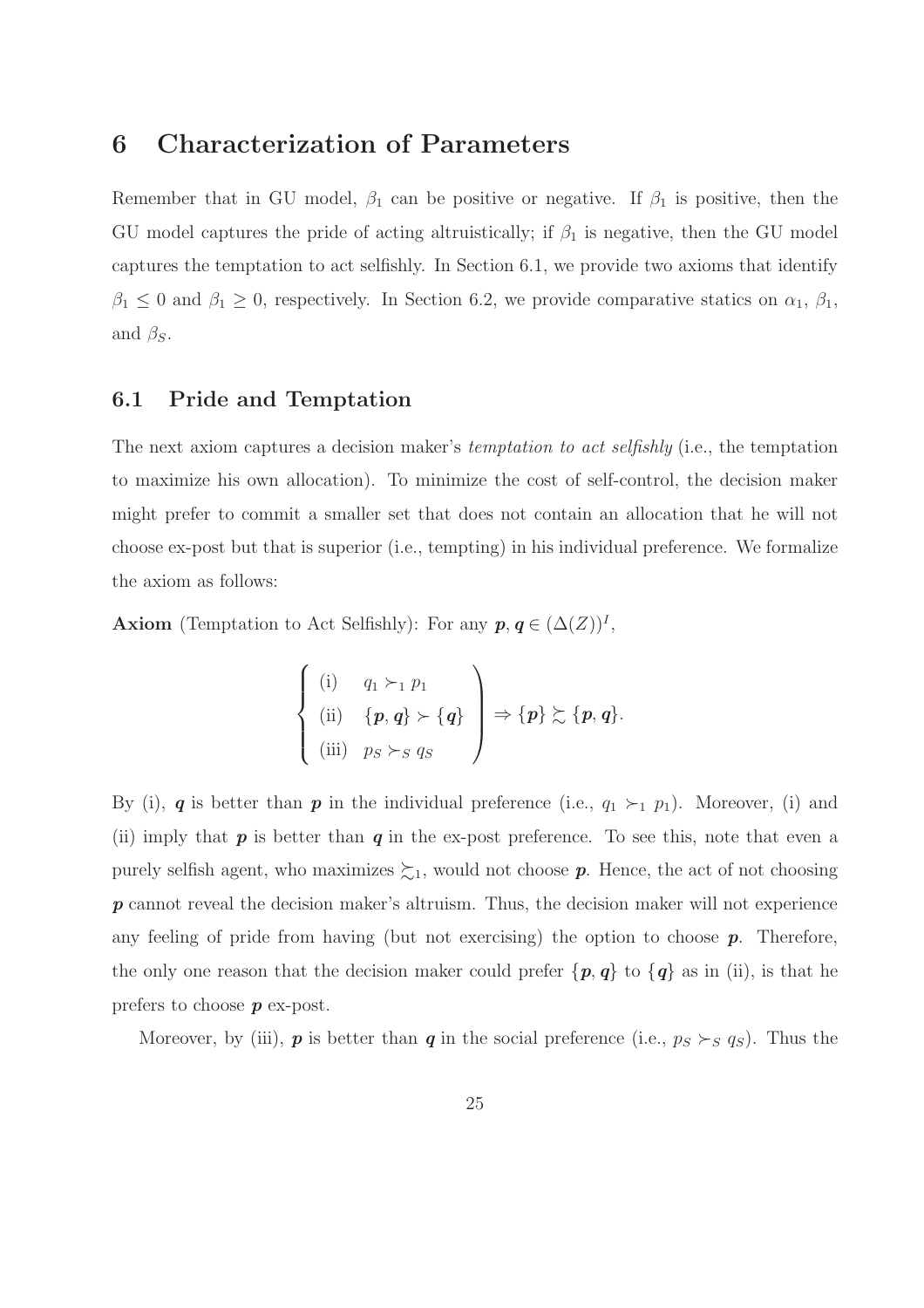decision maker does not feel the shame of acting selfishly when he chooses  $p$  from  $\{p, q\}$ . Hence, the decision maker prefers  $\{p\}$  to  $\{p, q\}$  only because of the cost of self-control of not choosing the individually optimal allocation (i.e., q) from  $\{p, q\}$ .

In contrast, by not choosing such selfish allocations, a decision maker might feel *pride in acting altruistically*. Hence, such a decision maker might prefer to have (but not exercise) the option to choose the selfish allocations. This observation can be formalized as follows: **Axiom** (Pride in Acting Altruistically): For any  $p, q \in (\Delta(Z))^I$ ,

$$
\left\{\n\begin{array}{ll}\n(i) & q_1 \succ_1 p_1 \\
(ii) & \{p, q\} \succ \{q\} \\
(iii) & p_S \succ_S q_S\n\end{array}\n\right\}\n\Rightarrow \{p, q\} \gtrsim \{p\}.
$$

**Proposition 2** *Suppose that*  $\succsim$  *is represented by the GU model with*  $(u, \alpha, \beta)$ *.* 

- *(i)*  $\gtrsim$  *exhibits Temptation to Act Selfishly if and only if*  $\beta_1 \leq 0$ *,*
- *(ii)*  $\geq$  *exhibits Pride in Acting Altruistically if and only if*  $\beta_1 \geq 0$ *.*

#### 6.2 Comparative Statics

By exploiting the strong uniqueness of the GU model, we can show that the value of each parameter captures the degree of each phenomenon:  $\alpha_1$  captures the level of selfishness (i.e.,  $1/\alpha_1$  captures the level of altruism). In contrast,  $\beta_1$  and  $\beta_S$  capture the levels of pride seeking (temptation aversion) and shame aversion, respectively.

**Definition:** For any preferences  $\succsim^{X}$  and  $\succsim^{Y}$  on  $\mathscr{A}$  such that  $\succsim^{X}_{i} = \succsim^{Y}_{i}$  for each  $i \in \{1, S\}$ ,  $\sum^{X}$  is *more altruistic* than  $\sum^{Y}$  if the following is true: for any  $p, q \in (\Delta(Z))^I$  such that  $p_S \succ_S^i q_S$  for each  $i \in \{X, Y\},\$ 

$$
p\succsim^Y\! q \Rightarrow p\succsim^X\! q.
$$

Note that in the definition above **p** is superior to **q** in the social preference (i.e.,  $p_S \succ_S^i q_S$ ). Hence, if an agent (i.e., agent Y) prefers  $p$  to  $q$ , then a more altruistic agent (i.e., agent X)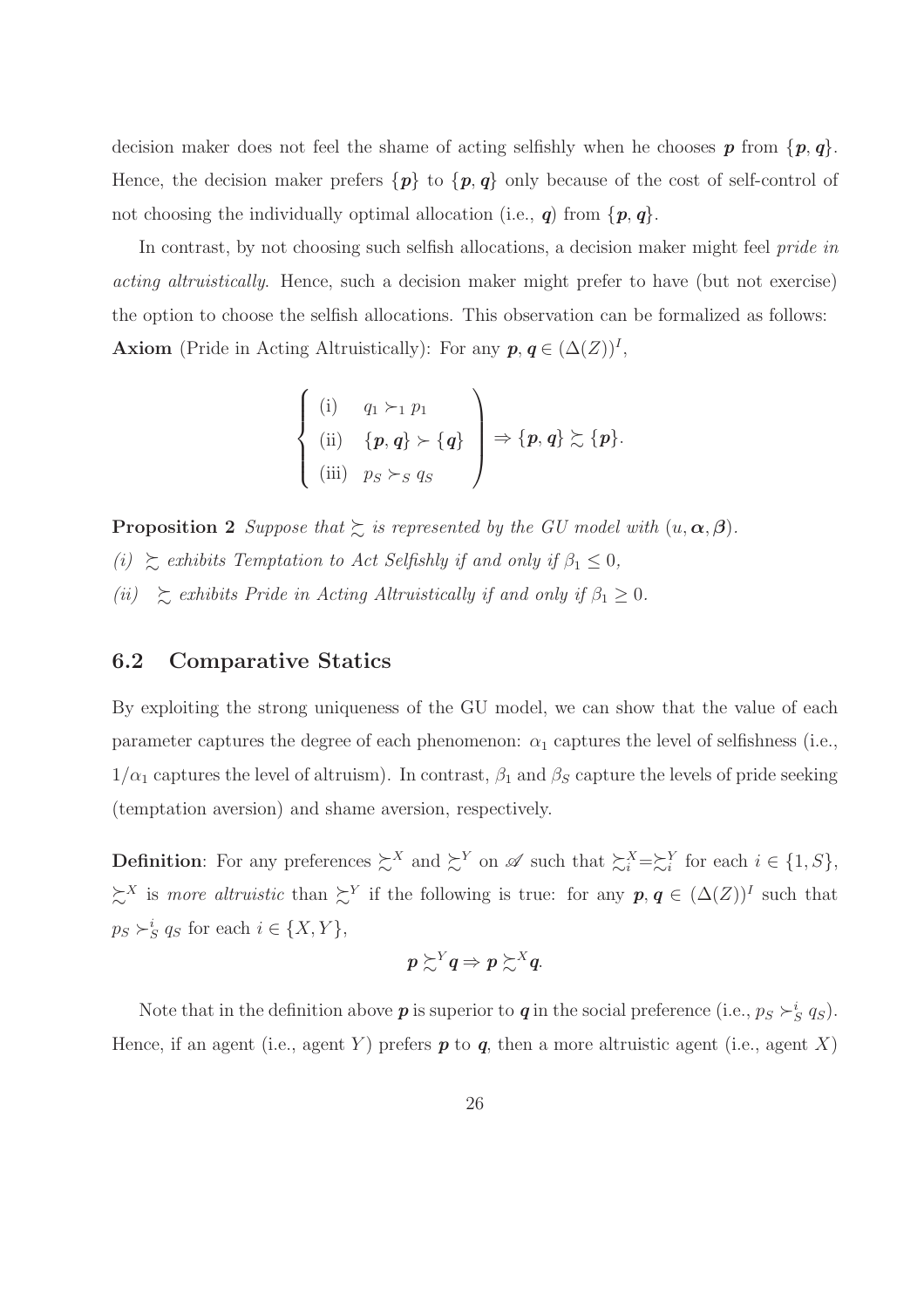also should prefer  $p$  to  $q$ .

**Proposition 3** Suppose  $\sum^{X}$  and  $\sum^{Y}$  are represented respectively by two GU models with  $(u, \boldsymbol{\alpha}^X, \boldsymbol{\beta}^X)$  and  $(u, \boldsymbol{\alpha}^Y, \boldsymbol{\beta}^Y)$  such that  $\alpha_S^X = \alpha_S^Y$ .<sup>15</sup> Then, X is more altruistic than Y if and *only if*  $\alpha_1^X \leq \alpha_1^Y$ .

Next, we investigate comparative statics on  $\beta_1$ .

**Definition:** For preferences  $\succsim^{X}$  and  $\succsim^{Y}$  on  $\mathscr{A}$  such that  $\succsim^{X}$  and  $\succsim^{Y}$  coincide on  $(\Delta(Z))^I$ .  $\sum^{X}$  is *more pride-seeking (less temptation-averse)* than  $\sum^{Y}$ , if the following is true: for any  $p, q \in (\Delta(Z))^I$  and  $r \in \Delta(Z)$  such that (i)  $q_1 \succ_1^j$  $\frac{j}{1}$   $p_1$ , (ii)  $\{p, q\} \succ^j \{q\}$ , and (iii)  $p_S \succ^j_S$  $^{\jmath}_S$   $q_S$ for each  $j \in \{X, Y\},\$ 

$$
\{\boldsymbol{p},\boldsymbol{q}\}\succsim^Y\{(r)_{i\in I}\}\Rightarrow\{\boldsymbol{p},\boldsymbol{q}\}\succsim^X\{(r)_{i\in I}\}.
$$

As in the axiom of Pride of Acting Altruistically, the conditions (i), (ii), and (iii) mean that  $p$  is ex-post superior to  $q$ ; however,  $q$  is superior in the individual preference (i.e.,  $q_1 \succ_1^j p_1$ ). Hence, by not choosing the selfish allocation  $q$ , an agent might feel pride in acting altruistically. On the other hand, a singleton set  $\{(r)_{i\in I}\}\$  would not cause any psychological effects. Therefore, if an agent (i.e., agent Y) prefers  $\{p, q\}$  to a singleton set  $\{(r)_{i\in I}\}\$ , then a more pride seeking (or a less temptation-averse) agent (i.e., agent  $X$ ) also should prefer  $\{p, q\}$  to  $\{(r)_{i \in I}\}.$ 

Next, we investigate comparative statics on  $\beta_S$ .

**Definition:** For preferences  $\succsim^{X}$  and  $\succsim^{Y}$  on  $\mathscr{A}$  such that  $\succsim^{X}$  and  $\succsim^{Y}$  coincide on  $(\Delta(Z))^I$ .  $\sum^X$  is *more shame-averse* than  $\sum^Y$ , if the following is true: for any  $p, q, r \in (\Delta(Z))^I$  and  $l \in \Delta(Z)$  such that (i)  $q_S \succ_S^j$  $S_S^j$   $p_S$ , (ii)  $r_1 \succ_1^j p_1$ , and (iii)  $\{p, q, r\} \succ_1^j \{q, r\}$  for each  $j \in \{X, Y\},\$ 

$$
\{(l)_{i\in I}\} \succsim^{Y} \{\boldsymbol{p}, \boldsymbol{q}\} \Rightarrow \{(l)_{i\in I}\} \succsim^{X} \{\boldsymbol{p}, \boldsymbol{q}\}.
$$

As in the axiom of Shame of Acting Selfishly, the conditions (i), (ii), and (iii) mean that p is ex-post superior to q; however, q is socially superior to p (i.e.,  $q_S \succ_S^j$  $_S^j$   $p_S$ ). Hence, the <sup>15</sup>Since  $\sum_{i=1}^{N} \sum_{i=1}^{N}$  for all  $i \in \{1, S\}$ , there exist two GU models that share the same u and  $\alpha_S$ .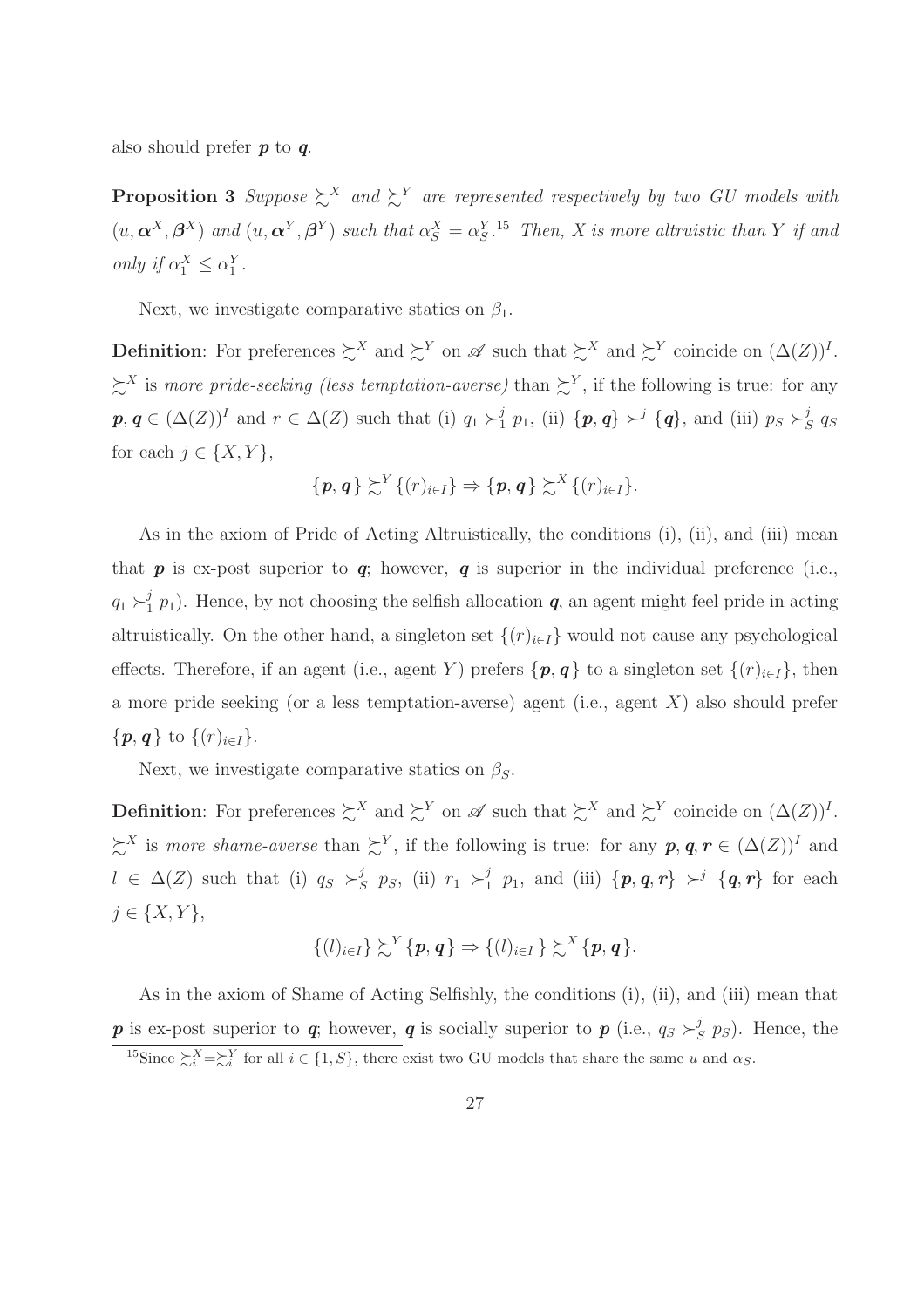agent would feel shame at choosing the socially inferior allocation  $p$  from  $\{p, q\}$ . Therefore, if an agent (i.e., agent Y) prefers a singleton set  $\{(l)_{i\in I}\}\)$  to  $\{\boldsymbol{p},\boldsymbol{q}\}\$ , then a more shame averse agent (i.e., agent X) also should prefer  $\{(l)_{i\in I}\}\)$  to  $\{\boldsymbol{p},\boldsymbol{q}\}.$ 

**Proposition 4** *Suppose*  $\sum^{X}$  *and*  $\sum^{Y}$  *are represented respectively by two GU models with*  $(u, \boldsymbol{\alpha}^X, \boldsymbol{\beta}^X)$  and  $(u, \boldsymbol{\alpha}^Y, \boldsymbol{\beta}^Y)$  such that  $\boldsymbol{\alpha}^X = \boldsymbol{\alpha}^Y$ .<sup>16</sup> Then, the following statements hold: (*i*) *X* is more pride-seeking (less temptation-averse) than *Y* if and only if  $\beta_1^X \geq \beta_1^Y$ . (*ii*) *X* is more shame-averse than *Y* if and only if  $\beta_S^X \geq \beta_S^Y$ .

## 7 Ex-Post Choice

To model ex-post choice, we consider an additional primitive: for any set  $A \in \mathscr{A}$ , let  $C(A) \subset A$  be the non-empty set of all alternatives in A that the decision maker will choose at the ex-post stage. Consider the following conditions. The first condition is the standard condition proposed by Arrow (1959).

**Axiom** (Weak Axiom of Revealed Preference (WARP)): For all  $A, B \in \mathscr{A}$  and  $p, q \in$  $(\Delta(Z))^I$ , if  $p \in C(A)$ ,  $q \in A$ ,  $q \in C(B)$ , and  $p \in B$ , then  $p \in C(B)$ .

The second condition is also a standard continuity condition: **Axiom** (Closed Graph): The set  $\{(A, p) | A \in \mathcal{A}, p \in C(A)\}$  is closed in  $\mathcal{A} \times (\Delta(Z))^I$ .

The last condition is new, although a similar condition appears in Kopylov (2012). **Axiom** (Consistency): For all  $p \in (\Delta(Z))^I$  and  $A \in \mathcal{A}$ ,

$$
A \succ A \setminus \{p\} \Rightarrow C(A) = \{p\} \text{ or } A \in \mathscr{A}_p^1.
$$

This condition requires that the decision maker does not prefer to remove an element  $\boldsymbol{p}$  from a set A only if he plans to choose  $p$  ex-post or if p is individually optimal in A. In the latter

<sup>&</sup>lt;sup>16</sup>Since  $\succsim^{X}$  and  $\succsim^{Y}$  coincide on  $(\Delta(Z))^I$ , there exist two GU models that share the same u and  $\alpha$ .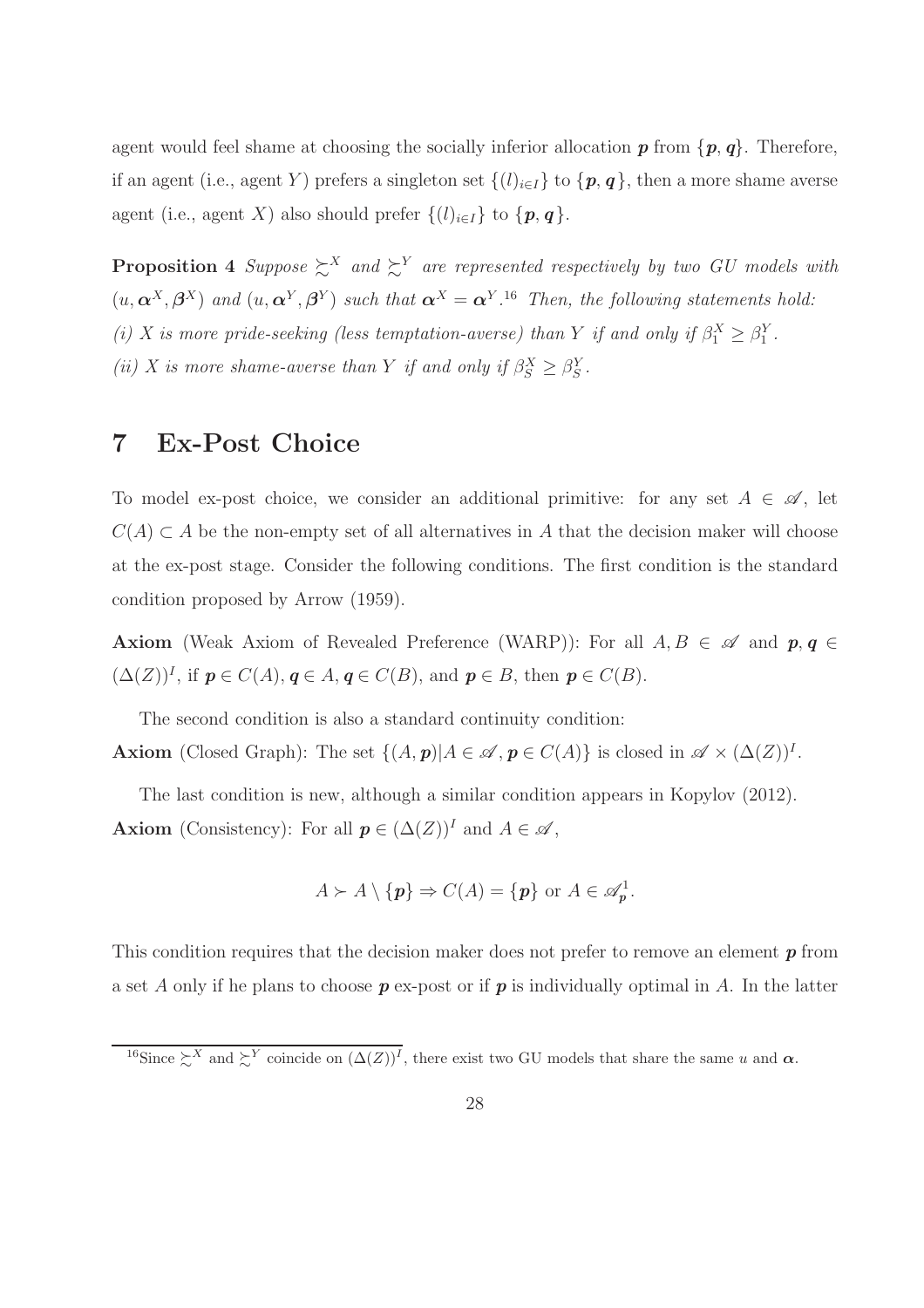case, he could desire to have (but not exercise) the option to choose  $p$  in order to feel pride of acting altruistically.

#### 7.1 Representation

**Proposition 5** Let  $\succsim$  be represented by the GU model with  $(u, \alpha, \beta)$ . Then a choice corre*spondence*  $C(\cdot)$  *satisfies WARP, Closed Graph, and Consistency if and only if for all*  $A \in \mathcal{A}$ 

$$
C(A) = \arg \max_{p \in A} (1 - \beta_1) \alpha_1 u(p_1) + (1 + \beta_S) \sum_{i \in S} \alpha_i u(p_i).
$$

If C(·) satisfies WARP, Closed Graph, and Consistency, then we call C(·) an *ex-post choice correspondence associated with*  $\succsim$ . We define  $U(\mathbf{p}) \equiv (1 - \beta)\alpha_1 u(p_1) + (1 + \beta_S) \sum_{i \in S} \alpha_i u(p_i)$ for all  $p \in (\Delta(Z))^I$ . We call  $U(\cdot)$  the *ex-post utility function*.

Note that since  $\beta_1$  < 1, the function U is monotonic in the decision maker's utility  $u(p_1)$ and the social utility  $\sum_{i\in S} \alpha_i u(p_i)$ . Hence, the decision maker will never derive utility from decreasing his own utility (or social utility) unless it increases social utility (or his own utility, respectively).

#### 7.2 Impure Altruism and Impure Selfishness

We say that a decision maker exhibits *impure altruism* if he acts to benefit others' allocations because of pride in acting altruistically and shame of acting selfishly. Suppose that such a decision maker, at the ex-ante private stage, is indifferent between two allocations and that one of the allocations is ranked superior to the other allocation by his social preference  $\sum_{S}$ . Then at the ex-post public stage, the decision maker should *strictly* prefer the socially superior allocation because the pride and the shame are triggered by the publicness of the choice.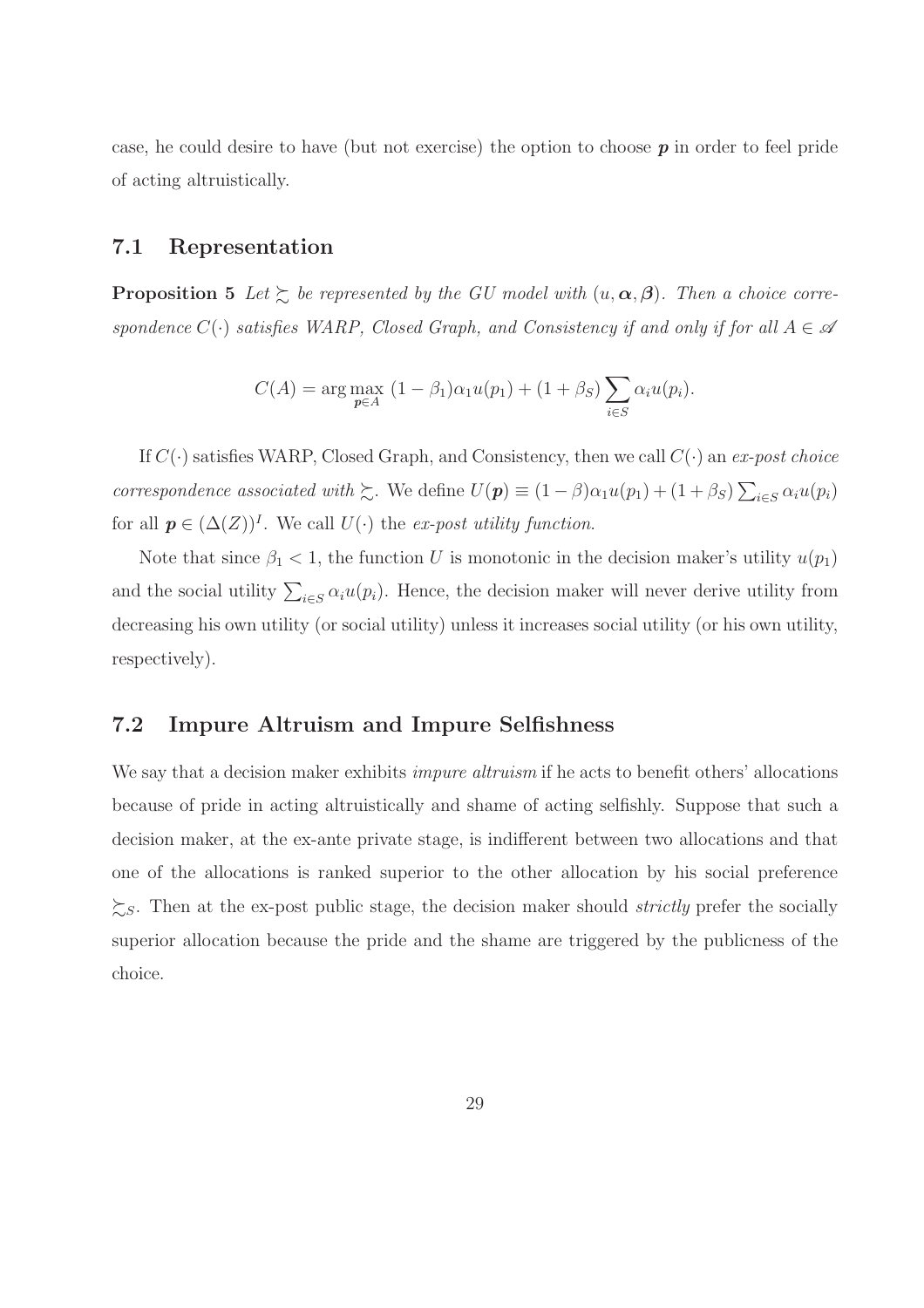**Axiom** (Impure Altruism): For all  $p, q \in (\Delta(Z))^I$ ,

$$
{p} \sim {q} \text{ and } p_S \succ_S q_S \Rightarrow C({p, q}) = {p}.
$$

Note that  $C({p, q}) = {p}$  implies that  $q \notin C({p, q})$ . Hence, the decision maker strictly prefers the socially superior allocation  $p$  at the ex-post public stage, even though he is indifferent between  $p$  and  $q$  at the ex-ante private stage.

In contrast, we say that a decision maker exhibits *impure selfishness* if the temptation to act selfishly motivates him to diverge from his ex-ante choices. Suppose that such a decision maker, at the ex-ante stage, is indifferent between two allocations and that one of the allocations is ranked superior to the other allocation by his individual preference  $\succsim_1$ . Then, the decision maker should *strictly* prefer the selfish allocation at the ex-post stage.

**Axiom** (Impure Selfishness): For all  $p, q \in (\Delta(Z))^I$ ,

$$
{p} \sim {q} \text{ and } p_1 \succ_1 q_1 \Rightarrow C({p, q}) = {p}.
$$

**Proposition 6** *Suppose that*  $\geq$  *is represented by the GU model with*  $(u, \alpha, \beta)$  *and*  $C(\cdot)$  *is the ex-post choice correspondence associated with*  $\gtrsim$ . Then, the following statements hold: *(i)*  $\succsim$  *exhibits Impure Altruism if and only if*  $\beta_S > -\beta_1$ *.*  $(ii) \succeq$  *exhibits Impure Selfishness if and only if*  $\beta_S < -\beta_1$ *.* 

To understand the above result intuitively, remember that in the GU model, the ex-ante choices between allocations, say, between  $p$  and  $q$ , are formalized as choices between the singleton sets, such as  $\{p\}$  and  $\{q\}$ . So at the ex-ante stage, the ex-ante choices maximize  $V(\{p\}) = \alpha_1 u(p_1) + \sum_{i \in S} \alpha_i u(p_i)$ . On the other hand, as shown in Proposition 5, the expost choices maximize  $U(\mathbf{p}) \equiv (1 - \beta_1)\alpha_1 u(p_1) + (1 + \beta_S) \sum_{i \in S} \alpha_i u(p_i)$ . By comparing the two functions, we can see that the decision maker's choices become more altruistic (i.e., the relative weight on  $u<sub>S</sub>$  becomes higher) at the ex-post stage than they are at the ex-ante stage if and only if  $\beta_S > -\beta_1$ .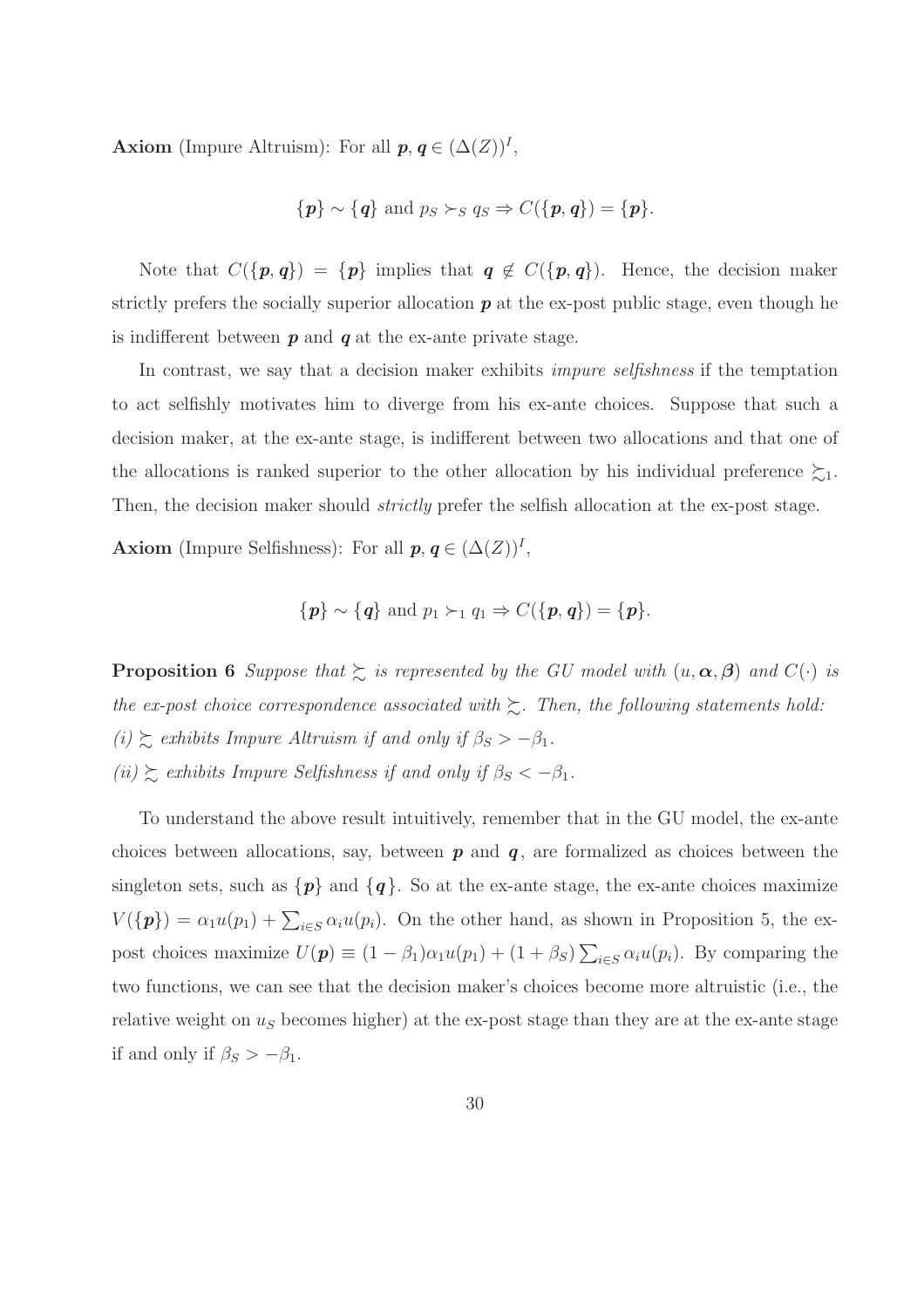### 8 Consistency with Experiments

In this section, we show that the special case of the GU model with  $\beta_1 = 0$  is consistent with recent experimental evidence on dictator games with an exit option. Before describing the evidence, we clarify the meaning of *public* in the experiments. We call a dictator's choice public if there is common knowledge among the subjects that they are playing a dictator game, even though a receiver does not know the identity of his paired dictator. Given the common knowledge, the dictator may consider the receiver's wish that the dictator behaves altruistically.<sup>17</sup> Hence, the dictator could feel pride in acting altruistically by living up to the receiver's wish or shame from acting selfishly by denying that wish. (Indeed, in Appendix D we observe that anonymity does not change major tendencies of choices in some experiments.)

In the experiments conducted by Dana et al. (2006), Broberg et al. (2007), and Lazear et al. (2012), the exit option could be costly (in other words, playing the dictator game is subsidized) but the option ensured that receivers never knew the choice of exit. So, by using the exit option, dictators could consume the whole endowment (minus the cost of exit, if any) and leave nothing to receivers–*without* feeling shame of acting selfishly.<sup>18</sup> In these experiments, about one-third of subjects used the exit option privately, but when the same subjects played a standard dictator game without the exit option, they donated a positive amount to the receivers.

Moreover, the most recent experiments conducted by Lazear et al. (2012) found that *both* lower-level and higher-level donors decide to play the game, while the medium-level donors exit. Hence, screening is important to implement higher-level donations.<sup>19</sup> Other experiments such as Dana et al. (2006) found consistent evidence for the tendency. (See Figure 3 for this tendency and Appendix D for details.)

<sup>&</sup>lt;sup>17</sup>Given the common knowledge, the dictator knows that the receiver knows that a dictator determines the receiver's allocation. Hence, the dictator would consider the receiver's wish.

<sup>&</sup>lt;sup>18</sup>An experimenter observed the choice of exit. This is consistent with our model because the experimenter is an outside observer (i.e., the subjects' choices should not affect the experimenter's welfare).

<sup>&</sup>lt;sup>19</sup>Notice that the low level donations minus the cost of subsidy can be negative. So the participation of low-level donors can be costly.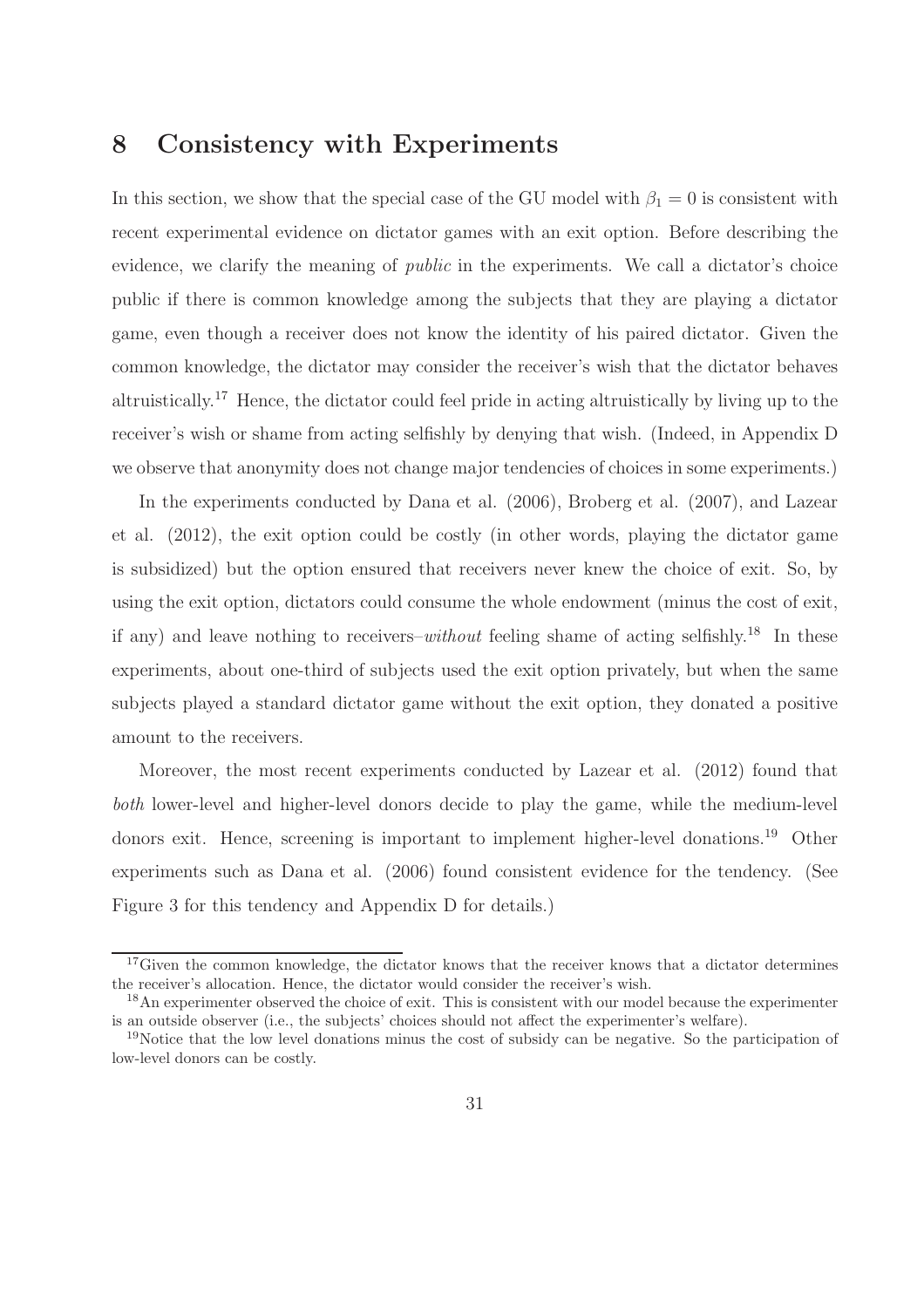

Figure 3: The relationship between donations and the choice of exit in Lazear et al. (2012) (left) and Dana et al. (2006) (right). (In the left figure, each point shows the choice of each subject. The curve is a smooth approximation of the choices. The right figure shows the percentage of subjects who existed, depending on the proportions of their donations.)

The theory of inequality aversion such as Fehr and Schmidt (1999) and Andreoni's (1989, 1990) model of warm glow are inconsistent with this robust tendency to exit, not to mention the above mentioned finding. In both theories, whether the dictator's choice is private or public does not make any difference in his utility. Moreover, by playing the dictator game, the dictator can allocate the whole endowment and the subsidy arbitrarily between himself and the receiver. Dillenberger and Sadowski (2012) can provide a sufficient condition for the choice of exit: if the value of shame (i.e., the value of the function  $g$ ) is large enough, a subject should exit the game. In the following, by using the GU model, we will obtain a necessary and sufficient condition for the choice of exit by using the unique parameters (i.e.,  $\alpha$  and  $\beta_S$ ). Moreover, we show that our model can be consistent with the finding that subjects whose donation is low or high tend to play the game, while subjects whose donation is medium tend to exit the game.

To see that the GU model is consistent with the experimental evidence, note that the singleton  $\{(w, 0)\}\)$  corresponds to exiting with endowment w; the set  $\{(c, d) \in \mathbb{R}^2_+ | c + d \leq d\}$  $w+\tau$ } corresponds to playing the dictator game publicly with total endowment  $w+\tau$ , where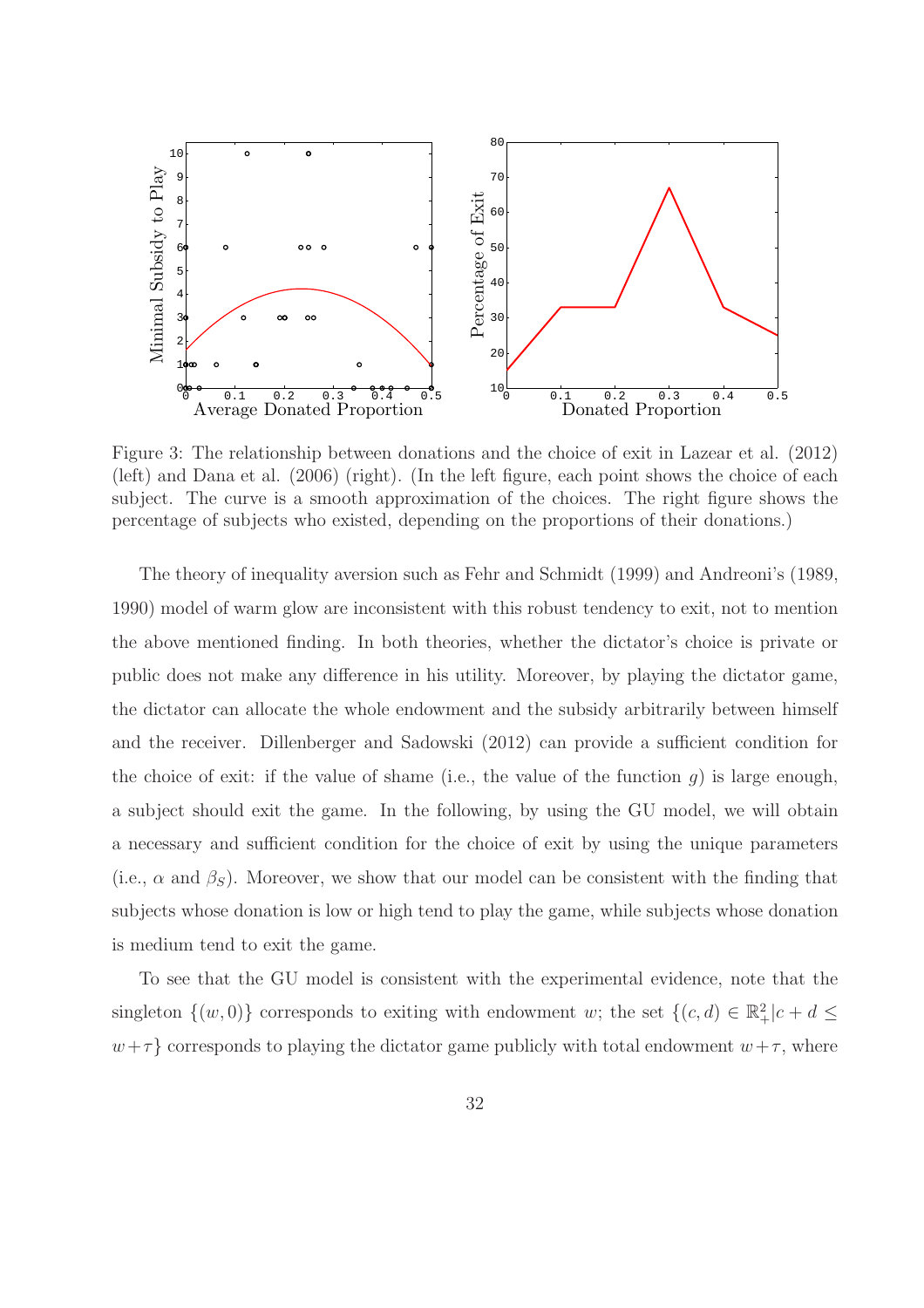$\tau > 0$  is the subsidy for playing the game (i.e., the cost of exiting the game). Hence, subjects exit if and only if  $V(\{(w,0)\}) \geq V(\{(c,d) \in \mathbb{R}^2_+ | c+d \leq w+\tau\})$ .<sup>20</sup> With the GU model, we can characterize the choice of exit completely as follows:

**Proposition 7** Suppose that  $u' > 0$ ,  $u'' < 0$ ,  $u(0) = 0$ ,  $u'(0) = +\infty$ ,  $\alpha_1 > 0$ ,  $\beta_1 = 0$ ,  $\beta_S \geq 0$ , and  $\tau > 0$ . Let  $\beta_S \equiv u(\tau)/(u(w + \tau) - u(\tau))$ . There exist real-valued functions  $\alpha_1, \overline{\alpha_1}$  *on*  $(\beta_S, +\infty)$  *such that (i) given*  $\beta_S < \beta_S$ , then the decision maker plays the game;

*(ii) given*  $\beta_S \geq \beta_S$ *, then the decision maker exits the game if and only if*  $\alpha_1 \in [\alpha_1(\beta_S), \overline{\alpha_1}(\beta_S)]$ ; *the decision maker plays the game if and only if*  $\alpha_1 < \alpha_1(\beta_S)$  *or*  $\overline{\alpha_1}(\beta_S) < \alpha_1$ *.* 

*Moreover,*  $\alpha_1(\beta_S) = \overline{\alpha_1}(\beta_S)$ ,  $\alpha_1$  *is a strictly decreasing, and*  $\overline{\alpha_1}$  *is a strictly increasing. Hence,*  $\alpha_1(\beta_S) < \overline{\alpha_1}(\beta_S)$  *for all*  $\beta_S > \beta_S$ *.* 



Figure 4: The optimal choice (i.e., exit or play) depending on the parameters (i.e.,  $\alpha_1$  and  $\beta_S$ ). The lower solid curve corresponds to the graph of  $\alpha_1$ . The upper dotted curve corresponds to the graph of  $\overline{\alpha_1}$ . Donation increases in the south-east direction (i.e., as  $\alpha_1$  decreases and  $\beta_S$  increases).

The proposition says that if  $\beta_S$  is lower than the bound  $\beta_S \equiv u(\tau)/(u(w + \tau) - u(\tau)),$ 

 $20$ For simplicity, we assume that the decision maker exits if he is indifferent.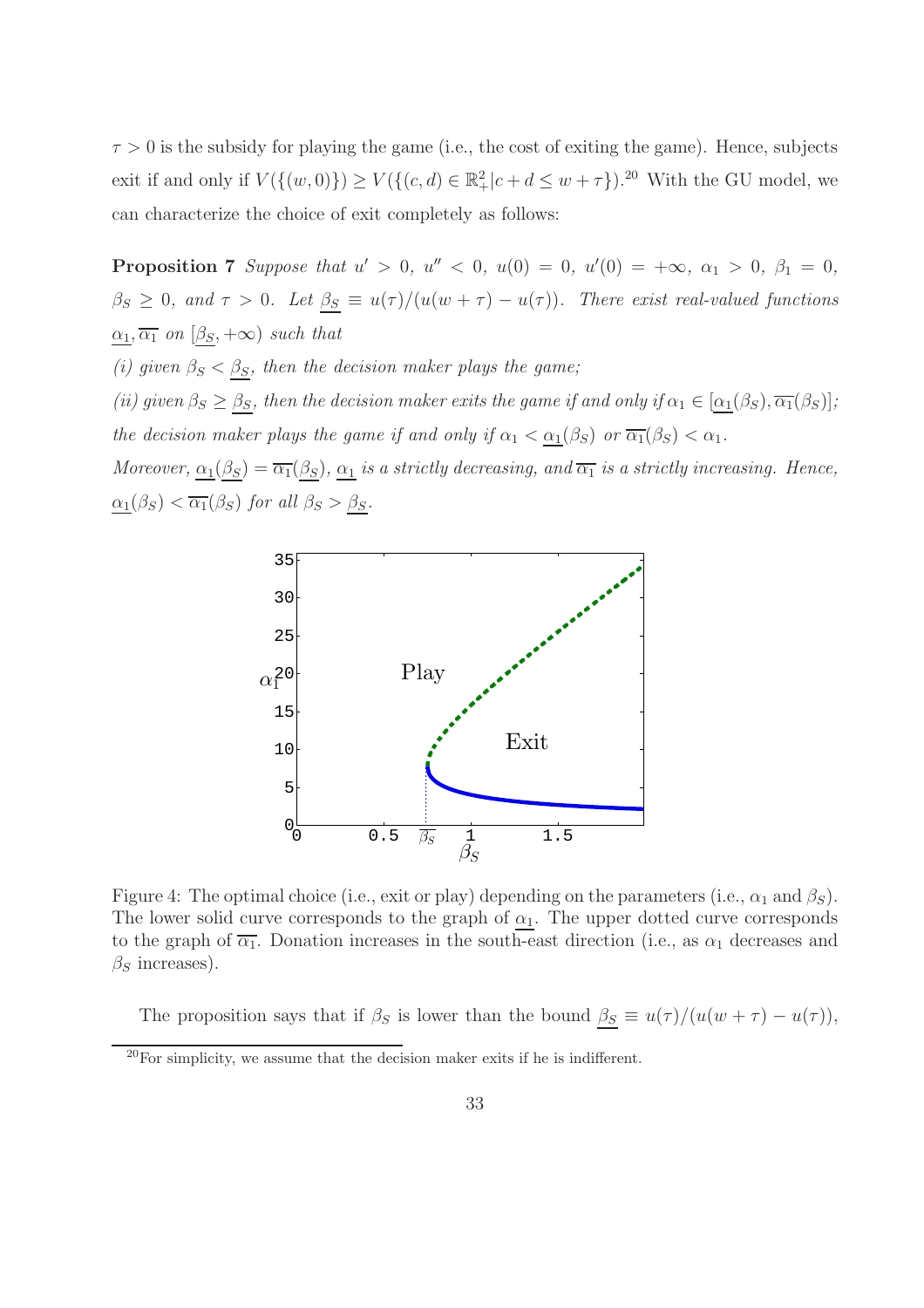then any subjects play the game because the shame which they anticipate in the game is small.<sup>21</sup> When  $\beta_S$  is larger than the bound  $\beta_S$ , (ii) implies that subjects whose  $\alpha_1$  is low or high tend to play the game, while subjects whose  $\alpha_1$  is medium tend to exit the game. See Figure 4 for an example.<sup>22</sup>

In the following, we discuss how this proposition captures the finding that subjects whose donation is low or high tend to play the game, while subjects whose donation is medium tend to exit the game. First, note that, given  $\beta_S$ , donations increase as the index  $\alpha_1$  of  $selfshness$  decreases. Hence, given  $\beta_s$ , the higher-level donors correspond to subjects whose  $\alpha_1$  is low; the medium-level donors correspond to subjects whose  $\alpha_1$  is medium; and the lower-level donors correspond to subjects whose  $\alpha_1$  is high. So if  $\beta_S$  and  $\alpha_1$  are independently distributed, the proposition captures the finding that both lower-level and higher-level donors decide to play the game, while medium-level donors exit.

Given our purpose of separately capturing pure altruism and shame, there is no a prior reason to assume a specific correlation. So, independence may be a sensible assumption. Moreover, if we assume a specific correlation that  $\beta_S$  is high when  $\alpha_1$  is medium level, then it is easy to describe the observed finding. One may think that  $\alpha_1$  and  $\beta_S$  would be negatively correlated. That is, as a subject is more selfish (i.e.,  $\alpha_1$  is larger), he tends to be less shameaverse (i.e.,  $\beta_S$  is smaller). However, such a negative correlation implies that lower donors tend to play the game, which is incompatible with the observed finding. After all, how  $\alpha_1$ and  $\beta_S$  are distributed is an empirical question for future studies.

## 9 Application: Partial Crowding Out of Donations

In this section, we describe an empirical puzzle involving charitable donations: government spending only *partially* crowds out consumers' donations, even though standard consumer theory predicts that the crowding out should be *complete*.

<sup>&</sup>lt;sup>21</sup>Note that the since  $u' > 0$  and  $u'' < 0$ , the bound  $\beta_S$  increases as  $\tau$  increases. This means that given  $\beta_S$ , as  $\tau$  increases, subjects more likely to play the game.

<sup>&</sup>lt;sup>22</sup>In the figure, we assume that  $u(x) = -\exp(-x) + 1$ ,  $\beta_1 = 0$ ,  $w = 2$ , and  $\tau = 0.5$ .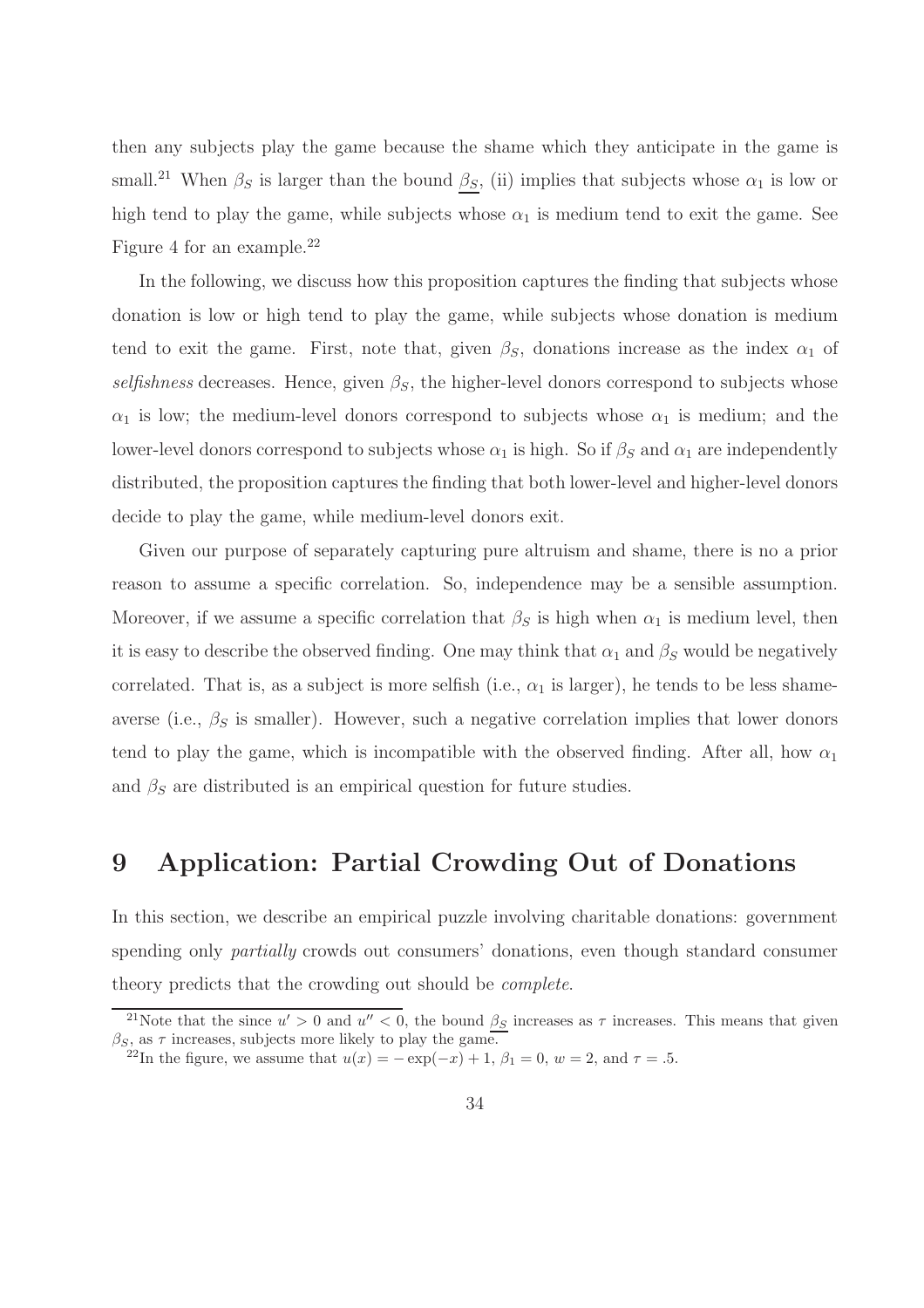In his well-known paper, Andreoni (1989, 1990) has proposed a model of warm glow and obtained conditions that capture the puzzle. However, Andreoni's (1989, 1990) model is not axiomatic. Moreover, it is not easy to interpret his conditions that capture the puzzle: the conditions are imposed on derivatives of the first-order conditions of the decision maker's maximization problem. In the following, we obtain simpler conditions on  $\alpha$  and  $\beta$  that capture the puzzle.

We consider the following two-period decision problem. Period 1 consists of ex-ante private and ex-post public stages. At the ex-ante private stage, the decision maker divides his income e between the savings s for Period 2 and the budget w for the ex-post public stage. At the ex-post public stage, the decision maker divides his budget  $w$  between his donation d and his consumption c. At Period 2, the decision maker consumes the savings  $s$ privately. The two-period framework is adopted here for simplicity; the crucial assumption here is that the decision maker can consume some of his income privately.



Figure 5: Decision Making in Period 1

We assume that the decision maker's preferences are separable across the two periods and that his utility at each period is represented by the GU model. Then, for any time-discount factor  $\delta \in (0,1)$  and government spending g and tax  $\tau$ , the decision maker's problem at the ex-ante stage of Period 1 is:

$$
\max_{s,w} V(\{(c,d+g)|c+d \le w-\tau\}) + \delta V(\{(s,0)\}),\tag{10}
$$

subject to  $s + w \leq e^{23}$  Given the optimal budget  $w^*(g, \tau)$ , the decision maker's problem at

<sup>&</sup>lt;sup>23</sup>Our results hold for any  $\delta \in (0,1)$ . It is easy to axiomatize this extended representation (10) by considering extended preferences  $\hat{\succ}$  over  $\mathscr{A} \times (\Delta(Z))^I$ . We could axiomatize this extended representation by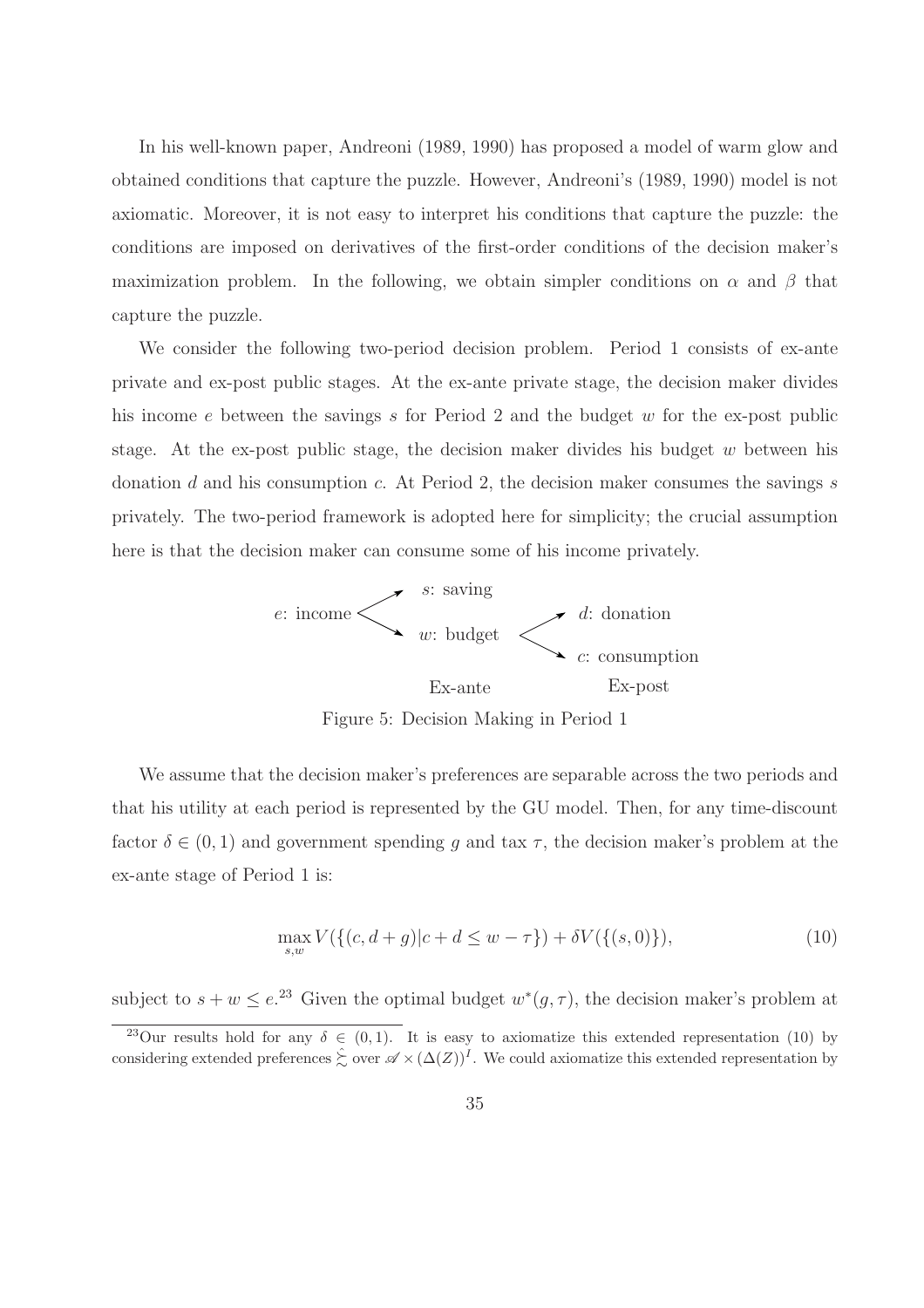the ex-post stage of Period 1 is:

$$
\max_{d,c} U(c, d+g),\tag{11}
$$

subject to  $d + c \leq w^*(g, \tau) - \tau$ . We denote the *optimal donation* (i.e., the solution d to (11)) by  $d^*(g, \tau)$ . We say that the decision maker's donation is *crowded out completely* if  $d^*(g, \tau) + g$  is constant in g and that his donation is *crowded out partially* if  $d^*(g, \tau) + g$  is strictly increasing in g.

**Proposition 8** *Suppose that (a) government spending is financed by tax (i.e.,*  $q = \tau$ ) *and* (b)  $u' > 0$ ,  $u'' < 0$ ,  $u''' \ge 0$ ,  $u'(0) = +\infty$ , and  $\alpha_1 \ge 1$ . Then, the following holds:

- *(i) if the decision maker's index (i.e.,*  $\beta_1$ *) for pride is larger than his index (i.e.,*  $\beta_S$ *) of shame, then his donation is crowded out partially.*
- *(ii) if he does not exhibit pride, shame, and temptation (i.e.,*  $\beta_1 = 0 = \beta_S$ *), then his donation is crowded out completely.*

To see the result intuitively, note that  $V(\{(c, d+g)|c+d \leq w-\tau\}) = (1-\beta_1)\alpha_1 u(c^*) +$  $(1 + \beta_S)u(d^*) + \beta_1\alpha_1(u(w - \tau) - u(c^*)) - \beta_S(u(w) - u(d^*)),$  where  $c^*$  and  $d^*$  are the optimal consumption and the optimal donation respectively.<sup>24</sup> Under the assumption that  $\alpha_1 \geq 1$ , if  $\beta_1 > \beta_S$ , then  $\beta_1\alpha_1 > \beta_S$ . Hence, the net effect  $\beta_1\alpha_1(u(w-\tau) - u(c^*)) - \beta_S(u(w) - u(d^*))$ caused by pride and shame is increasing in  $w^{25}$  Therefore, when  $\tau$  increases, the decision maker would increase w to compensate this increase of  $\tau$ . This increase of w maintains the level of donations, which implies that the crowding out will be only partial.

assuming that the conditional preference of  $\hat{\Sigma}$  on  $\mathscr A$  satisfies our axioms in the theorem as well as standard conditions, including the Independence axiom on  $\mathscr{A} \times (\Delta(Z))^I$ .

<sup>&</sup>lt;sup>24</sup>In the equation, the disutility of the shame is  $-\beta_S(u(w+g-\tau)-u(d^*))$ , which is equal to  $-\beta_S(u(w)-d)$  $u(d^*)$ ) because  $g = \tau$ .

<sup>&</sup>lt;sup>25</sup>By the envelope theorem, the derivative of the difference is  $\beta_1 \alpha_1 u'(w - \tau) - \beta_S u'(w)$ . By the concavity,  $u'(w - \tau) > u'(w)$ . Hence, the derivative of the difference is positive because  $\beta_1 \alpha_1 > \beta_S$ .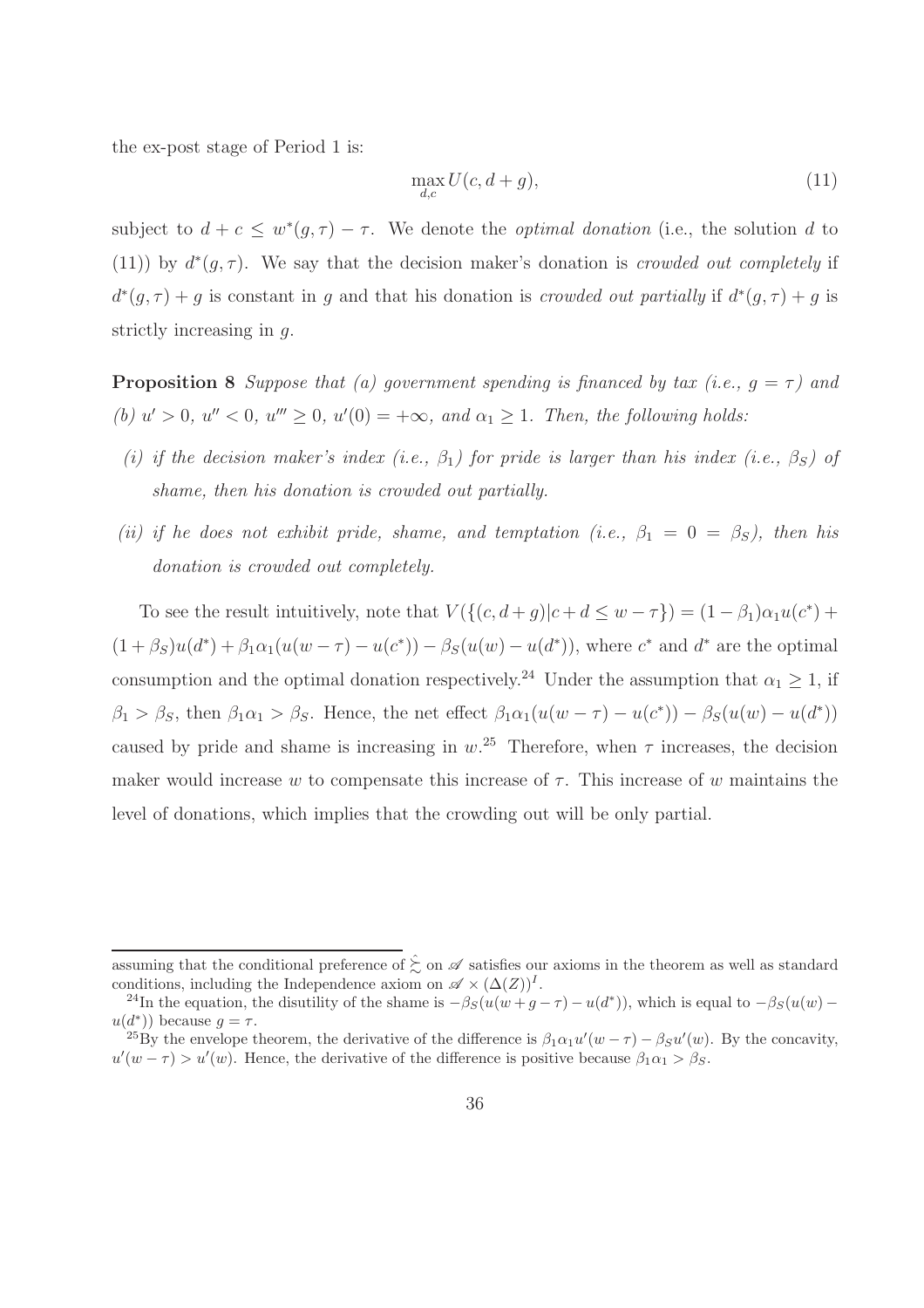### A Proof of Theorem

In this section, we prove the theorem. First, we show the sufficiency part of the theorem. Fix  $\succsim$  that satisfies the axioms in the theorem. The next lemma provides representations for  $\succsim_1$  and  $\succsim_{S}$ .

**Lemma 1** *There exist a von Neumann-Morgenstern utility function*  $u_1$  *on*  $\Delta(Z)$  *and positive numbers*  $\{\alpha_i\}_{i\in S}$  *such that (i)*  $u_1$  *represents*  $\succeq_1$  *on*  $\Delta(Z)$ *, (ii) there exist*  $\overline{z}, \underline{z} \in Z$  *such that*  $u_1(\overline{z}) = 1 \ge u_1(p) \ge 0 = u_1(\underline{z})$  for all  $p \in \Delta(Z)$ , and (iii)  $u_S \equiv \sum_{i \in S} \alpha_i u_1$  represents  $\succsim_S$  $and \sum_{i \in S} \alpha_i = 1.$ 

**Proof of Lemma** 1: First, we show that  $\succsim_1$  is well defined (i.e., if  $(l_1, p_S) \succsim (r_1, p_S)$  for some  $p_S \in (\Delta(Z))^S$ , then  $(l_1, q_S) \succsim (r_1, q_S)$  for all  $q_S \in (\Delta(Z))^S$ ). Suppose by way of contradiction that  $(l_1, p_S) \succeq (r_1, p_S)$  and  $(l_1, q_S) \prec (r_1, q_S)$ . By Independence,  $(l_1, \frac{1}{2})$  $rac{1}{2}p_S + \frac{1}{2}$  $\frac{1}{2}q_S$ )  $\succsim (\frac{1}{2})$  $rac{1}{2}r_1 +$ 1  $\frac{1}{2}l_1, \frac{1}{2}$  $rac{1}{2}p_S + \frac{1}{2}$  $\frac{1}{2}q_S$ ) and  $(l_1, \frac{1}{2})$  $rac{1}{2}q_S + \frac{1}{2}$  $\frac{1}{2}p_S$ )  $\prec (\frac{1}{2})$  $rac{1}{2}r_1 + \frac{1}{2}$  $\frac{1}{2}l_1, \frac{1}{2}$  $rac{1}{2}q_S + \frac{1}{2}$  $\frac{1}{2}p_S$ ). This is a contradiction. By the same way, we can show that  $\gtrsim_S$  is well defined.

To show  $\succsim_1$  satisfies Independence, fix  $p_1, q_1, l_1 \in \Delta(Z)$  and  $\alpha \in [0,1]$ . Then, for any  $p_S, q_S \in \Delta(Z), p_1 \succsim_1 q_1 \Leftrightarrow (p_1, p_S) \succsim (q_1, p_S) \Leftrightarrow \alpha(p_1, p_S) + (1 - \alpha)(l_1, q_S) \succsim \alpha(q_1, p_S) + (1 - \alpha)(l_1, q_S) \succsim \alpha(q_1, p_S)$  $\alpha$ )(l<sub>1</sub>, q<sub>S</sub>)  $\Leftrightarrow$   $\alpha p_1 + (1-\alpha)l_1 \gtrsim_1 \alpha q_1 + (1-\alpha)l_1$ . By the same way, we can show that  $\succsim_S$  satisfies Independence. Then, by the standard argument with von Neumann-Morgenstern's Theorem, there exist mixture-linear utility functions  $u_1$  and  $\hat{u}_S$ , which are unique up to positive affine transformation. Then, (ii) follows from the finiteness of Z and a normalization. Finally, by Consistency, it follows from Fishburn (1984) that there exist a positive numbers  $\{\alpha_i\}_{i\in S}$ and a real number  $\gamma$  such that  $\hat{u}_S(p_S) = \sum_{i \in S} \alpha_i u_1(p_i) + \gamma$  and  $\sum_{i \in S} \alpha_i = 1$ . By defining  $u_S = \hat{u}_S - \gamma$ , we obtain (iii).

The next lemma shows a stronger version of Dominance.

**Lemma 2** *For any set*  $A, B \in \mathcal{A}$ *, if for any*  $p \in B$ *, there exists*  $q \in A$  *such that*  $q_1 \succeq_1 p_1$ *and*  $q_S \succeq_S p_S$ *, then*  $A \sim A \cup B$ *.*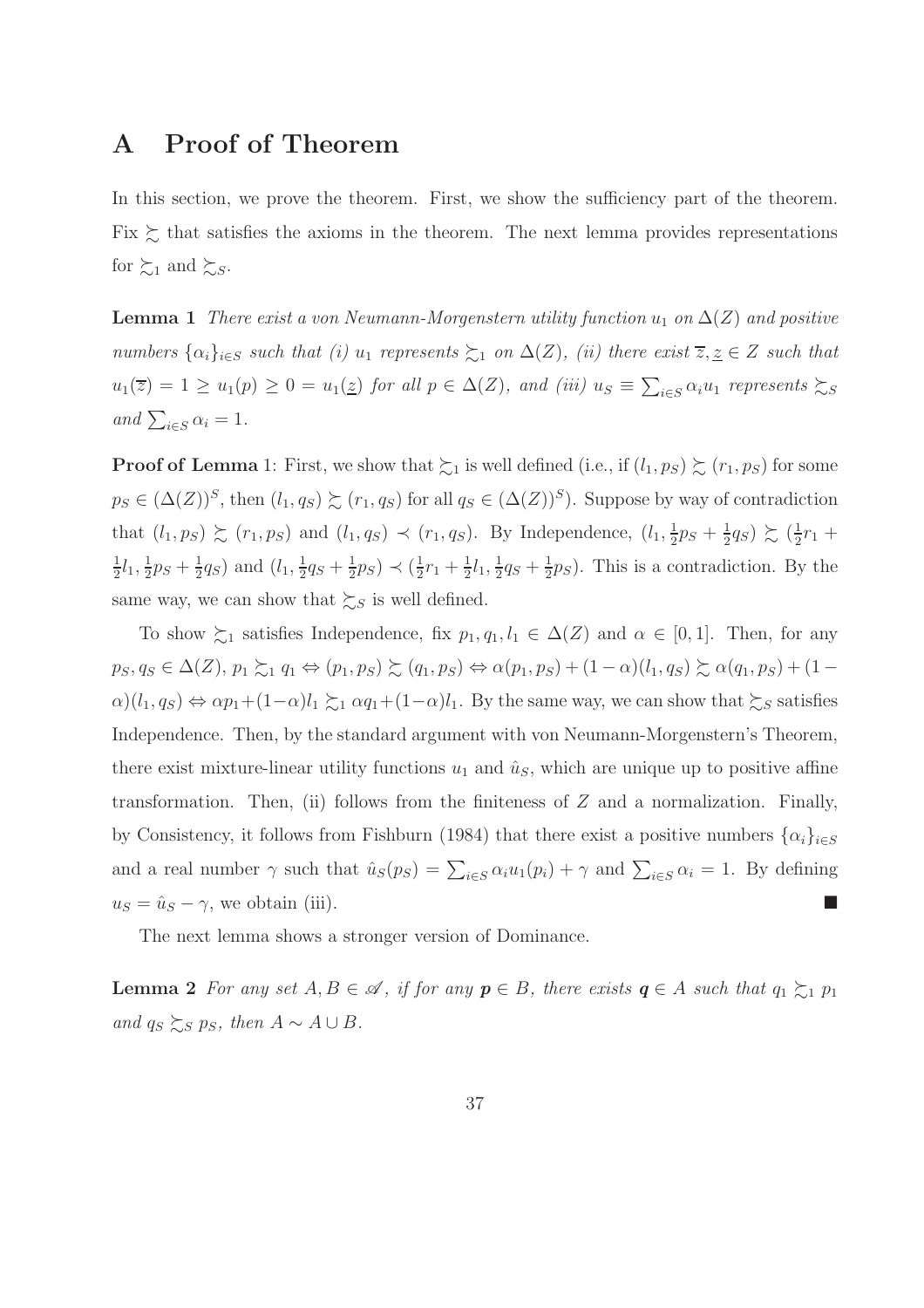**Proof of Lemma** 2: Fix  $A, B \in \mathcal{A}$ . Since  $\Delta(Z)$  is separable, there exists a countable set  $B' = \{p^1, p^2, p^3, \dots\}$  such that  $cl.B' = B$ . Let  $B_0 = \emptyset$  and  $B_n = \{p^1, \dots, p^n\}$ , so that  $B_n \subset B_{n+1}$  for all n and  $B' = \bigcup_{n=1}^{\infty} B_n$ . Then,  $B_n \to \text{cl}.B' = B$  in the Hausdorff metric topology.<sup>26</sup> Since for any  $p^n$ , there exists  $q \in A$  such that  $q_1 \succsim_1 p_1^n$  and  $q_S \succsim_S p_S^n$ . Then, by Dominance,  $A \cup B_n \equiv (A \cup B_{n-1}) \cup p^n \sim A \cup B_{n-1}$ . By transitivity,  $A \cup B_n \sim A$  for all  $n \in \mathbb{N}$ . By continuity, hence,  $A \cup B \sim A$ .

For all  $A \in \mathscr{A}$ , define  $\mathbf{u}(A) = \{ (u_1(p_1), \sum_{i \in S} \alpha_i u(p_i)) \in \mathbb{R}^2 | \mathbf{p} \equiv (p_1, p_S) \in A \}$  and  $\mathscr{A}^* =$  ${\boldsymbol{u}(A)| A \in \mathscr{A}}$ . Since  $A \in \mathscr{A}$  is closed,  ${\boldsymbol{u}(A)}$  is also closed by the continuity of  $u_1$  and  $u_S$ . Since  $u_1(\Delta(Z)) = [0, 1]$  and  $u_S((\Delta(Z))^S) = [0, 1]$ ,  $\mathscr{A}^*$  is a set of compact subsets of  $[0, 1]^2$ . We endow  $\mathscr{A}^*$  with the Hausdorff metric  $d_h(A^*, B^*) = \max\{\max_{u \in A^*} \min_{v \in B^*} d(u, v), \max_{u \in B^*} d(v, v)\}$  $\min_{v \in A^*} d(u, v)$ , where d is the Euclidean metric. We define a mixture on  $\mathscr{A}^*$  as follows: for all  $A^*, B^* \in \mathscr{A}^*$  and  $\alpha \in [0,1], \alpha A^* + (1-\alpha)B^* = \{u \in \mathbb{R}^2 | u = \alpha v + (1-\alpha)w \text{ for some } v \in \mathbb{R}^2\}$  $A^*, \mathbf{w} \in B^*\}.$  Define  $\succsim^*$  on  $\mathscr{A}^*$  as follows:

$$
A^* \succsim^* B^* \text{ if } A \succsim B,
$$

where  $u(A) = A^*$  and  $u(B) = B^*$ . Define ≻<sup>\*</sup> and ∼<sup>\*</sup> as the asymmetric and symmetric parts of  $\succsim^*$ , respectively.

Lemma 2 shows that  $\succsim^*$  is well defined in the following sense:

Lemma 3 *If*  $A^* = B^*$ *, then*  $A \sim B$ *.* 

**Proof of Lemma** 3: If  $u(A) = u(B)$ , then for any  $p \in A$  there exists  $q \in B$  such that  $q_1 \sim_1 p_1$  and  $q_S \sim_S p_S$ . Therefore, Lemma 2 shows that  $A \sim A \cup B$ . In the same way, we can show  $B \sim A \cup B$ . Hence,  $A \sim B$ .

Next lemma shows that  $\succsim^*$  satisfies the following axioms.

Axiom (Independence<sup>\*</sup>): For all  $\alpha \in [0,1]$  and  $A^*, B^*, C^* \in \mathscr{A}^*, A^* \succeq^* B^*$  if and only if  $\alpha A^* + (1 - \alpha)C^* \succsim^* \alpha B^* + (1 - \alpha)C^*.$ 

<sup>&</sup>lt;sup>26</sup>cl.A denotes the closure of A for all  $A \in \mathscr{A}$ .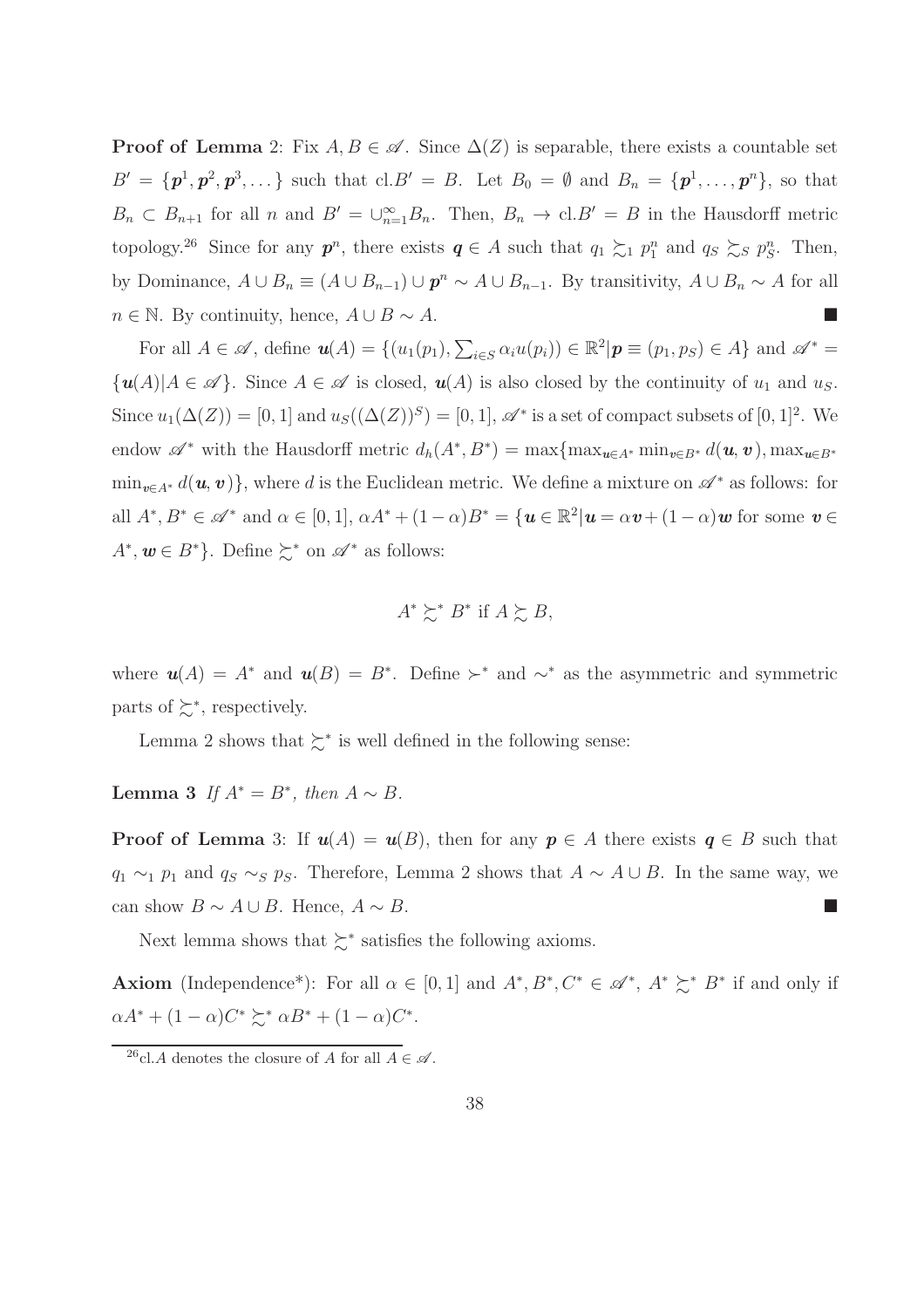**Axiom:** (Pareto\*) For any  $u, v \in [0, 1]^2$ , if  $u_1 \ge v_1$  and  $u_s \ge v_s$ , then  $u \succsim^* v$ . Moreover if  $u_1 > v_1$  or  $u_s > v_s$ , then  $u \succ^* v$ .

**Axiom:** (Dominance<sup>\*</sup>) For any  $A \in \mathcal{A}$  and  $u \in [0,1]^2$ , if there exists  $v \in A^*$  such that  $v_1 \geq u_1$  and  $v_S \geq u_S$ , then  $A^* \sim^* A^* \cup {\mathbf{u}}$ .

**Axiom:** (Weak Strategic Rationality<sup>\*</sup>) If there exist  $u, v \in A^*$  and  $u', v' \in B^*$  such that for all  $w \in A^* \cup B^*$ ,  $u_1 = u'_1 \geq w_1$  and  $v_S = v'_S \geq w_S$ , then  $A^* \succeq^* B^* \Rightarrow A^* \cup B^* \sim^* A^*$ .

Axiom: (Shame of Acting Selfishly\*) If (i)  $v_S > u_S$ , (ii)  $w_1 > u_1$ , and (iii)  $\{u, v, w\} \succ^*$  ${v, w}$ , then  ${u} \succcurlyeq^* {u, v}$ .

Lemma 4  $\succsim$ <sup>\*</sup> *is a complete, transitive, and continuous binary relation that satisfies Independence\*, Pareto\*, Dominance\*, Weak Strategic Rationality\*, and Shame of Acting Selfishly\*.*

**Proof of Lemma** 4: Remember that  $\geq$  is a complete and transitive binary relation that satisfies Independence, Pareto, Dominance, Weak Strategic Rationality, and Shame of Acting Selfishly. Hence, by the definition of  $\succsim^*$ ,  $\succsim^*$  also satisfies those properties. In the following, we show that  $\succsim^*$  is continuous. Choose any  $A^* \in \mathscr{A}^*$  to show  $\{B^* \in \mathscr{A}^* | B^* \succsim^* A^*\}$  and  ${B^* \in \mathscr{A}^*}$   $A^* \succeq B^*$  are closed.

Let  ${B_n^*}$  be a sequence such that  $B_n^* \succeq^* A^*$  and  $B_n^* \to B^*$  to show  $B^* \succeq^* A^*$ . By definition, there exists a sequence  ${B_n}$  such that  $u(B_n) = B_n^*$  and  $B_n \succeq A$ . Since  $B_n \in \mathcal{A}$ and  $\mathscr A$  is compact, there exists a convergent subsequence  $\{B'_k\}$  such that  $B'_k \to B'$ . Since  $B'_k \gtrsim A$  for all k, then the continuity of  $\gtrsim$  shows that  $B' \gtrsim A$ . Since **u** is continuous, then  $u(B'_k) \to u(B')$ . Since  ${u(B'_k)}$  is a subsequence of  ${B_n^*}$  and  $B_n^* \to B^*$ , it must hold that  $u(B') = B^*$ . Since  $B' \succeq A$ , we obtain  $B^* \succeq^* A^*$ . In the same way, we can show that  ${B^* \in \mathscr{A}^*}$   $A^* \succeq^* B^*$  is closed.

Now, we show a general representation for  $\succsim^*$ .

**Lemma 5** *There exists a function*  $\mu : \mathbb{R} \to \mathbb{R}$  *such that*  $V^*(A^*) = \sum_{\lambda \in \mathbb{R}} (\max_{\mu \in A^*} \lambda u_1 +$  $(1 - \lambda)u_s(\lambda)$  *represents*  $\succsim^*$ *. Moreover, supp* $(\mu) \equiv {\lambda \in \mathbb{R} | \mu(\lambda) \neq 0}$  *is finite.*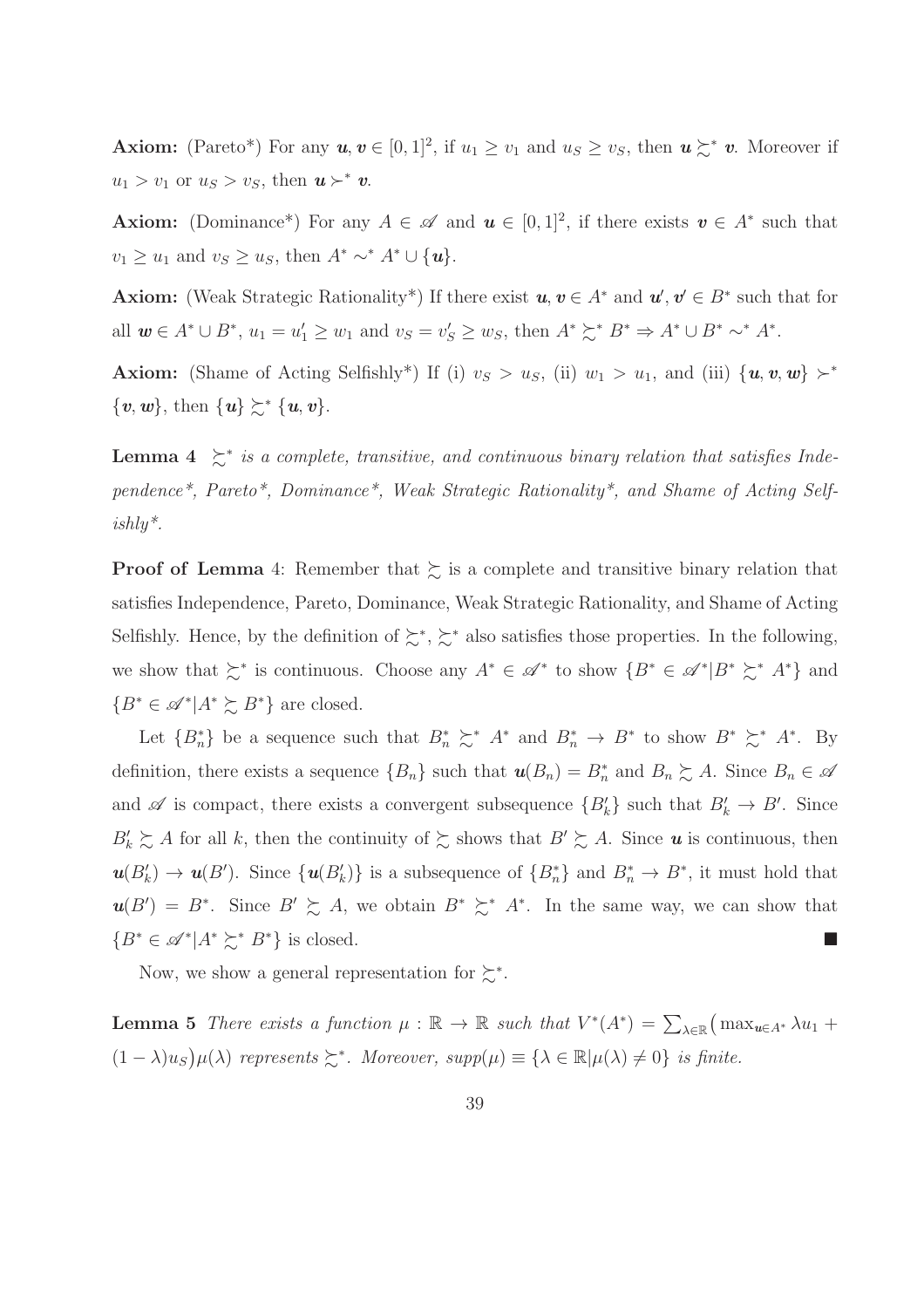#### Proof of Lemma 5:

**Step** 1: (i) There exist finite sets K and L of functions on  $[0,1]^2$  such that  $\succsim^*$  is represented by  $V^*(A^*) = \sum_{U \in K} \max_{\mathbf{u} \in A^*} U(\mathbf{u}) - \sum_{U \in L} \max_{\mathbf{u} \in A^*} U(\mathbf{u})$ , (ii) For any  $U \in K \cup L$ ,  $\lambda \in [0, 1]$ , and  $u, v \in [0,1]^2$ ,  $U(\lambda u + (1 - \lambda)v) = \lambda U(u) + (1 - \lambda)U(v)$ , (iii) For any  $U \in K \cup L$ , there exist no  $U' \in K \cup L \setminus \{U\}$ ,  $a > 0$ , and  $b \in \mathbb{R}$  such that  $U = aU' + b$ .

**Proof of Step** 1: By Lemma 4,  $\geq^*$  is a continuous, complete, and transitive relation that satisfies Independence\*. To show Step 1, by Kopylov (2009, Theorem 2.1), it suffices to show that  $\succeq^*$  satisfies his Finiteness axiom, that is, for any sequence  $\{A_n^*\}$  of  $\mathscr{A}^*$  there exists a positive integer N such that  $\bigcup_{n=1}^{N} A_n^* \sim^* \bigcup_{n=1}^{N+1} A_n^*$ .<sup>27</sup> To show that  $\succeq^*$  satisfies this axiom, choose any  $A_1^*, A_2^*, A_3^*, A_4^* \in \mathscr{A}^*$ . Let  $\mathbf{u}^* = \arg \max_{\mathbf{u} \in A_1^* \cup A_2^* \cup A_3^* \cup A_4^*} u_1$  and  $\mathbf{v}^* =$  $\arg \max_{v \in A_1^* \cup A_2^* \cup A_3^* \cup A_4^*} v_S$ . (Such  $u^*$  and  $v^*$  exist because each  $A_i^*$  is compact.) Without loss of generality, assume  $u^* \in A_1^*$ ,  $v^* \in A_2^*$ , and  $A_1^* \cup A_2^* \cup A_3^* \succ A_1^* \cup A_2^* \cup A_4^*$ . Since  $u^* \in A_1^*$ and  $v^* \in A_2^*$ , Weak Strategic Rationality\* shows that  $A_1^* \cup A_2^* \cup A_3^* \cup A_4^* \sim^* A_1^* \cup A_2^* \cup A_3^*$ . So Finiteness is satisfied with  $N = 3$ .

Normalize each  $U \in K \cup L$  by adding a constant number so as to obtain  $U(0,0) = 0$ . **Step** 2: For all  $U \in K \cup L$ , there exists  $(a_1(U), a_S(U)) \in \mathbb{R}^2$  such that  $U(\mathbf{u}) = a_1(U)u_1 +$  $a_S(U)u_S$ . Moreover, for any  $U, U' \in K \cup L$  such that  $U \neq U'$ ,  $\frac{a_1(U)}{a_1(U)+a_S}$  $\frac{a_1(U)}{a_1(U)+a_S(U)} \neq \frac{a_1(U')}{a_1(U')+a_S}$  $\frac{a_1(U')}{a_1(U')+a_S(U')}$ . **Proof of Step** 2: For all  $U \in K \cup L$ , define  $a_1(U) = U(1,0)$  and  $a_S(U) = U(0,1)$ . Fix  $u \equiv (u_1, u_S) \in [0, 1]^2$ . Consider the case where  $u_1 + u_S \ge 1$ . Then,  $\frac{1}{u_1 + u_S}U(u_1, u_S) + (1 -$ 1  $\frac{1}{u_1+u_S}$ ) $U(0,0) = U(\frac{u_1}{u_1+i_S})$  $\frac{u_1}{u_1+u_S}$ ,  $\frac{u_S}{u_1+i_S}$  $\frac{u_S}{u_1+u_S}$  =  $\frac{u_1}{u_1+r_S}$  $\frac{u_1}{u_1+u_S}U(1,0)+\frac{u_S}{u_1+u_S}U(0,1)=\frac{1}{u_1+u_S}(a_1(U)u_1+a_S(U)u_S).$ Since  $U(0,0) = 0$ , then  $U(\mathbf{u}) = a_1(U)u_1 + a_S(U)u_S$ . The other case where  $u_1 + u_S \leq 1$  can be proved in the same way. Step 1 (iii) shows that for any  $U, U' \in K \cup L$  such that  $U \neq U'$ ,  $a_1(U)$  $\frac{a_1(U)}{a_1(U)+a_S(U)} \neq \frac{a_1(U')}{a_1(U')+a_S}$  $a_1(U') + a_S(U')$ .

<sup>&</sup>lt;sup>27</sup>Kopylov (2009, Theorem 2.1) shows that Step 1 holds if and only if  $\succeq^*$  is a continuous, complete, and transitive relation that satisfies Independence and Finiteness.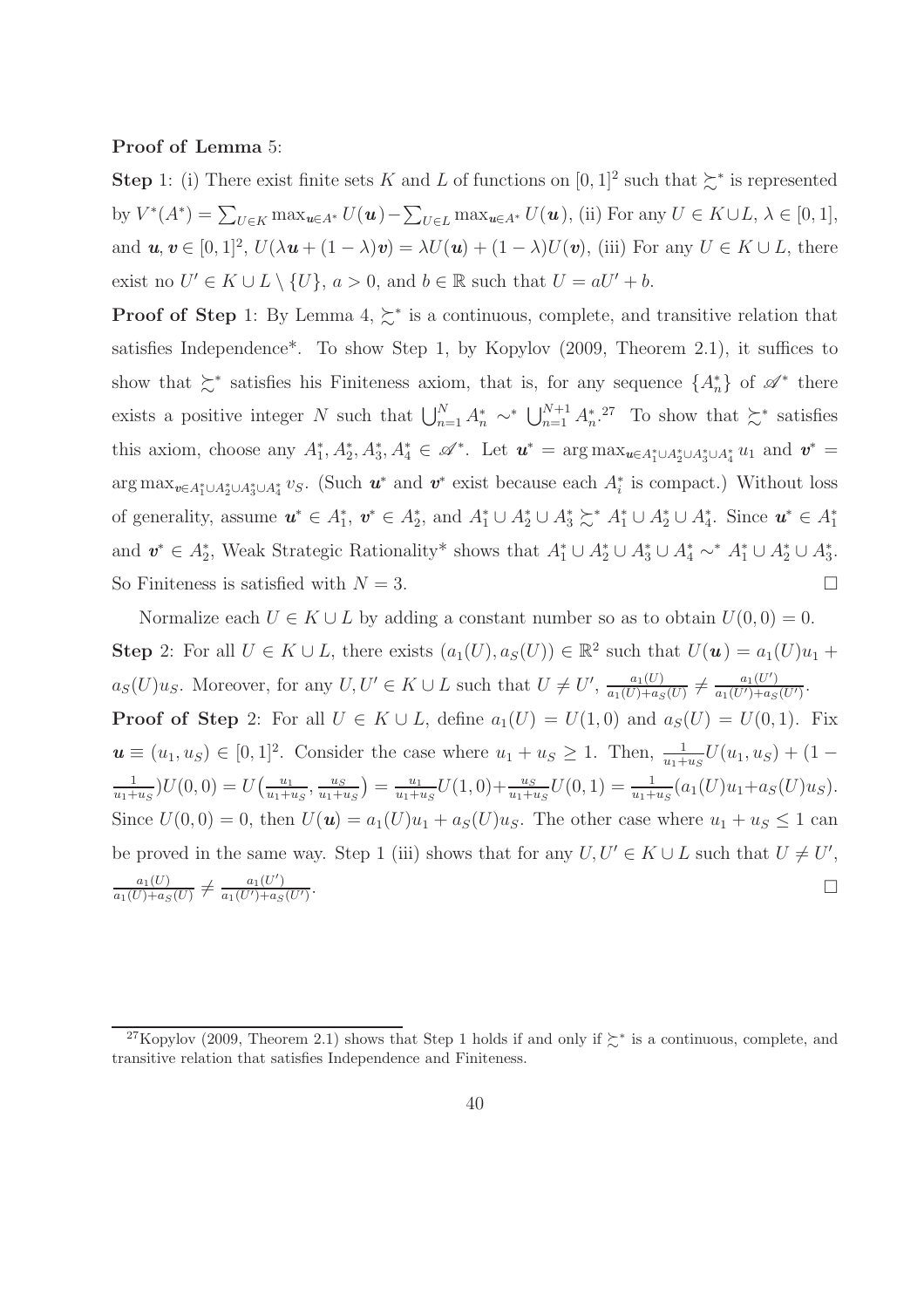For all  $\lambda \in \mathbb{R}$  define

$$
\mu(\lambda) = \begin{cases}\n a_1 + a_S & \text{if } \lambda = \frac{a_1(U)}{a_1(U) + a_S(U)} \text{ for some } U \in K, \\
 -(a_1 + a_S) & \text{if } \lambda = \frac{a_1(U)}{a_1(U) + a_S(U)} \text{ for some } U \in L, \\
 0 & \text{otherwise.}\n\end{cases}
$$

Note that  $\mu$  is well defined because for any  $U, U' \in K \cup L$  such that  $U \neq U'$ ,  $\frac{a_1(U)}{a_1(U)+a_2}$  $\frac{a_1(U)}{a_1(U)+a_S(U)} \neq$  $a_1(U')$  $\frac{a_1(U')}{a_1(U')+a_S(U')}$ . Therefore, by Step 1 and Step 2, we establish Lemma 5. Moreover, since K and L are finite,  $supp(\mu)$  is finite.

Fix  $\varepsilon < \frac{1}{2}$ . For all  $\lambda \in \mathbb{R}$ , define

$$
u_1^*(\lambda) = \frac{1}{2} + \frac{\varepsilon \lambda}{\|(\lambda, 1 - \lambda)\|}, \ u_S^*(\lambda) = \frac{1}{2} + \frac{\varepsilon(1 - \lambda)}{\|(\lambda, 1 - \lambda)\|}, \text{ and } \mathbf{u}^*(\lambda) = (u_1^*(\lambda), u_S^*(\lambda)).
$$

Then  $\mathbf{u}^*(\lambda)$  is on the boundary of  $B_{\varepsilon}(\frac{1}{2})$  $\frac{1}{2}, \frac{1}{2}$  $\frac{1}{2}$ ) (i.e., the closed ball with radius  $\varepsilon$  centered at  $\left(\frac{1}{2}\right)$  $\frac{1}{2}$ ,  $\frac{1}{2}$  $(\frac{1}{2})$ ). The next lemma is useful to characterize V.

**Lemma 6** (*i*) For all  $\lambda, \lambda' \in \mathbb{R}$  such that  $\lambda \neq \lambda'$ ,  $\lambda u_1^*(\lambda) + (1 - \lambda)u_2^*(\lambda) > \lambda u_1^*(\lambda') + (1 - \lambda)u_2^*(\lambda)$  $\lambda)u_S^*(\lambda')$ *.* (ii) For all  $\lambda \in [0,1]$ ,  $u_1^*(1) \ge u_1^*(\lambda)$  and  $u_S^*(0) \ge u_S^*(\lambda)$ *.* (iii) If  $\lambda \notin [0,1]$ ,  $u_1^*(\frac{|\lambda|}{|\lambda|+1]}$  $\frac{|\lambda|}{|\lambda|+|1-\lambda|}$ ) ≥  $u_1^*(\lambda)$  *and*  $u_S^*(\frac{|\lambda|}{|\lambda|+|1}$  $\frac{|\lambda|}{|\lambda|+|1-\lambda|}$ )  $\geq u_S^*(\lambda)$ .

**Proof of Lemma** 6: To show (i), choose any  $u \in B_{\varepsilon}(\frac{1}{2})$  $\frac{1}{2}, \frac{1}{2}$  $\frac{1}{2}$ ) and any  $\lambda \in \mathbb{R}$ . Then,  $\lambda u_1^*(\lambda)$  +  $(1 - \lambda)u_S^*(\lambda) = \frac{1}{2} + \varepsilon ||(\lambda, 1 - \lambda)|| \ge \frac{1}{2} + ||u - (\frac{1}{2})||$  $\frac{1}{2}, \frac{1}{2}$  $\frac{1}{2}$ )||  $\|(\lambda, 1-\lambda)\| \geq \frac{1}{2} + |(\boldsymbol{u} - (\frac{1}{2})$  $\frac{1}{2}, \frac{1}{2}$  $(\frac{1}{2})\cdot(\lambda,1-\lambda)|=$  $|\lambda u_1 + (1-\lambda)u_S| \geq \lambda u_1 + (1-\lambda)u_S$ , where the first inequality holds because  $u \in B_\varepsilon(\frac{1}{2})$  $\frac{1}{2}, \frac{1}{2}$  $(\frac{1}{2})$  and the second inequality holds by Cauchy-Scharz's inequality. The two inequalities hold with equalities if and only if  $u - (\frac{1}{2})$  $\frac{1}{2}, \frac{1}{2}$  $\frac{1}{2}$ ) =  $\frac{\varepsilon}{\|(\lambda, 1-\lambda)\|}(\lambda, 1-\lambda)$ , or  $u = u^*(\lambda)$ . Since  $u^*(\lambda) = u^*(\mu)$  if and only if  $\lambda = \mu$ , (i) holds. (ii) and (iii) follow from direct calculations.<sup>28</sup>

<sup>&</sup>lt;sup>28</sup>(ii) holds because  $u_1^*(1) = \frac{1}{2} + \varepsilon \ge u_1^*(\lambda)$  and  $u_S^*(0) = \frac{1}{2} + \varepsilon \ge u_S^*(\lambda)$  for all  $\lambda \in \mathbb{R}$ . To see (iii) holds, consider the case where  $\lambda < 0$ . Then  $\frac{|\lambda|}{|\lambda|+|1-\lambda|} \in [0,1]$ . Hence,  $u_1(\frac{|\lambda|}{|\lambda|+|1-\lambda|})$  $\frac{|\lambda|}{|\lambda|+|1-\lambda|}$  >  $\frac{1}{2}$  >  $u_1(\lambda)$ . Moreover, by a direct calculation,  $u_s(\frac{|\lambda|}{|\lambda|+1]}$  $\frac{|\lambda|}{|\lambda|+|1-\lambda|}$  =  $\frac{1}{2} + \frac{\varepsilon|1-\lambda|}{|(\lambda,1-\lambda)|} = u_S(\lambda)$  because  $1-\lambda > 0$ . The other case where  $\lambda > 1$ can be proved in the same way.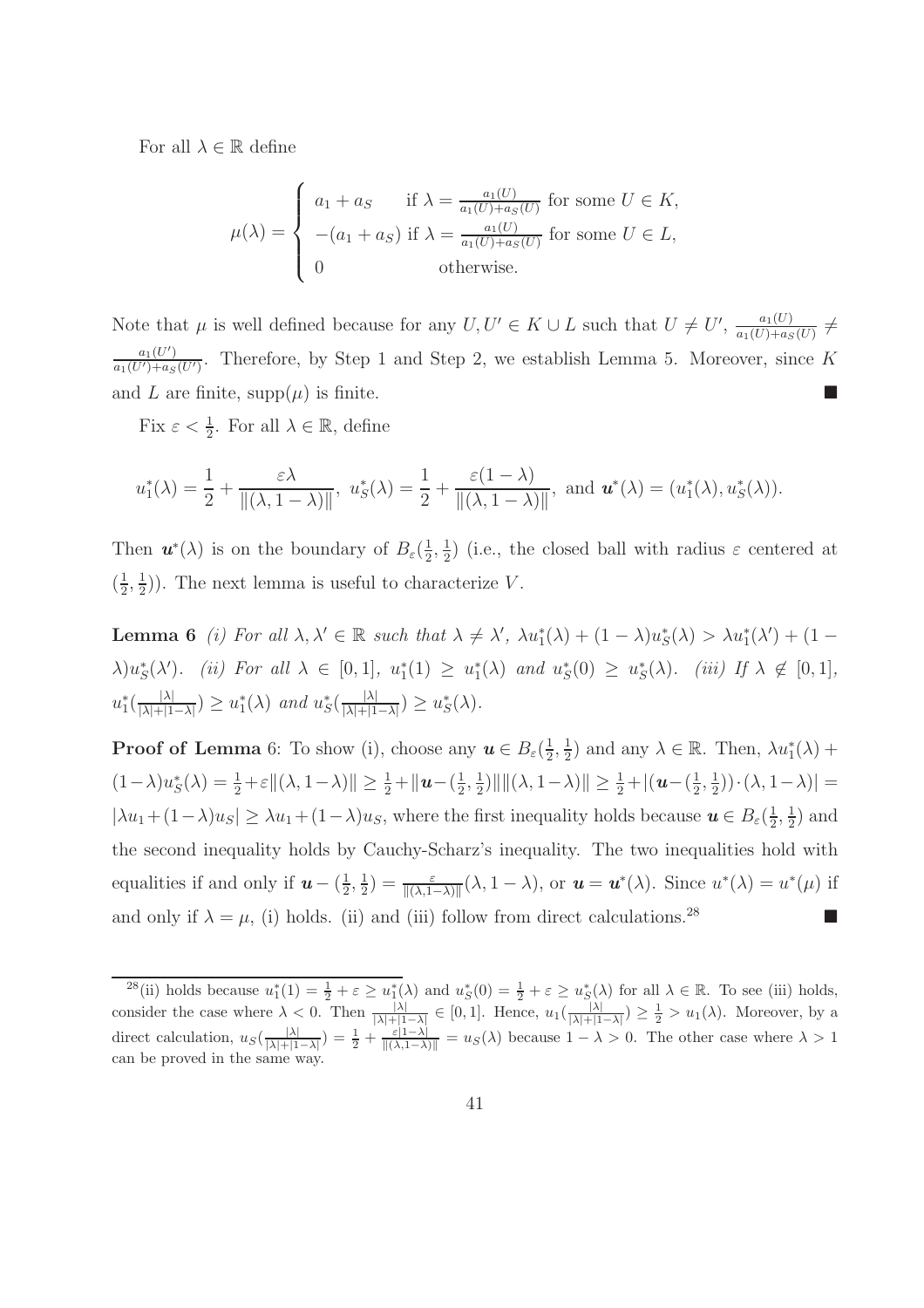**Lemma 7** *There exists*  $\lambda^* \in (0,1)$  *such that*  $\mu(\lambda^*) > 0$  *and*  $V^*(A^*) = \mu(1) \max_{u \in A^*} u_1 +$  $\mu(\lambda^*) \max_{u \in A^*} (\lambda^* u_1 + (1 - \lambda^*) u_S) + \mu(0) \max_{u \in A^*} u_S.$ 

**Proof of Lemma** 7: Given Lemma 5, it suffices to show the following: (i) For any  $\lambda \notin [0,1]$ , then  $\mu(\lambda) = 0$ ; (ii) For any  $\lambda \notin \{0, 1\}$ ,  $\mu(\lambda) \geq 0$ ; (iii) There exists unique  $\lambda^* \in (0, 1)$  such that  $\mu(\lambda^*) > 0$ .

To show (i), suppose by way of contradiction that there exists  $\lambda' \notin [0,1]$  such that  $\mu(\lambda') \neq$ 0. Define  $A^* = \{ \mathbf{u}^*(\lambda) \in \mathbb{R}^2 \mid \lambda \in \{0, 1, \frac{|\lambda'|}{|\lambda'| + |1 - \lambda|} \}$  $\frac{|\lambda'|}{|\lambda'|+|1-\lambda'|}$   $\cup$  supp $(\mu) \setminus {\lambda'}$ . Since supp $(\mu)$  is finite, both  $A^*$  and  $A^* \cup \mathbf{u}^*(\lambda')$  are closed. Therefore,  $V^*(A^*)$  and  $V^*(A^* \cup \mathbf{u}^*(\lambda'))$  are well defined. Since  $\boldsymbol{u}^*(\frac{|\lambda'|}{|\lambda'|+1)!}$  $\frac{|\lambda'|}{|\lambda'|+|1-\lambda'|}$   $\in$  A<sup>\*</sup>, Lemma 6 (iii) and Dominance<sup>\*</sup> show that  $A^*\sim^*A^* \cup \mathbf{u}^*(\lambda')$ , so that  $V^*(A^*) = V^*(A^* \cup \mathbf{u}^*(\lambda')).$ 

However, for all  $\lambda \in \{0, 1, \frac{|\lambda'|}{|\lambda'| + |1|}$  $\frac{|\lambda'|}{|\lambda'|+|1-\lambda'|}\big\}$ Usupp $(\mu)\setminus\{\lambda'\},$  Lemma 6 (i) shows that  $\max_{u\in A^*\cup u^*(\lambda')}\lambda u_1+$  $(1 - \lambda)u_s = \lambda u_1^*(\lambda) + (1 - \lambda)u_s^*(\lambda) = \max_{u \in A^*} \lambda u_1 + (1 - \lambda)u_s$ . Moreover, by (i) again,  $\max_{u \in A^* \cup u^*(\lambda')} \lambda' u_1 + (1 - \lambda') u_S = \lambda' u_1^*(\lambda') + (1 - \lambda') u_S^*(\lambda') > \max_{u \in A^*} \lambda'_1 u_1 + (1 - \lambda') u_S$ . Therefore,  $V^*(A^* \cup \mathbf{u}^*(\lambda')) - V^*(A^*) = (\lambda' u_1^*(\lambda') + (1 - \lambda') u_S^*(\lambda') - \max_{\mathbf{u} \in A^*} \lambda'_1 u_1 + (1 - \lambda') u_S) \mu(\lambda') \neq 0$ 0 because  $\mu(\lambda') \neq 0$ . This is a contradiction. Hence, (i) holds.

To show (ii), suppose by way of contradiction that there exists  $\xi \notin \{0,1\}$  such that  $\mu(\xi) < 0$ . Define  $A^* = {\mathbf{u}^*(\lambda) | \lambda \in \{0,1\} \cup \text{supp}(\mu) \setminus \{\xi\}}$ . Since supp $(\mu)$  is finite,  $A^*$  is closed. Hence,  $A^* \in \mathscr{A}^*$ . By Lemma 6 (i),  $V(A^* \cup \mathbf{u}^*(\xi)) - V(A^*) = \left(\max_{\mathbf{u} \in A^* \cup \mathbf{u}^*(\xi)} (\xi u_1 + (1 - \xi u_1))\right)$  $\xi)u_S$ ) – max<sub>u∈A\*</sub>  $(\xi u_1 + (1-\xi)u_S)\mu(\xi) < 0$ . Hence,  $A^* \succ^* A^* \cup u^*(\xi)$ . Since  $u^*(1), u^*(0) \in A^*$ , it follows from Lemma 6 (ii) that  $u_1^*(1) \geq w_1$  and  $u_s^*(0) \geq w_s$  for all  $w \in A^* \cup u^*(\xi)$ . By Weak Strategic Rationality<sup>\*</sup>, we obtain  $A^* \sim^* A^* \cup A^* \cup \mathbf{u}^*(\xi) = A^* \cup \mathbf{u}^*(\xi)$ , which is a contradiction.

To show (iii), first we show that there exists at most one  $\lambda \notin \{0,1\}$  such that  $\mu(\lambda) > 0$ . Suppose by way of contradiction that there exist distinct elements  $\xi, \eta \notin \{0, 1\}$  such that  $\mu(\xi) > 0$  and  $\mu(\eta) > 0$ . Define  $A^* = {\mathbf{u}^*(\lambda) | \lambda \in \{0,1\} \cup \text{supp}(\mu) \setminus {\{\xi\}}\}$  and  $B^* = {\mathbf{u}^*(\lambda) | \lambda \in \{0,1\} \cup \{0,1\}}$  $\{0,1\} \cup \text{supp}(\mu) \setminus \{\eta\}\}.$  Since  $\text{supp}(\mu)$  is finite,  $A^*$  and  $B^*$  are closed. Hence,  $A^*, B^* \in \mathscr{A}^*$ . Note that  $u^*(1) \in A^* \cap B^*$  and  $u^*(0) \in A^* \cap B^*$ . Hence, Lemma 6 (ii) and Weak Strategic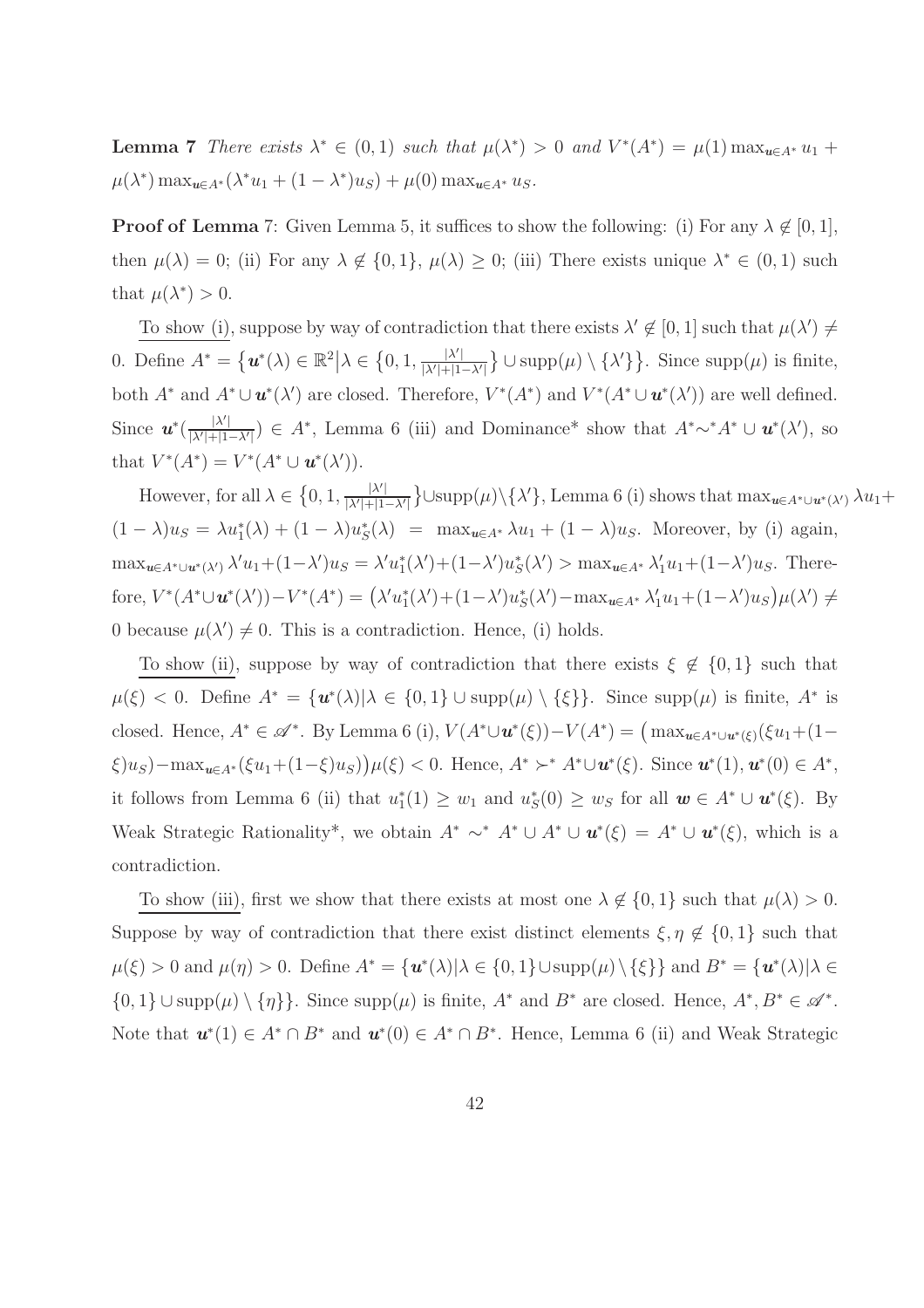Rationality<sup>\*</sup> imply that if  $A^* \succeq^* B^*$ , then  $A^* \cup B^* \sim^* A^*$ ; and that if  $B^* \succeq^* A^*$ , then  $A^* \cup B^* \sim^* B^*$ . Since  $\succsim^*$  is a weak order, either  $A^* \cup B^* \sim^* A^*$  or  $A^* \cup B^* \sim^* B^*$ holds. However, by Lemma 6 (i),  $V(A^* \cup B^*) - V(B^*) = (\max_{u \in A^* \cup B^*} \eta u_1 + (1 - \eta) u_s \max_{u \in A^*} (\eta u_1 + (1 - \eta) u_S)) \mu(\eta) > 0$  and  $V(A^* \cup B^*) - V(A^*) = (\max_{u \in A^* \cup B^*} \xi u_1 + (1 - \eta) u_S)$  $\xi)u_S - \max_{u \in B^*} (\xi u_1 + (1 - \xi)u_S)\mu(\xi) > 0$ . This is a contradiction.

Next we show that there exists at least one  $\lambda \notin \{0,1\}$  such that  $\mu(\lambda) > 0$ . Suppose not. Then, by (i) and (ii),  $\mu(\lambda) = 0$  for all  $\lambda \notin \{0, 1\}$ . Therefore,  $V^*(u) = \mu(1)u_1 + \mu(0)u_S$  for all  $u \in [0,1]^2$ . Since  $\succsim$  satisfies Pareto\*, it must hold that  $\mu(1) > 0$  and  $\mu(0) > 0$ . However, this representation contradicts with Shame of Acting Selfishly\*. To see this note that if (i)  $v_S > u_S$ , (ii)  $w_1 > u_1$ , and (iii)  $\{u, v, w\} \succ^* \{v, w\}$ , then  $V^*(\{u\}) = \mu(1)u_1 + \mu(0)u_S$  $\mu(1) \max\{u_1, v_1\} + \mu(0)v_S = V^*(\{\bm{u}, \bm{v}\}).$ 

**Lemma 8**  $\mu(0) < 0$ .

**Proof of Lemma** 8: Choose  $v, w \in [0, 1]^2$  such that  $w_1 > v_1$  and  $v_s > w_s$ . Let  $u \in [0, 1]^2$ be such that  $w_1 > u_1 > v_1$  and  $v_s > u_s > w_s$ . By making  $u_1$  and  $u_s$  close enough to  $w_1$  and  $v_S$  respectively, we can obtain  $\lambda^* u_1 + (1 - \lambda^*) u_S > \max{\lambda^* v_1 + (1 - \lambda^*) v_S, \lambda^* w_1 + (1 - \lambda^*) w_S}$ because  $\lambda^* \in (0,1)$ . Since  $\mu(\lambda^*) > 0$ , it follows that  $V^*(\{u, v, w\}) > V^*(\{v, w\})$ . Therefore, Shame of Acting Selfishly\* requires that  $V^*(\{\boldsymbol{u}\}) \geq V^*(\{\boldsymbol{u},\boldsymbol{v}\})$ . Hence,  $0 \leq V^*(\{\boldsymbol{u}\})$  –  $V^*(\{\bm{u}, \bm{v}\}) = \mu(0)[u_S - v_S]$ . Since  $v_S > u_S$ , we obtain  $\mu(0) \leq 0$ .

By Lemma 7, for all  $u \in [0,1]^2$ ,  $V^*(u) = (\mu(\lambda^*)\lambda^* + \mu(1))u_1 + (\mu(\lambda^*)(1 - \lambda^*) + \mu(0))u_S$ . Normalize  $\mu$  so as to hold  $\mu(\lambda^*)(1-\lambda^*) + \mu(0) = 1$ . By Pareto\*,  $\mu(\lambda^*)\lambda^* + \mu(1) > 0$ . Define

$$
\alpha_1 = \mu(\lambda^*)\lambda^* + \mu(1), \ \beta_1 = \frac{\mu(1)}{\mu(\lambda^*)\lambda^* + \mu(1)}, \text{ and } \beta_S = -\mu(0).
$$

Then,  $\alpha_1 > 0$ . Since  $\lambda^* \in (0,1)$  and  $\mu(\lambda^*) > 0$ , we obtain  $\beta_1 < 1$ . Since  $\mu(0) \leq 0$ , we obtain,  $\beta_S \geq 0$ . By the normalization and the definitions,  $\mu(1) = \beta_1 \alpha_1, \ \mu(\lambda^*) \lambda^* = (\mu(\lambda^*) \lambda^* +$  $\mu(1)\left(1-\frac{\mu(1)}{\mu(\lambda^*)\lambda^*+\mu(1)}\right) = \alpha_1(1-\beta_1)$ , and  $\mu(\lambda^*)(1-\lambda^*) = 1-\mu(0) = 1+\beta_S$ . Hence, by Lemma 7, we obtain  $V^*(A^*) = \max_{u \in A^*} ((1-\beta_1)\alpha_1u_1 + (1+\beta_S)u_S) + \beta_1\alpha_1 \max_{u \in A^*} u_1 - \beta_S \max_{u \in A^*} u_S$ .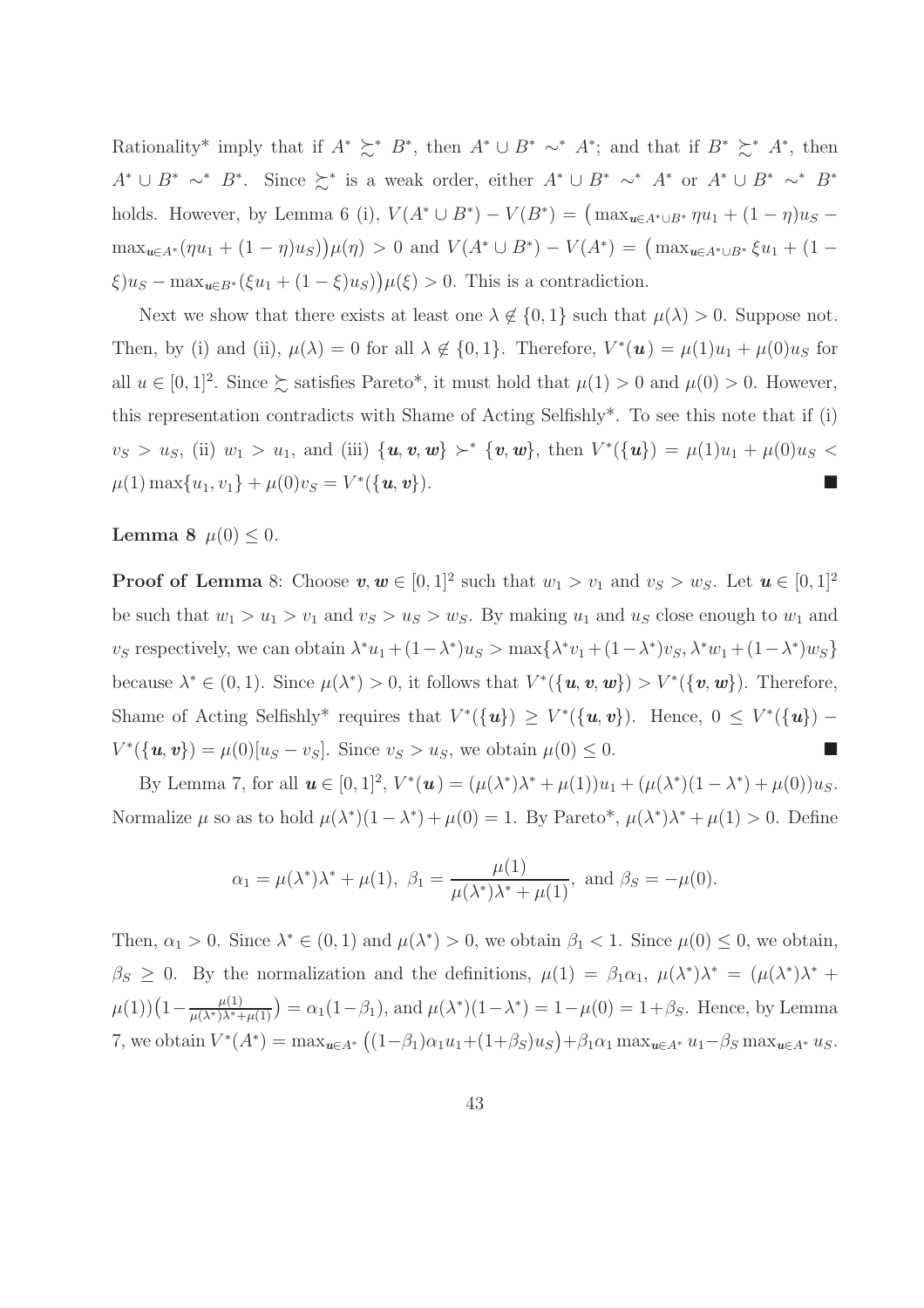For all  $A \in \mathscr{A}$ , define  $V(A) = V^*(A^*)$ . Then,  $A \succeq B \Leftrightarrow A^* \succeq^* B^* \Leftrightarrow V^*(A^*) \geq$  $V^*(B^*) \Leftrightarrow V(A) \geq V(B)$ . Hence, V represents  $\succeq$ . By arranging the terms and substituting  $u_1 = u(p_1)$  and  $u_s = \sum_{i \in S} \alpha_i u(p_i)$ , we obtain the GU model.

Finally, we show the necessity. We show that the representation satisfies Weak Strategic Rationality and Shame of Acting Selfishly. It is easy to see the necessity of the other axioms.

To show Weak Strategic Rationality, consider  $p, q \in (\Delta(Z))^I$  and  $A, B \in \mathscr{A}_p^1 \cap \mathscr{A}_q^S$ such that  $A \succeq B$ . Then,  $0 \leq V(A) - V(B) = \max_{p' \in A} U(p') - \max_{p' \in B} U(p')$ . Hence,  $\max_{p' \in A} U(p') \ge \max_{p' \in B} U(p')$ , so that  $\max_{p' \in A \cup B} U(p') = \max_{p' \in A} U(p')$ . It follows that  $V(A \cup B) - V(A) = \max_{p' \in A \cup B} U(p') - \max_{p' \in A} U(p') = 0.$ 

To show Shame of Acting Selfishly, suppose  $q_S \succ_S p_S$ ,  $r_1 \succ_1 p_1$ , and  $\{p, q, r\} \succ \{q, r\}.$ Then,  $0 \lt V(\{p, q, r\}) - V(\{q, r\}) = \max_{p' \in \{p, q, r\}} U(p') - \max_{p' \in \{q, r\}} U(p')$ . It follows that  $U(\mathbf{p}) > U(\mathbf{q})$ . Since  $q_S \succ_S p_S$ , we have  $p_1 \succ_1 q_1$ . Hence,  $V(\{\mathbf{p}\}) - V(\{\mathbf{p}, \mathbf{q}\}) =$  $\beta_S[\sum_{i\in S}\alpha_iu(q_i)-\sum_{i\in S}\alpha_iu(p_i)]\geq 0$ , so that  $\{p\}\succsim \{p,q\}.$ 

### B Proof of Corollaries and Propositions

In the following, for any  $p \in \Delta(Z)$ , we denote by  $(p)_{i \in S}$  an allocation over the other agents (i.e., over the set S) that yields p for each  $i \in S$ .

Proof of Corollary 1: Note that Weak Strategic Rationality I implies Weak Strategic Rationality. So all of the axioms in Theorem are satisfied. Hence, we can show Lemma 1–8 in the proof of Theorem. So, there exists  $\lambda^* \in (0,1)$  such that  $\mu(\lambda^*) > 0$  and  $V^*(A^*) =$  $\mu(1) \max_{u \in A^*} u_1 + \mu(\lambda^*) \max_{u \in A^*} (\lambda^* u_1 + (1 - \lambda^*) u_S) + \mu(0) \max_{u \in A^*} u_S \text{ and } \mu(0) \leq 0.$  Finally, we show that  $\mu(1) = 0$ . To see this note that choose  $v, w \in [0, 1]^2$  such that  $w_1 > v_1$  and  $v_S > w_S$ . Let  $u \in [0, 1]^2$  be such that  $w_1 > u_1 > v_1$  and  $v_S > u_S > w_S$ . By making  $u_1$  and  $u_S$  close enough to  $w_1$  and  $v_S$  respectively, we can obtain  $\lambda^* u_1 + (1 - \lambda^*) u_S > \max{\lambda^* v_1 + \lambda^* v_S}$  $(1 - \lambda^*)v_s, \lambda^*w_1 + (1 - \lambda^*)w_s$  because  $\lambda^* \in (0, 1)$ . Then,  $V^*(\{u, v\}) - V^*(\{v, w\}) =$  $\mu(1)u_1 + \mu(\lambda^*)(\lambda^*u_1 + (1-\lambda^*)u_S) + \mu(0)v_S - \left[\mu(1)w_1 + \mu(\lambda^*)\max\{\lambda^*v_1 + (1-\lambda^*)v_S, \lambda^*w_1 + (1-\lambda^*)v_S, \lambda^*w_S\}\right]$  $(1 - \lambda^*)w_S$  +  $\mu(0)v_S$  =  $\mu(1)(u_1 - w_1) + \mu(\lambda^*)\left(\lambda^*u_1 + (1 - \lambda^*)u_S - \max\{\lambda^*v_1 + (1 - \lambda^*)v_S\}\right)$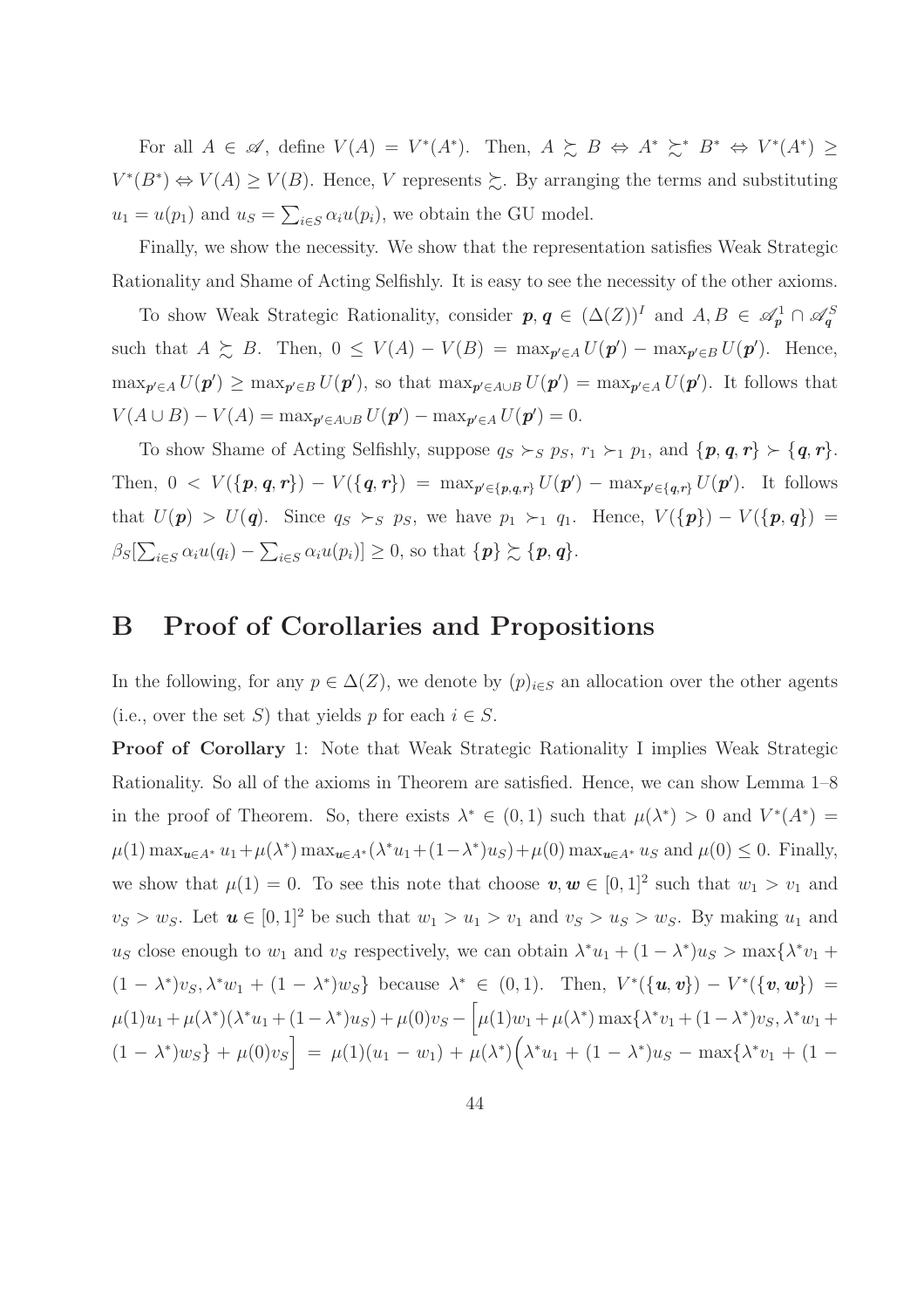$(\lambda^*)v_S, \lambda^*w_1 + (1-\lambda^*)w_S)$ . When  $u_1$  and  $u_S$  are close enough to  $w_1$  and  $v_S$  respectively, we have  $V^*(\{u, v\}) - V^*(\{v, w\}) > 0$ , so that  $\{u, v\} \succ \{v, w\}$ . Since  $\{u, v\}$ ,  $\{v, w\} \in \mathscr{A}_v^S$ , Weak Strategic Rationality I shows that  $\{u, v\} \sim \{u, v, w\}$ , so that  $V^*(\{u, v\}) = V^*(\{u, v, w\})$ . Since  $w_1 > v_1$ ,  $v_S > w_S$ , and  $\lambda^* u_1 + (1 - \lambda^*) u_S > \max{\lambda^* v_1 + (1 - \lambda^*) v_S, \lambda^* w_1 + (1 - \lambda^*) w_S},$ we obtain  $V^*(\{u, v, w\}) - V^*(\{u, v\}) = \mu(1)(w_1 - v_1)$ , so that  $\mu(1)(w_1 - v_1) = 0$ . Since  $w_1 - v_1 > 0$ , it follows that  $\mu(1) = 0$ .

Proof of Corollary 2: Note that Weak Strategic Rationality II implies Weak Strategic Rationality. Hence, by using No Shame of Acting Selfishly, we can show Lemma 1–7 hold. Therefore, there exists  $\lambda^* \in (0,1)$  such that  $\mu(\lambda^*) > 0$  and  $V^*(A^*) = \mu(1) \max_{u \in A^*} u_1 +$  $\mu(\lambda^*) \max_{u \in A^*} (\lambda^* u_1 + (1 - \lambda^*) u_s) + \mu(0) \max_{u \in A^*} u_s$ . Finally, we show that  $\mu(0) = 0$ . To see this note that choose  $v, w \in [0, 1]^2$  such that  $w_1 > v_1$  and  $v_s > w_s$ . Let  $u \in [0, 1]^2$  be such that  $w_1 > u_1 > v_1$  and  $v_S > u_S > w_S$ . By making  $u_1$  and  $u_S$  close enough to  $w_1$  and  $v_S$ respectively, we can obtain  $\lambda^* u_1 + (1 - \lambda^*) u_s > \max{\lambda^* v_1 + (1 - \lambda^*) v_s, \lambda^* w_1 + (1 - \lambda^*) w_s}$ because  $\lambda^* \in (0,1)$ . Then,  $V^*(\{\mathbf{u}, \mathbf{w}\}) - V^*(\{\mathbf{v}, \mathbf{w}\}) = \mu(1)w_1 + \mu(\lambda^*)(\lambda^*u_1 + (1 - \lambda^*)u_s) +$  $\mu(0)u_S - \left[\mu(1)w_1 + \mu(\lambda^*) \max\{\lambda^* v_1 + (1-\lambda^*) v_S, \lambda^* w_1 + (1-\lambda^*) w_S\} + \mu(0) v_S\right] = \mu(\lambda^*) \left(\lambda^* u_1 + \lambda^* v_S\right)$  $(1 - \lambda^*)u_s - \max{\lambda^* v_1 + (1 - \lambda^*) v_s, \lambda^* w_1 + (1 - \lambda^*) w_s}\ - \mu(0)(v_s - u_s).$  When  $u_1$  and us are close enough to  $w_1$  and  $v_s$  respectively, we have  $V^*(\{u, w\}) - V^*(\{v, w\}) > 0$ , so that  $\{u, w\} \succ \{v, w\}$ . Since  $\{u, w\}$ ,  $\{v, w\} \in \mathscr{A}_{w}^1$ , Weak Strategic Rationality II shows that  ${u, w} \sim {u, v, w}$ , so that  $V^*(\{u, w\}) = V^*(\{u, v, w\})$ . Since  $w_1 > v_1$ ,  $v_s > w_s$ , and  $\lambda^* u_1 + (1 - \lambda^*) u_S > \max\{\lambda^* v_1 + (1 - \lambda^*) v_S, \lambda^* w_1 + (1 - \lambda^*) w_S\}$ , we obtain  $V^*(\{u, v, w\})$  –  $V^*(\{\bm{u}, \bm{w}\}) = \mu(0)(v_S - u_S)$ , so that  $\mu(0)(v_S - u_S) = 0$ . Since  $v_S - u_S > 0$ , it follows that  $\mu(0) = 0.$ 

**Proof of Proposition** 1: By the standard uniqueness result on  $(\Delta(Z))^I$  and the normalization (i.e., $\sum_{i\in S} \alpha_i = 1$ ),  $\alpha_i = \alpha'_i$  for all  $i \in I$  and  $u = au' + b$  for some real numbers  $a > 0$  and b. By the nondegeneracy,  $\overline{z} \succ z$  for some  $\overline{z}, \underline{z} \in Z$ . Normalize u such that  $u(\overline{z}) = 1$  and  $u(\underline{z}) = -1$ . For all  $x \in [0,1]$  define  $p(x) = x\delta_{\overline{z}} + (1-x)(\frac{1}{2})$  $rac{1}{2}\delta_{\overline{z}}+\frac{1}{2}$  $\frac{1}{2}\delta_{\underline{z}}$ )  $\in \Delta(Z)$ ,  $p_S(x) = (p(x))_{i \in S}$ , and  $p(x) = (p(x), p_S(x))$ . Then,  $u(p(x)) = x$  and  $\sum_{i \in S} \alpha_i u(p(x)) = x$ .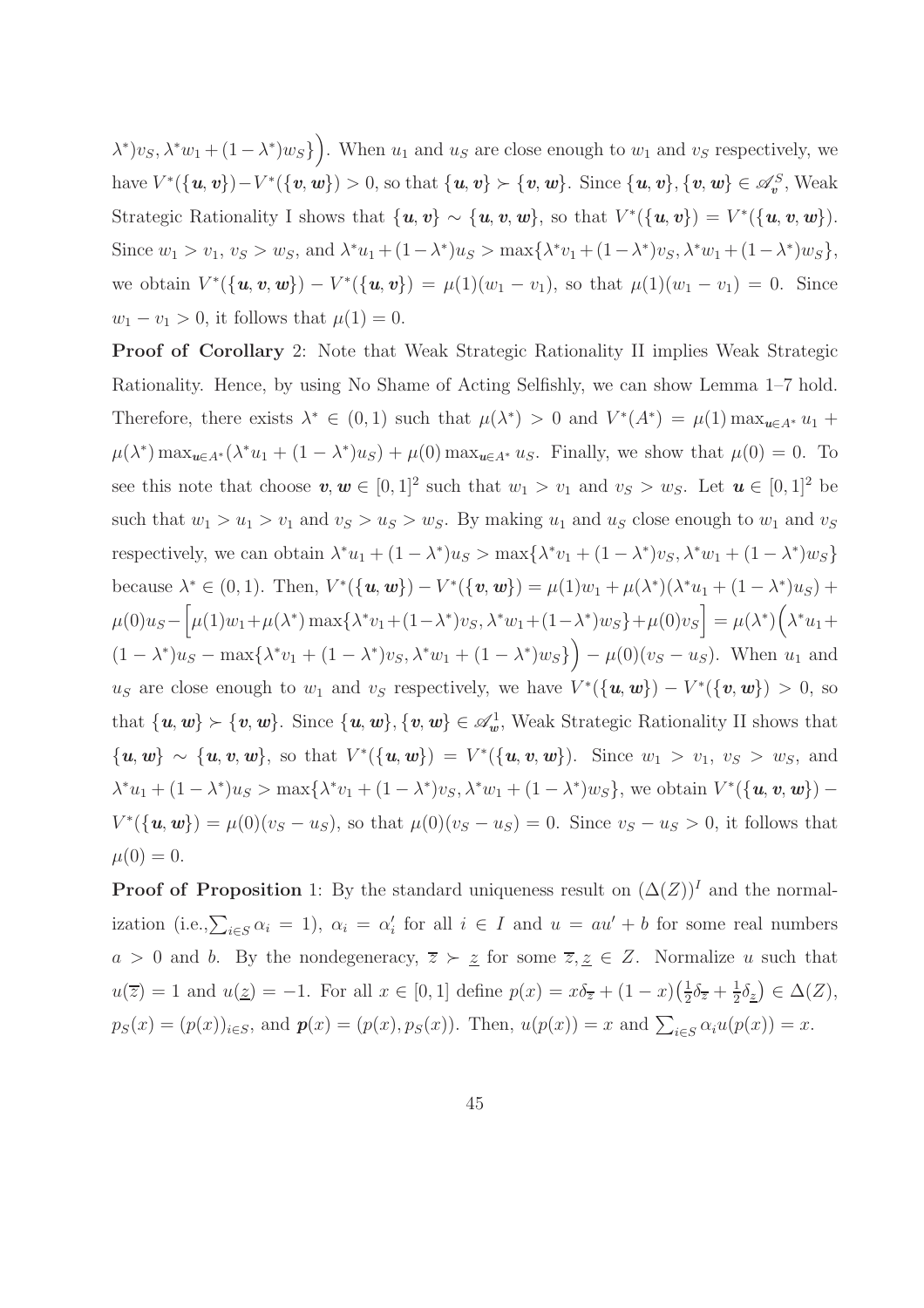Now, we show  $\beta_1 = \beta'_1$ . Since  $1 - \beta_1 > 0$ ,  $1 + \beta_S > 0$ ,  $\alpha_1 > 0$ , and  $\alpha_i > 0$  for some  $i \in S$ , then for all  $a \in [0,1]$ , there exists  $\varepsilon_a \in [0,a)$  such that  $(1-\beta_1)\alpha_1\varepsilon_a + (1+\beta_S)\varepsilon_a =$  $(1 - \beta_1)\alpha_1 a$ . Since  $u(p(x)) = x = u_s(p_s(x))$  for all  $x \in [0, 1]$ , then  $(1 - \beta_1)\alpha_1 u(p(\varepsilon_a)) + (1 +$  $\beta_S)u_S(p_S(\varepsilon_a)) = (1 - \beta_1)\alpha_1u(p(a)) + (1 + \beta_S)\sum_{i \in S}\alpha_iu(p(0)).$ 

For all  $a \in [0,1]$ , define  $g(a) = V(\{p(\varepsilon_a), (p(a), p_S(0))\})$ . Since  $\sum_{i \in S} \alpha_i = 1$ , we have  $\sum_{i\in S} \alpha_i u(p(a)) = u(p(a))$ . Hence,  $g(a) = (1 - \beta_1)\alpha_1 u(p(\varepsilon_a)) + (1 + \beta_S) \sum_{i\in S} \alpha_i u(p(\varepsilon_a)) +$  $\beta_1\alpha_1u(p(a)) - \beta_S\sum_{i\in S}\alpha_iu(p(\varepsilon_a)) = (\alpha_1+1)u(p(\varepsilon_a))+\beta_1\alpha_1(u(p(a)) - u(p(\varepsilon_a))).$ 

Since  $\varepsilon_0 = 0$ , then  $g(0) = V(p(0))$ . Since g is continuous and  $V(\overline{z}) > g(0) > V(\underline{z})$ , there exists a positive number a such that  $V(\overline{z}) > g(a) > V(\underline{z})$ , so that  $\overline{z} \succ \{p(\varepsilon_a), (p(a), p_S(0))\}$  $\succ \underline{z}$ . By the continuity, there exists  $\eta \in [0,1]$  such that  $\eta \delta_{\overline{z}} + (1-\eta)\delta_{\underline{z}} \sim \{p(\varepsilon_a), (p(a), p_S(0))\}$ . To make notation simple, let  $r = \eta \delta_{\overline{z}} + (1 - \eta) \delta_z$ .

Since  $\alpha_1 u(r) + \sum_{i \in S} \alpha_i u(r) = (\alpha_1 + 1)u(r)$ , it follows that  $(\alpha_1 + 1)u(p(\varepsilon_a)) + \beta_1 \alpha_1(u(p(a))$  $u(p(\varepsilon_a))) = g(a) = (\alpha_1 + 1)u(r)$ . Since  $u(p(a)) - u(p(\varepsilon_a)) \neq 0$ , we obtain  $\beta_1 = \frac{(\alpha_1 + 1)(u(r) - u(p(\varepsilon_a)))}{\alpha_1(u(p(a)) - u(p(\varepsilon_a)))}$  $(\alpha'_1+1)(u'(r)-u'(p(\varepsilon_a)))$  $\alpha_1^{(\alpha_1+1)(u'(r)-u'(p(\varepsilon_a)))} = \beta_1'$ , where the equality holds because  $\alpha_i = \alpha_i'$  and  $u = au' + b$  for some  $\alpha_1'(u'(p(a))-u'(p(\varepsilon_a)))$  $a > 0$  and  $b \in \mathbb{R}$ .

Next, we show  $\beta_S = \beta_S'$ . Since  $1 - \beta_1 > 0$ ,  $1 + \beta_S > 0$ , and  $\alpha_i > 0$  for some  $i \in I$ , then for all  $a \in [0, 1]$ , there exists  $\xi_a \in [0, a)$  such that  $(1 - \beta_1)\alpha_1 u(p(\xi_a)) + (1 + \beta_S) \sum_{i \in S} \alpha_i u(p(\xi_a))) =$  $(1-\beta_1)\alpha_1u(p(0)) + (1+\beta_S)\sum_{i\in S}\alpha_iu(p(a))$ . Given this  $\xi$ , we can show  $\beta_S = \beta_S'$  by considering  $\{(\boldsymbol{p}(\xi_a), (p(0), p_S(a))\}, \text{instead of } \{\boldsymbol{p}(\varepsilon_a), (p(a), p_S(0))\}\text{, in the same way of proving } \beta_1 = \beta_1'.$ **Proof of Proposition** 2: Suppose that  $q_1 \succ_1 p_1$ ,  $\{p, q\} \succ \{q\}$ , and  $p_S \succ_S q_S$ . Then, 0 <  $V(\{p, q\}) - V(q) = (\max\{U(p), U(q)\} + \beta_1 \alpha_1 u(q_1) - \beta_S \sum_{i \in S} \alpha_i u(p_i)) - (U(q) + \beta_1 \alpha_1 u(q_1) \beta_S \sum_{i \in S} \alpha_i u(q_i) = (\max\{U(\mathbf{p}), U(\mathbf{q})\} - U(\mathbf{q})) + \beta_S(\sum_{i \in S} \alpha_i u(q_i) - \sum_{i \in S} \alpha_i u(p_i)).$  Hence,  $0 \leq \beta_S(\sum_{i \in S} \alpha_i u(p_i) - \sum_{i \in S} \alpha_i u(q_i)) < \max\{U(\bm{p}), U(\bm{q})\} - U(\bm{q})$  because  $\beta_S \geq 0$ , so that  $U(\mathbf{p}) > U(\mathbf{q})$ . Hence,  $V(\{\mathbf{p}, \mathbf{q}\}) - V(\mathbf{p}) = \beta_1 \alpha_1 (u(q_1) - u(p_1))$ . Since  $q_1 \succ_1 p_1$ , we have  $u(q_1) - u(p_1) > 0$ . Therefore,  $\{p, q\} \succsim \{p\}$  if and only if  $V(\{p, q\}) - V(p) \geq 0$  if and only if  $\beta_1\alpha_1(u(q_1) - u(p_1)) \ge 0$  if and only if  $\beta_1 \ge 0$ . Hence, Proposition 2 holds.

**Proof of Proposition** 3: Let  $\alpha_1^X \leq \alpha_1^Y$  to show that X is more altruistic than Y. Fix  $p, q$  such that  $p_S \succ_S^j$  $S_g^j$   $q_S$  for all  $j \in \{X, Y\}$  and  $p \succsim^Y q$ . Since  $p_S \succ^j_S q$  $S<sub>S</sub>$  q<sub>S</sub> for all  $j \in \{X, Y\},\$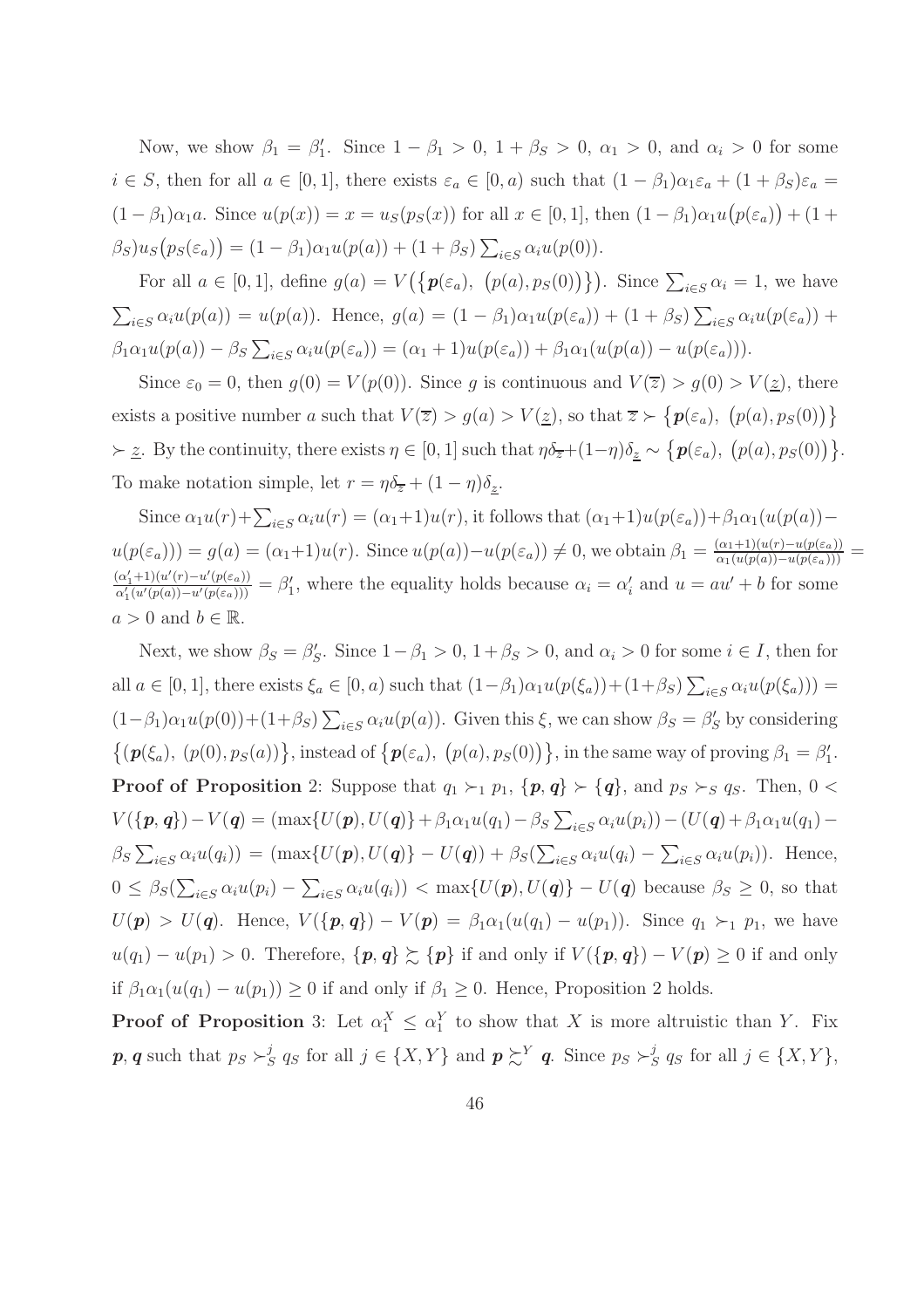then  $\sum_{i\in S} \alpha_i u(p_i) > \sum_{i\in S} \alpha_i u(q_i)$ . First consider the case where  $u(p_1) \geq u(q_1)$ . Since  $\alpha_1^X > 0$ , we obtain  $\alpha_1^X u(p_1) + \sum_{i \in S} \alpha_i u(p_i) \geq \alpha_1^X u(q_1) + \sum_{i \in S} \alpha_i u(q_i)$ . Hence,  $p \succsim^X q$ , as desired. Next consider the case where  $u(p_1) < u(q_1)$ . Since  $p \succsim^Y q$ , then  $\alpha_1^Y(u(p_1) - u(q_1)) \ge$  $\sum_{i\in S} \alpha_i u(q_i) - \sum_{i\in S} \alpha_i u(p_i)$ . Since  $u(p_1) - u(q_1) < 0$  and  $\alpha_1^X \leq \alpha_1^Y$ , then  $\alpha_1^X(u(p_1) - u(q_1)) \geq$  $\sum_{i\in S} \alpha_i u(q_i) - \sum_{i\in S} \alpha_i u(p_i)$ . Therefore,  $\alpha_1^X u(p_1) + \sum_{i\in S} \alpha_i u(p_i) \geq \alpha_1^X u(q_1) + \sum_{i\in S} \alpha_i u(q_i)$ . Hence,  $p \succsim^{X} q$ .

To show the converse, choose any  $p, q \in (\Delta(Z))^I$  such that  $p_S \succ_S^j$  $\frac{j}{S}$   $q_S$ ,  $q_1 \succ_1^j$  $j_1$   $p_1$  for all  $j \in$  $\{X, Y\}$ , and  $\boldsymbol{p} \sim^{Y} \boldsymbol{q}$ . (Such  $\boldsymbol{p}$  and  $\boldsymbol{q}$  exist because  $\alpha_1 > 0$  and  $\alpha_i > 0$  for some  $i \in S$ .) Hence,  $\alpha_1^Y u(p_1) + \sum_{i \in S} \alpha_i u(p_i) = \alpha_1^Y u(q_1) + \sum_{i \in S} \alpha_i u(q_i)$ , so that  $\alpha_1^Y = \frac{\sum_{i \in S} \alpha_i u(p_i) - \sum_{i \in S} \alpha_i u(q_i)}{u(q_1) - u(p_1)}$  $\frac{u(p_i)-\sum_{i\in S}a_i u(q_i)}{u(q_1)-u(p_1)}.$ On the other hand, since X is more altruistic than Y, then  $p \succsim^{X} q$ , so that  $\alpha_1^X u(p_1)$  +  $\sum_{i\in S} \alpha_i u(p_i) \geq \alpha_1^X u(q_1) + \sum_{i\in S} \alpha_i u(q_i)$ , so that  $\frac{\sum_{i\in S} \alpha_i u(p_i) - \sum_{i\in S} \alpha_i u(q_i)}{u(q_1) - u(p_1)} \geq \alpha_1^X$ . Therefore,  $\alpha_1^Y \geq \alpha_1^X$ .

**Proof of Proposition** 4: To show the proposition, for all  $j \in \{X, Y\}$  and  $p \in (\Delta(Z))^I$ , define  $U^j(\boldsymbol{p}) = (1-\beta_1^j)$  $j_1^j \alpha_1 u(p_1) + (1 + \beta_S^j)$  $S_j^j$ )  $\sum_{i \in S} \alpha_i u(p_i)$ : for all  $j \in \{X, Y\}$  and for all  $A \in \mathscr{A}$ , define  $V^j(A) = \max_{p \in A} U^j(p) + \beta_1^j \max_{q \in A} \alpha_1 u(q_1) - \beta_S^j \max_{r \in A} \sum_{i \in S} \alpha_i u(r_i)$ 

First, we show (i). Choose  $p, q \in (\Delta(Z))^I$  and  $r \in \Delta(Z)$  such that (i)  $q_1 \succ_1^j$  $\frac{J}{1}$   $p_1$ , (ii)  $\{p,q\} \succ^j \{q\},$  (iii)  $p_S \succ^j_S$  $S_{S}^{j} q_{S}$  for each  $j \in \{X, Y\}$ , and  $\{p, q\} \sim^{Y} \{ (r)_{i \in I} \}$ . Then, by the argument in Proposition 2,  $U^j(p) > U^j(q)$  for each  $j \in \{X, Y\}$ . Since  $\succsim^X$  is more pride-seeking (less temptation-averse) than  $\succsim^{Y}$ , we have  $\{p, q\} \succsim^{X} \{ (r)_{i \in I} \}$ . Since  $\{p, q\} \sim^{Y} \{ (r)_{i \in I} \}$ , we have  $(1-\beta_1^Y)\alpha_1u(p_1)+\sum_{i\in S}\alpha_iu(p_i)+\beta_1^Y\alpha_1u(q_1)=V^Y(\{\pmb{p},\pmb{q}\})=u(r)$ . Since  $\{\pmb{p},\pmb{q}\}\succsim^X$  $\{(r)_{i\in I}\}\,$  we have  $u(r) \leq V^X(\{\bm{p},\bm{q}\}) = (1-\beta_1^X)\alpha_1u(p_1) + \sum_{i\in S}\alpha_iu(p_i) + \beta_1^X\alpha_1u(q_1)$ . Hence,  $(1 - \beta_1^Y)\alpha_1 u(p_1) + \sum_{i \in S} \alpha_i u(p_i) + \beta_1^Y \alpha_1 u(q_1) \leq (1 - \beta_1^X)\alpha_1 u(p_1) + \sum_{i \in S} \alpha_i u(p_i) + \beta_1^X \alpha_1 u(q_1),$ so that  $\beta_1^Y \alpha_1(u(q_1) - u(p_1)) \leq \beta_1^X \alpha_1(u(q_1) - u(p_1))$ . Hence,  $\beta_1^Y \leq \beta_1^X$  because  $u(q_1) > u(p_1)$ .

To show the converse assume  $\beta_1^Y \leq \beta_1^X$ . Choose  $p, q \in (\Delta(Z))^I$  and  $r \in \Delta(Z)$  such that (i)  $q_1 \succ_1^j$  $\{ \, \frac{j}{1} \, p_1, \, \text{(ii)} \, \, \{ \bm{p}, \bm{q} \} \succ^{j} \{ \bm{q} \}, \, \text{(iii)} \, \, p_S \succ^{j}_{S}$  $S_{S}^{j} q_{S}$  for each  $j \in \{X, Y\}$ , and  $\{p, q\} \succsim^{Y} \{ (r)_{i \in I} \}$ . Then,  $u(r) \le V^Y(\{\bm{p}, \bm{q}\}) \equiv (1 - \beta_1^Y)\alpha_1 u(p_1) + \sum_{i \in S} \alpha_i u(p_i) + \beta_1^Y \alpha_1 u(q_1) \le (1 - \beta_1^X)\alpha_1 u(p_1) +$  $\sum_{i\in S}\alpha_iu(p_i)+\beta_1^X\alpha_1u(q_1)\equiv V^X(\{\pmb{p},\pmb{q}\}).$  So, we obtain  $u(r)\leq V^X(\{\pmb{p},\pmb{q}\}).$  Hence, the converse holds.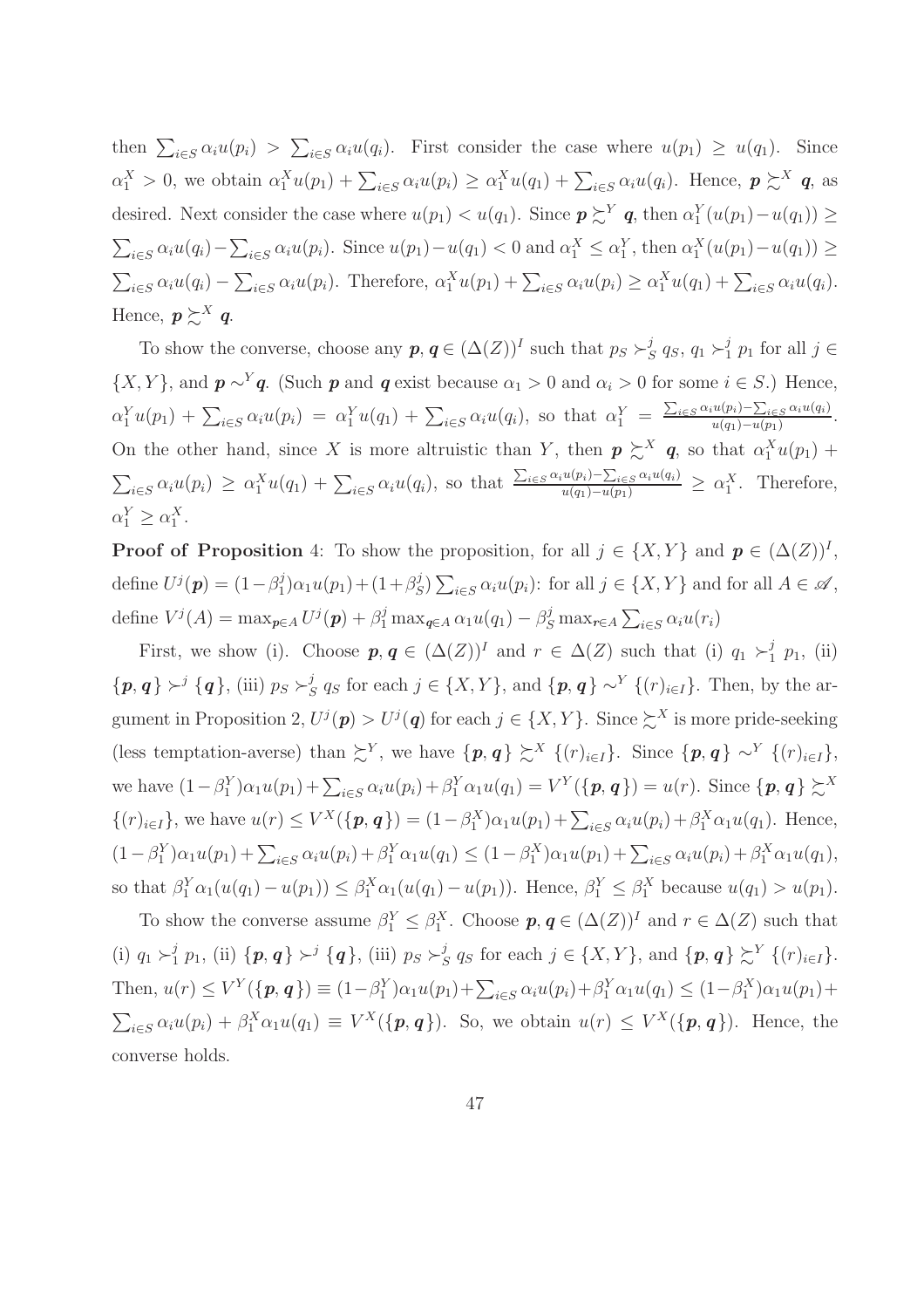Next we show (ii). Choose  $p, q, r \in (\Delta(Z))^I$  and  $l \in \Delta(Z)$  such that (i)  $q_S \succ_S^j$  $S^J$   $p_S$ , (ii)  $r_1 \succ_1^j$  $\{ \begin{array}{c} j \ p_1, \text{ (iii)} \ \{ \boldsymbol{p}, \boldsymbol{q}, \boldsymbol{r} \} \succ^j \{ \boldsymbol{q}, \boldsymbol{r} \} \end{array}$  for each  $j \in \{ X, Y \}$ , and  $\{ (l)_{i \in I} \} \sim^Y \{ \boldsymbol{p}, \boldsymbol{q} \}$ . Since  $\succsim^{X}$  is more shame averse than  $\succsim^{Y}$ , we have  $\{(l)_{i\in I}\}\succsim^{X}\{\pmb{p},\pmb{q}\}\.$  Now we will show that  $U^j(p) > U^j(q)$  for all  $j \in \{X, Y\}$ . To see this note that  $0 < V^j(\{p, q, r\}) - V^j(\{q, r\}) =$  $\left[\max\{U^j(\bm{p}), U^j(\bm{q}), U^j(\bm{r})\} + \beta_1^j \alpha_1 \max\{u(q_1), u(r_1)\} - \beta_S^j \max\{\sum_{i \in S} \alpha_i u(q_i), \sum_{i \in S} \alpha_i u(r_i)\}\right] \left[\max\{U^{j}(\mathbf{q}), U^{j}(\mathbf{r})\} + \beta_{1}^{j} \alpha_{1} \max\{u(q_{1}), u(r_{1})\} - \beta_{S}^{j} \max\{\sum_{i \in S} \alpha_{i} u(q_{i}), \sum_{i \in S} \alpha_{i} u(r_{i})\}\right] =$  $\max\{U^j(\bm{p}),U^j(\bm{q}),U^j(\bm{r})\}-\max\{U^j(\bm{q}),U^j(\bm{r})\}, \text{ so that } U^j(\bm{p})>\max\{U^j(\bm{q}),U^j(\bm{r})\} \text{ for each }$  $j \in \{X, Y\}$ . Since  $q_S \succ_S^j$  $\frac{j}{S}$   $p_S$ , we have  $p_1 \succ_1^j$  $j_1 q_1$  for each  $j \in \{X, Y\}$ . Moreover, we have  $V^{j}(\{ \bm{p}, \bm{q}\}) \ = \ U^{j}(\bm{p}) + \beta_{1}^{j}\alpha_{1}u(p_{1}) - \beta_{S}^{j}$  $S \sum_{i \in S} \alpha_i u(q_i) = \alpha_1 u(p_1) + (1 + \beta_S^j)$  $S(\sum_{i\in S}\alpha_iu(p_i))$  –  $\beta_S^j$  $S \sum_{i \in S} \alpha_i u(q_i)$  for each  $j \in \{X, Y\}.$ 

Since  $\{(l)_{i\in I}\}\sim^Y{\{\pmb{p},\pmb{q}\}}$ , we have  $\alpha_1u(p_1)+(1+\beta_S^Y)\sum_{i\in S}\alpha_iu(p_i)-\beta_S^Y\sum_{i\in S}\alpha_iu(q_i)=$  $V^Y(\{\pmb{p},\pmb{q}\}) = u(l)$ . Since  $\{(l)_{i\in I}\}\succsim^X \{\pmb{p},\pmb{q}\},\$ we have  $u(l) \geq V^X(\{\pmb{p},\pmb{q}\}) = \alpha_1 u(p_1) + (1 + \alpha_2) u(p_2)$  $\beta_S^X$ )  $\sum_{i \in S} \alpha_i u(p_i) - \beta_S^X \sum_{i \in S} \alpha_i u(q_i)$ . Hence,  $\alpha_1 u(p_1) + (1 + \beta_S^X) \sum_{i \in S} \alpha_i u(p_i) - \beta_S^X \sum_{i \in S} \alpha_i u(q_i) \leq$  $\alpha_1u(p_1)+(1+\beta_S^Y)\sum_{i\in S}\alpha_iu(p_i)-\beta_S^Y\sum_{i\in S}\alpha_iu(q_i)$ , so that  $\beta_S^Y(\sum_{i\in S}\alpha_iu(q_i)-\sum_{i\in S}\alpha_iu(p_i))\leq$  $\beta_S^X(\sum_{i\in S}\alpha_iu(q_i)-\sum_{i\in S}\alpha_iu(p_i)).$  Hence,  $\beta_S^Y\leq\beta_S^X$ .

To show the converse assume  $\beta_S^Y \leq \beta_S^X$ . Choose  $p, q, r \in (\Delta(Z))^I$  and  $l \in \Delta(Z)$  such that (i)  $q_S \succ_S^j$  $S_S^j$   $p_S$ , (ii)  $r_1 \succ_1^j p_1$ , (iii)  $\{p, q, r\} \succ_j^j \{q, r\}$  for each  $j \in \{X, Y\}$ , and  $\{(l)_{i \in I}\}\gtrsim^Y$  $\{p, q\}$ . Then,  $u(l) \geq V^Y(\{p, q\}) \equiv \alpha_1 u(p_1) + (1 + \beta_S^Y) \sum_{i \in S} \alpha_i u(p_i) - \beta_S^Y \sum_{i \in S} \alpha_i u(q_i) \geq$  $\alpha_1u(p_1)+(1+\beta_S^X)\sum_{i\in S}\alpha_iu(p_i)-\beta_S^X\sum_{i\in S}\alpha_iu(q_i)\equiv V^X(\{\pmb{p},\pmb{q}\}).$  So, we obtain  $u(l)\geq$  $V^X(\{p,q\})$ . Hence, the converse holds.

**Proof of Proposition** 5: Let  $\succsim$  be represented by the GU model with  $(u, \beta, \alpha)$ . By the nondegeneracy,  $\overline{z} \succ \underline{z}$  for some  $\overline{z}, \underline{z} \in Z$ . Normalize u such that  $u(\overline{z}) = 1$  and  $u(\underline{z}) = 0$ . For all  $x \in [0,1]$  define  $p(x) = x\delta_{\overline{z}} + (1-x)\delta_{\underline{z}} \in \Delta(Z)$  and  $p_S(x) = (p(x))_{i \in S}$ . There exists  $\varepsilon \in (0,1)$  such that  $[(1 - \beta_1)\alpha_1 + (1 + \beta_S)](1 - \varepsilon) > \max\{(1 - \beta_1)\alpha_1, 1 + \beta_S\}$ . Define  $p^U = (p(1-\varepsilon), p_S(1-\varepsilon)), p^1 = (p(1), p_S(0)), \text{ and } p^S = (p(0), p_S(1)).$  Then,  $U(p^U) >$  $\max\{U(\mathbf{p}^1), U(\mathbf{p}^S)\}, u(p_1^1) > \max\{u(p_1^U), u(p_1^S)\}, \text{ and } u_S(p_S^S) > \max\{u_S(p_S^1), u_S(p_S^U)\}.$  Take any set  $A \in \mathscr{A}$ . Choose any  $p^* \in \arg \max_{p \in A} U(p)$  and  $q_* \in A$  such that  $U(q_*) < U(p^*)$ . It suffices to show  $p^* \in C(A)$  and  $q^* \notin C(A)$ .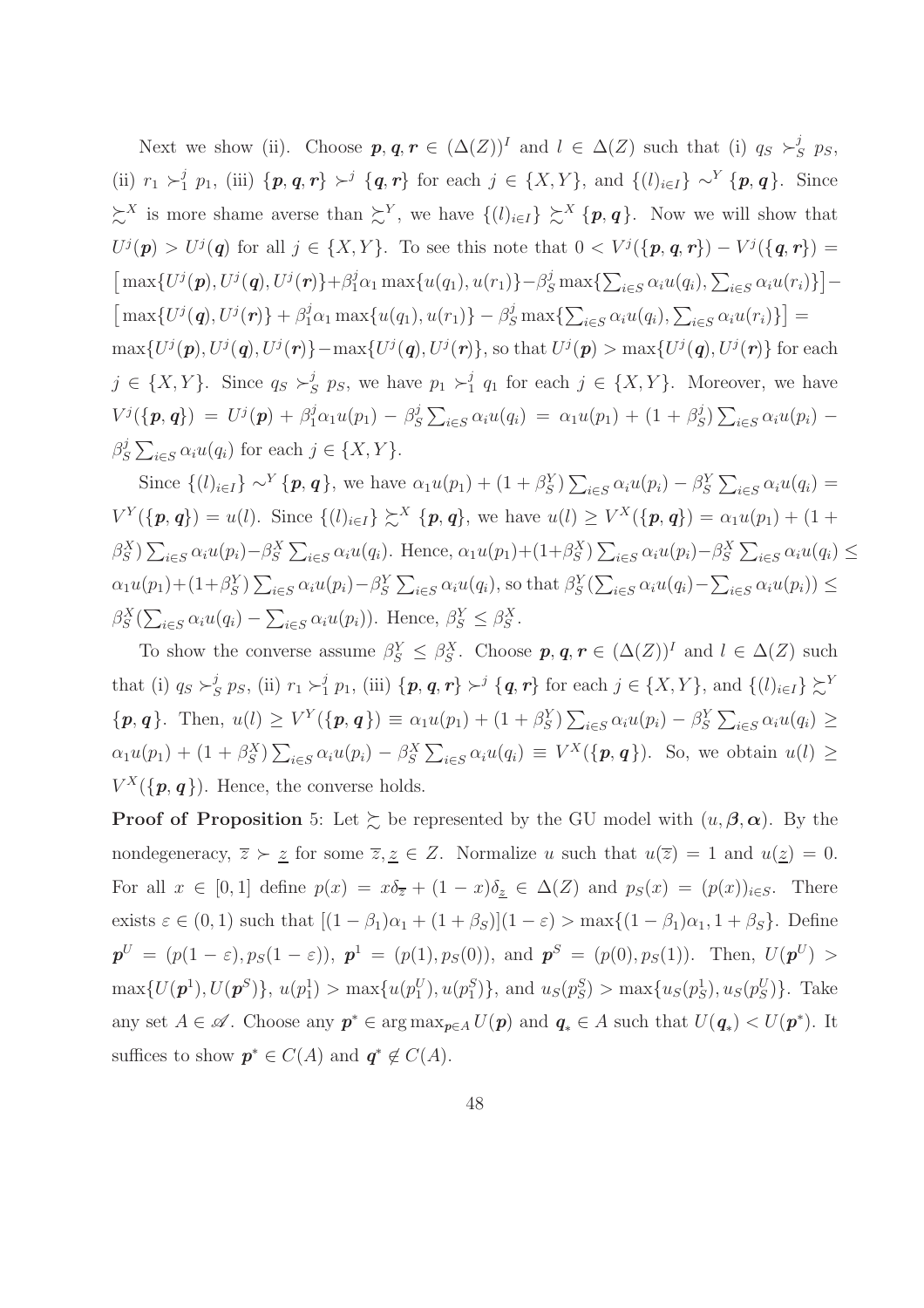Fix  $\alpha \in (0,1)$ . Let  $q^* = \alpha p^U + (1-\alpha)p^*$  and  $B = \{q^*\} \cup (\alpha \{p^1, p^S\} + (1-\alpha)A)$ . Then  $U(q^*) > U(r)$  for all  $r \in B$  such that  $r \neq q^*$ . Moreover,  $u(q_1^*) < u(\alpha p_1^1 + (1 - \alpha)p_1^*)$ and  $u_S(q_S^*)$  <  $u_S(\alpha p_S^S + (1 - \alpha)p_S^*)$ . Then  $B \notin \mathscr{A}_{q^*}^1$ . We obtain  $V(B) - V(B \setminus \{q^*\})$  =  $U(q^*) - \max_{r \in B \setminus \{q^*\}} U(r) > 0$ , so that  $B \succ B \setminus \{q^*\}$ . By Consistency,  $C(B) = \{q^*\}$ . By choosing  $\alpha$  arbitrarily small and using Closed Graph, we obtain  $p^* \in C(A)$ .

To show  $q^* \notin C(A)$ , let  $D = \{q \in (\Delta(Z))^I | U(q_*) \langle U(q) \rangle \langle U(q) \rangle \}$ . There exist  $\overline{l}, \underline{l} \in \Delta(Z)$  such that  $U(q_*) < u(\underline{l}) < u(\overline{l}) < U(p^*)$ . By using  $\underline{l}$  and  $\overline{l}$ , we can de- $\text{fine } q^U, q^1, q^S \in D \text{ such that } U(q^U) > \max\{U(q^1), U(q^S)\}, u(q^1_1) > \max\{u(q^U_1), u(q^S_1)\},$ and  $u_S(q_S^S)$  > max $\{u_S(q_S^1), u_S(q_S^U)\}\$ , as we defined  $p^U, p^1, p^S$  by using  $\overline{z}$  and  $\underline{z}$ . Let  $B =$  $\{q^{U}, q^{1}, q^{S}, q_{*}\}.$  Hence,  $V(B) - V(B \setminus \{q^{U}\}) = U(q^{U}) - \max\{U(q^{1}), U(q^{S}), U(q_{*})\},$  so that  $B \succ B \setminus \{q^U\}.$  However,  $q^U$  is not individually optimal in B. Hence, by Consistency,  $C(B) = \{q^U\}.$ 

Define  $A' = A \cup \{q^U\}$ . Since  $q^U \in D$ , we obtain  $U(q^U) < U(p^*)$ , so that  $p^* \in D$  $\arg \max_{p \in A'} U(p)$ . By the first part of the proof,  $p^* \in C(A')$ . Suppose that  $q_* \in C(A)$ to show a contradiction. By WARP,  $q_* \in C(A')$  because  $p^* \in C(A') \cap A$ . Moreover,  $q_* \in C(B)$  because  $q^U \in C(B) \cap A'$ . This contradicts with  $C(B) = \{q^U\}.$ 

Proof of Proposition 6: In the following, we show (i). (ii) can be proved in the same way. Fix  $\overline{z}, \underline{z} \in Z$  such that  $\overline{z} \succ \underline{z}$ . Normalize u by  $u(\overline{z}) = 1$  and  $u(\underline{z}) = 0$ . Consider the case where  $\alpha_1 \geq 1$ . Define  $q_1 = \frac{1}{\alpha_1}$  $\frac{1}{\alpha_1}\overline{z}+\frac{\alpha_1-1}{\alpha_1}$  $\frac{1}{\alpha_1} \underline{z}$ ,  $p = (\underline{z}, (\overline{z})_{i \in S})$ , and  $q = (q_1, (\underline{z})_{i \in S})$ . By a direct calculation, we obtain  $p \sim q$  and  $p \succ_S q$ .<sup>29</sup> Hence, Impure Altruism implies  $C(\{p,q\}) = \{p\}.$  Hence, by Proposition 5,  $0 < U(p) - U(q) = \sum_{i \in I} \alpha_i(u(p_i) - u(q_i)) +$  $\beta_S(\sum_{i\in S}\alpha_iu(p_i)-\sum_{i\in S}\alpha_iu(q_i))+\beta_1\alpha_1(u(q_1)-u(p_1))=\beta_S+\beta_1$ , so that  $\beta_S>-\beta_1$ . In the case where  $\alpha_1 \leq 1$ , we can show the result in the same way by defining  $q_1 = \alpha_1 \overline{z} + (1 - \alpha_1) \underline{z}$ .

Next, we show the converse (i.e.,  $\beta_S > -\beta_1$  implies Impure Altruism). Choose any  $p, q \in \Delta(Z)$  such that  $p \sim q$  and  $p_S \succ_S q_S$  to show  $C(\{p, q\}) = \{p\}$ . It suffices to show that  $U(p) > U(q)$ . By assumption,  $\beta_1 > -\beta_S$ . Hence,  $U(p) - U(q) > \sum_{i \in I} \alpha_i (u(p_i) - u(q_i)) +$ 

<sup>&</sup>lt;sup>29</sup>Then,  $u(\underline{z}) = 0$ ,  $u_S(\overline{z}) = 1$ ,  $u(q_1) = 1/\alpha_1$ , and  $\sum_{i \in S} \alpha_i u(q_i) = 0$ . Hence,  $\sum_{i \in I} \alpha_i u(p_i) = 1$  $\sum_{i\in I}\alpha_iu(q_i).$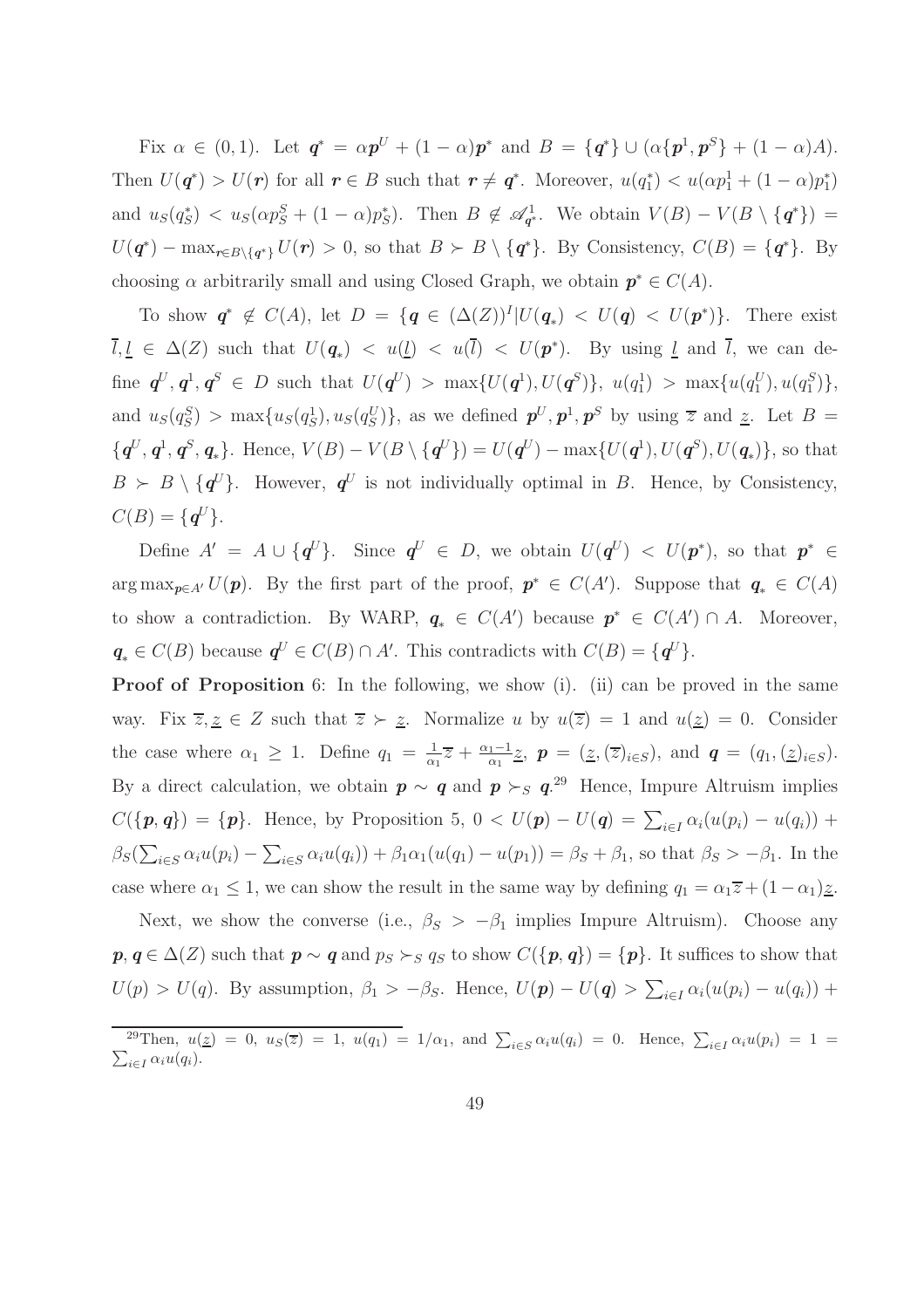$$
\beta_S(\sum_{i\in S}\alpha_i u(p_i) - \sum_{i\in S}\alpha_i u(q_i)) - \beta_S \alpha_1 (u(q_1) - u(p_1)) = (1 + \beta_S) \sum_{i\in I} \alpha_i (u(p_i) - u(q_i)) \ge 0,
$$
  
where the equality holds because  $\mathbf{q} \sim \mathbf{p}$ . Therefore,  $U(\mathbf{p}) > U(\mathbf{q})$  so that  $C(\{\mathbf{p}, \mathbf{q}\}) = \{\mathbf{p}\}.$ 

**Proof of Proposition** 7: First note that since  $u' > 0$ ,  $u'(0) = +\infty$ ,  $\alpha_1 > 0$ , and  $\beta_S \ge 0$ , the budget constraint is binding (i.e.,  $c + d = w + \tau$ ). Hence,  $V(\{(c, d) \in \mathbb{R}^2_+ | c + d \le w + \tau\}) =$  $V(\{(c, w + \tau - c) | c \in [0, w + \tau]\}) = \alpha_1 u(c^*) + (1 + \beta_S)u(w + \tau - c^*) - \beta_S u(w + \tau)$ , where  $c^* \in \arg \max_{c \in [0, w + \tau]} \alpha_1 u(c) + (1 + \beta_S) u(w + \tau - c)$ . Moreover,  $c^*(\alpha_1, \beta_S, \tau)$  is an interior solution determined by the first order condition:  $0 = \alpha_1 u'(c^*) + (1 + \beta_S) u'(w + \tau - c^*)$ . For any  $\beta_S, c^* \to 0$  as  $\alpha_1 \to 0$  and  $c^* \to w + \tau$  as  $\alpha_1 \to \infty$ . Therefore, by the intermediate value theorem, for any  $\beta_S \geq 0$ , there exists  $\alpha_1(\beta_S)$  such that  $c^*(\alpha_1(\beta_S), \beta_S, \tau) = w$ .

Define  $f(\alpha_1, \beta_S, \tau) = V(\{(w, 0)\}) - V(\{(c, d) \in \mathbb{R}^2_+ | c + d \le w + \tau\})$ . Since  $u(0) =$ 0, we have  $f(\alpha_1, \beta_S, \tau) = \alpha_1 u(w) - [\alpha_1 u(c^*) + (1 + \beta_S) u(w + \tau - c^*) - \beta_S u(w + \tau)] =$  $\alpha_1(u(w) - u(c^*)) - u(w + \tau - c^*) - \beta_S(u(w + \tau - c^*) - u(w + \tau)).$  Hence,  $f(\alpha_1(\beta_S), \beta_S, \tau) =$  $-u(\tau) - \beta_S(u(\tau) - u(w + \tau)) = \beta_S(u(w + \tau) - u(\tau)) - u(\tau)$ . Define  $\beta_S = \frac{u(\tau)}{u(w + \tau)}$  $\frac{u(\tau)}{u(w+\tau)-u(\tau)}$ . It follows that  $f(\alpha_1(\beta_S), \beta_S, \tau) > 0$  if and only if  $\beta_S > \beta_S$ .

Therefore, for any  $\beta_S > \beta_S$ , f tends to strictly positive as  $\alpha_1 \to \alpha(\beta_S)$ . Moreover, f tends to strictly negative as  $\alpha_1 \to \infty^{30}$  Therefore, by the intermediate value theorem, for any  $\beta_S > \underline{\beta_S}$ , there exists  $\overline{\alpha_1}(\beta_S)$  such that  $f(\overline{\alpha_1}(\beta_S), \beta_S, \tau) = 0$  and  $\infty > \overline{\alpha_1}(\beta_S)$  $\alpha_1(\beta_S)$ . Moreover, f tends to strictly negative as  $\alpha_1 \to 0.31$  Therefore, by the intermediate value theorem, for any  $\beta_S > \beta_S$ , there exists  $\alpha_1(\beta_S)$  such that  $f(\alpha_1(\beta_S), \beta_S, \tau) = 0$  and  $0 < \alpha_1(\beta_S) < \alpha(\beta_S)$ . By this way, we have defined  $\alpha_1, \overline{\alpha_1}$  on  $(\beta_S, +\infty)$ . Finally, define  $\alpha_1(\beta_S) = \alpha_1(\beta_S)$  and  $\overline{\alpha_1}(\beta_S) = \alpha_1(\beta_S)$ . Then,  $f(\overline{\alpha_1}(\beta_S), \beta_S, \tau) = 0 = f(\alpha_1(\beta_S), \beta_S, \tau)$ .

By the implicit function theorem, it can be shown that  $\frac{\partial c^*}{\partial \alpha_1}(\alpha_1, \beta_S, \tau) > 0$ . By the envelop theorem, we have  $\frac{\partial f}{\partial \alpha_1}(\alpha_1, \beta_S, \tau) = u(w) - u(c^*)$ , hence  $\frac{\partial f}{\partial \alpha_1}(\alpha_1, \beta_S, \tau) < 0$  if and only if  $w < c^*(\alpha_1, \beta_S, \tau)$  if and only if  $\alpha_1 > \alpha_1(\beta_S)$ . In addition,  $\frac{\partial f}{\partial \beta_S}(\alpha_1, \beta_S, \tau) = u(w + \tau)$  $u(w + \tau - c^*) > 0.$ 

<sup>&</sup>lt;sup>30</sup>To see this note that,  $c^* \to w + \tau$  as  $\alpha_1 \to \infty$ . Hence,  $f(\alpha_1, \beta_S, \tau) = \alpha_1(u(w) - u(c^*)) - u(w + \tau - c^*)$  $\beta_S(u(w + \tau - c^*) - u(w + \tau)) \to -\infty.$ 

<sup>&</sup>lt;sup>31</sup>To see this note that,  $c^* \to 0$  as  $\alpha_1 \to 0$ . Hence,  $f(\alpha_1, \beta_S, \tau) = \alpha_1(u(w) - u(c^*)) - u(w + \tau - c^*)$  $\beta_S(u(w + \tau - c^*) - u(w + \tau)) \rightarrow -u(w + \tau).$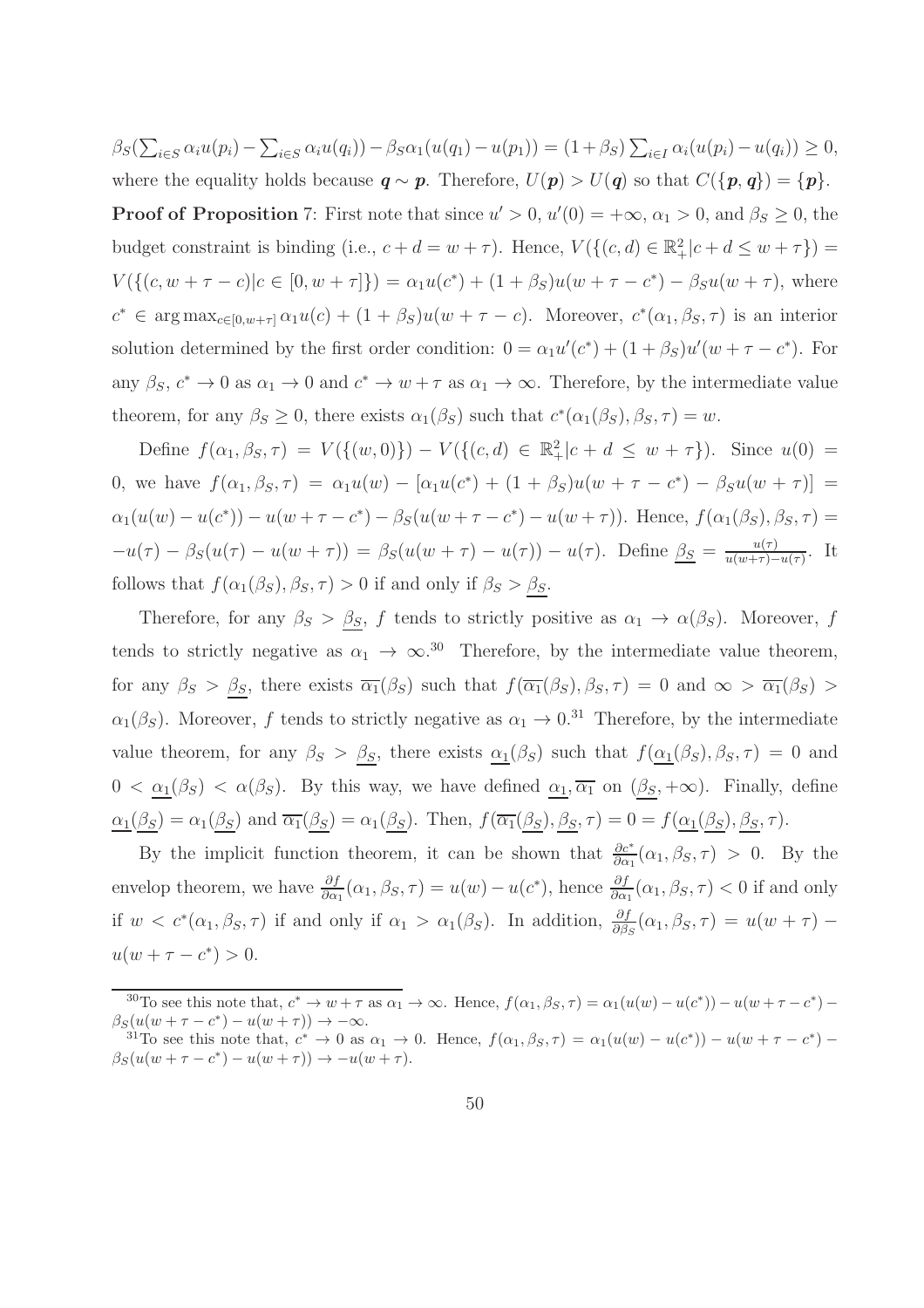Remember that  $\overline{\alpha_1}(\beta_S) > \alpha_1(\beta_S)$ . Hence,  $\frac{\partial f}{\partial \alpha_1}(\overline{\alpha_1}(\beta_S), \beta_S, \tau) < 0$  and  $\frac{\partial f}{\partial \beta_S}(\overline{\alpha_1}(\beta_S), \beta_S, \tau) >$ 0. Since  $f(\overline{\alpha_1}(\beta_S), \beta_S, \tau) = 0$ , it follows that  $\overline{\alpha_1}(\beta_S)$  is strictly increasing.<sup>32</sup>

Similarly, remember also that  $\alpha_1(\beta_S) < \alpha_1(\beta_S)$ . Hence,  $\frac{\partial f}{\partial \alpha_1}(\alpha_1(\beta_S), \beta_S, \tau) > 0$  and ∂f  $\frac{\partial f}{\partial \beta_S}(\alpha_1(\beta_S), \beta_S, \tau) > 0$ . Since  $f(\alpha_1(\beta_S), \beta_S, \tau) = 0$ , it follows that  $\alpha_1(\beta_S)$  is strictly decreasing.

Moreover, for any  $\beta_S$ ,  $f(\alpha_1, \beta_S, \tau) \geq 0$  if and only if  $\alpha_1 \in [\alpha_1(\beta_S), \overline{\alpha_1}(\beta_S)]$  and  $f(\alpha_1, \beta_S, \tau)$ 0 if and only if  $\alpha_1 < \alpha_1(\beta_S)$  or  $\alpha_1 > \overline{\alpha_1}(\beta_S)$ .

**Proof of Proposition** 8: Define  $\hat{d} \equiv d^* + \tau = d^* + g$  for  $\tau = g$ , where  $d^*$  is the optimal donation. Since  $u' > 0$ , the budget constraints must be binding (i.e.,  $s + w = e$  and  $c+d=w-\tau$ ). Hence, the decision maker's problem is as follows:  $\max_{w} V(\{(w-\tau-d^*,d^*+\tau)\})$  $g||d^* \leq w - \tau\} + \delta V(\{(e - w, 0)\}) = \max_{\hat{d},w} h(w, \hat{d}, \tau)$ , where  $h(w, \hat{d}, \tau) = (1 - \beta_1)\alpha_1u(w - \tau)$  $\hat{d}$ ) +  $(1 + \beta_S)u(\hat{d}) + \beta_1 \alpha_1 u(w - \tau) - \beta_S u(w) + \delta \alpha_1 u(e - w).$ 

If  $\beta_1 = 0 = \beta_S$ , then h does not depend on  $\tau$  (i.e., g), so that the solution d is constant in g. Hence, (ii) holds. To show (i), assume  $\beta_1 > \beta_S$ . Define  $w^*(\hat{d}, \tau) = \arg \max_w h(w, \hat{d}, \tau)$ ,  $f(\hat{d}, \tau) = h(w^*(\hat{d}, \tau), \hat{d}, \tau)$ , and  $\hat{d}(\tau) = \arg \max_{\hat{d}} f(\hat{d}, \tau)$ . Since  $u' > 0$ ,  $u'' < 0$ , and  $u'(0) =$  $+\infty$ , both  $w^*$  and  $\hat{d}$  are interior solutions.

We show that  $\hat{d}(\tau)$  is strictly increasing. Given  $\beta_1\alpha_1 > \beta_S \geq 0$  and  $u''' \geq 0$ , direct calculation shows  $\frac{\partial^2 h(w, \hat{d}, \tau)}{\partial w^2} < 0.33$  Moreover,  $\frac{\partial^2 h(w, \hat{d}, \tau)}{\partial w \partial \tau} = -\beta_1 \alpha_1 u''(w - \tau) > 0$ , for  $\beta_1 \alpha_1 >$  $\beta_S \geq 0$ . Therefore, by the standard result on monotone comparative statics,  $\frac{\partial w^*(\hat{d},\tau)}{\partial \tau} > 0$ . Hence, by the envelope theorem,  $\frac{\partial^2 f(\hat{d},\tau)}{\partial \hat{d}\partial \tau} = -(1-\beta_1)\alpha_1 u''(w^*(\hat{d},\tau) - \hat{d}) \frac{\partial w^*(\hat{d},\tau)}{\partial \tau} > 0.$ 

By the implicit function theorem, a direct calculation shows that  $\frac{\partial w^*(\hat{d},\tau)}{\partial \hat{d}} < 1.34$  Hence,

<sup>&</sup>lt;sup>32</sup>To see this suppose by way of contradiction that  $\beta_S < \beta_S'$  and  $\overline{\alpha_1}(\beta_S) \ge \overline{\alpha_1}(\beta_S')$ . Then, 0 =  $f(\overline{\alpha_1}(\beta_S), \beta_S, \tau) < f(\overline{\alpha_1}(\beta_S), \beta'_S, \tau) \leq f(\overline{\alpha_1}(\beta'_S), \beta'_S, \tau) = 0$ , which is a contradiction. The first inequality holds because  $\frac{\partial f}{\partial \beta_S}(\overline{\alpha_1}(\beta_S), \beta_S, \tau) > 0$ . The second inequality holds because  $\overline{\alpha_1}(\beta_S') > \alpha_1(\beta_S')$  and  $\frac{\partial f}{\partial \alpha_1}(\alpha_1, \beta'_S, \tau) < 0$  if and only if  $\alpha_1 > \alpha_1(\beta'_S)$ .

 $\frac{\partial^3 3 \partial^2 h(w, \hat{d}, \tau)}{\partial w^2} = (1 - \beta_1) \alpha_1 u''(w - \hat{d}) + \beta_1 \alpha_1 u''(w - \tau) - \beta_S u''(w) + \delta \alpha_1 u''(e - w)$ . Since  $u''' \ge 0$ , then  $u''(w - \tau) \leq u''(w) < 0.$  Hence,  $\beta_1 \alpha_1 > \beta_S$  implies  $\frac{\partial^2 h(w, \hat{d}, \tau)}{\partial w^2} < 0.$ 

<sup>&</sup>lt;sup>34</sup>To see this, note that  $w^*(\hat{d}, \tau)$  is characterized by the first order condition:  $0 = \frac{\partial h(w, \hat{d}, \tau)}{\partial w} = (1 \beta_1)\alpha_1u'(w-\hat{d}) + \beta_1\alpha_1u'(w-\tau) - \beta_5u'(w) - \delta\alpha_1u'(e-w) \equiv k(w,\hat{d},\tau)$ . By the implicit function theorem,  $rac{\partial w^*(\hat{d},\tau)}{\partial \hat{d}} = -\frac{\partial k}{\partial k/\partial \hat{w}} = \left(1 + \frac{\beta_1 \alpha_1 u''(w-\tau) - \beta_S u''(w) + \delta \alpha_1 u''(e-w)}{(1-\beta_1)\alpha_1 u''(w-\hat{d})}\right)$  $\frac{-\tau)-\beta_{S}u''(w)+\delta\alpha_{1}u''(e-w)}{(1-\beta_{1})\alpha_{1}u''(w-\hat{d})}$ <sup>-1</sup> < 1 because  $\beta_{1}\alpha_{1}u''(w-\tau)-\beta_{S}u''(w)$  < 0.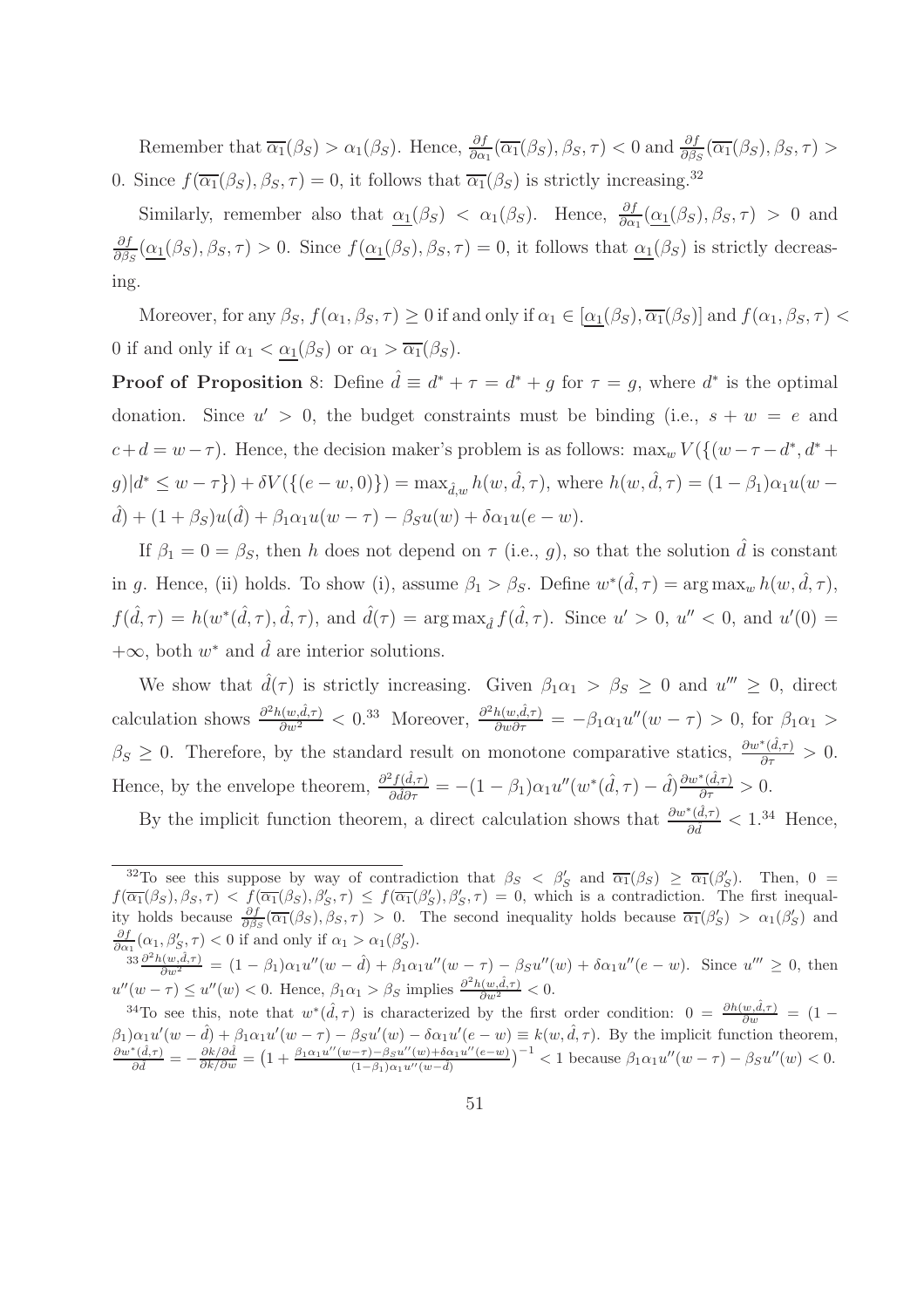$\frac{\partial^2 f(\hat{d},\tau)}{\partial \hat{d}^2} = -(1-\beta_1)\alpha_1 u''(w^*(\hat{d},\tau) - \hat{d})(\frac{\partial w^*(\hat{d},\tau)}{\partial \hat{d}} - 1) + (1+\beta_S)u''(\hat{d}) < 0.$  Therefore, by the monotone comparative statics again,  $\hat{d}$  is strictly increasing in  $\tau$  (i.e., q).

### References

- [1] Andreoni, J., Giving with Impure Altruism: Applications to Charity and Ricardian Equivalence, Journal of Political Economy 97 (1989) 1447–1458.
- [2] Andreoni, J., Impure Altruism and Donations to Public Goods: A Theory of Warm-Glow Giving, Economic Journal 100 (1990) 464–477.
- [3] Andreoni, J., Philanthropy, in Handbook on the Economics of Giving, Altruism and Reciprocity ed. by S. Kolm and J. M. Ythier. Elsevier, (2006) 1201–1269.
- [4] Arrow, K., Rational Choice Functions and Orderings, Econometrica 26 (1959) 121–127.
- [5] Broberg, T., Ellingsen, T., and M. Johannesson, Is Generosity Involuntary? Economics Letters 94 (2007) 32–37.
- [6] Dana, J., Cain, D. M., and R. M. Dawes, What You Don't Know Won't Hurt Me, Organizational Behavior and Human Decision Processes 100 (2006) 193–201.
- [7] Dekel, E., B. L. Lipman, and A. Rustichini, Representing Preferences with a Unique Subjective State Space, Econometrica 69 (2001) 891–934.
- [8] Dufwenberg, M., Heidhues, P., Kirchsteiger, G., Riedel, F., and J. Sobel, Other-Regarding Preferences in General Equilibrium, Review of Economic Studies 78 (2001) 613–639.
- [9] Dillenberger, D. and P. Sadowski, Ashamed to be Selfish, Theoretical Economics 7 (2012) 99–124.
- [10] Evren, Ö. and S. Minardi, Warm-Glow Giving and Freedom to be Selfish, working paper, 2014.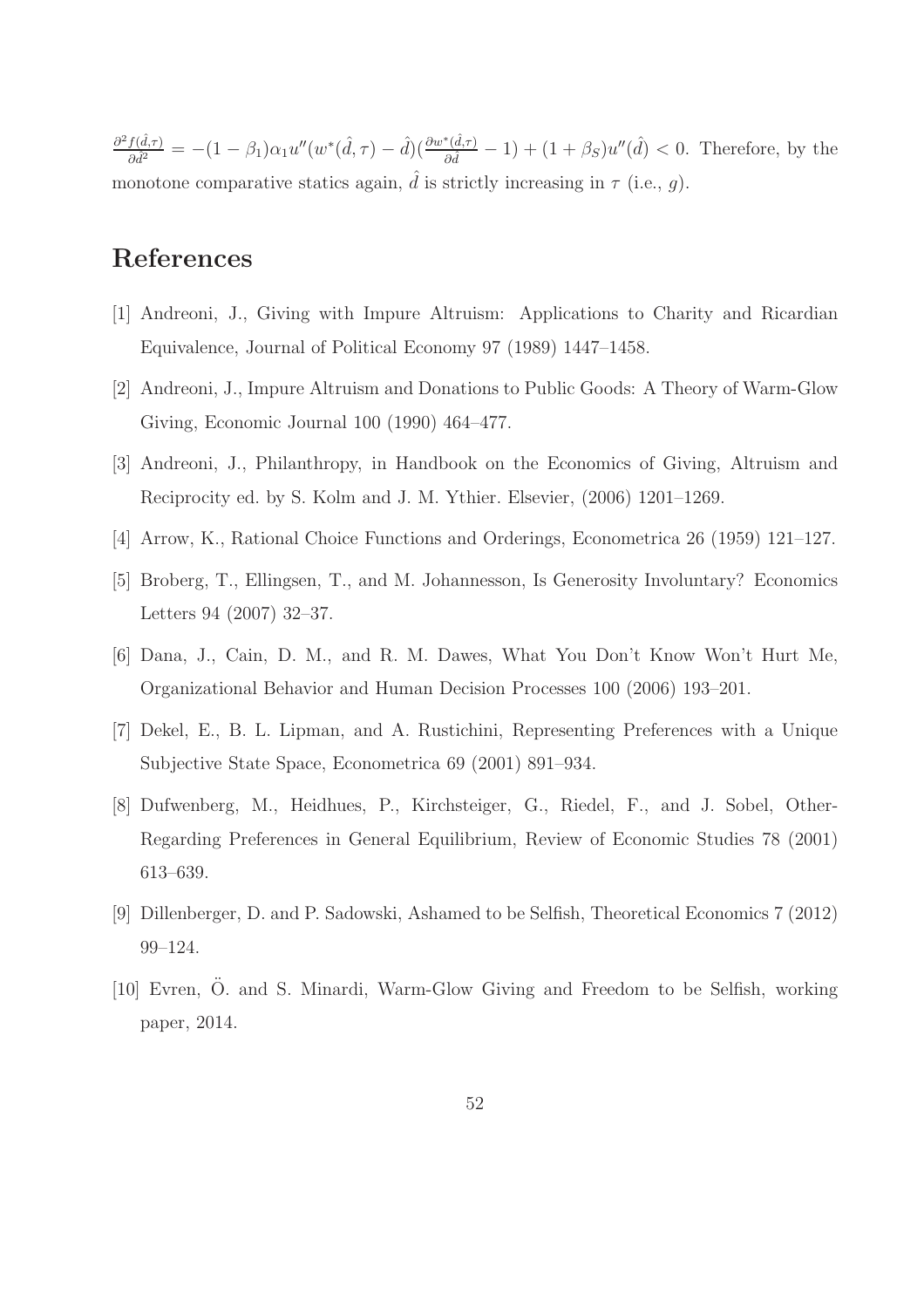- [11] Feddersen, T. and A. Sandroni, The Foundation of Warm-Glow Theory, working paper, 2009.
- [12] Fehr, E. and K. M. Schmidt, A Theory of Fairness, Competition, and Cooperation, Quarterly Journal of Economics 114 (1999) 817–868.
- [13] Fishburn, P. C., On Harsanyi's Utilitarian Cardinal Welfare Theorem, Theory and Decision, 17 (1984) 21–28.
- [14] Gilboa, I. and D. Schmeidler, Maxmin Expected Utility with a Non-unique Prior, Journal of Mathematical Economics 18 (1989) 141–153.
- [15] Gul, F. and W. Pesendorfer, Temptation and Self-Control, Econometrica, 69 (2001) 1403–1435.
- [16] Herstein, I. N. and J. Milnor, An Axiomatic Approach to Measurable Utility, Econometrica 21 (1953), 291–297.
- [17] Kopylov, I., Finite Additive Utility Representations for Preferences over Menus, Journal of Economic Theory 144 (2009) 354–374.
- [18] Kopylov, I., Perfectionism and Choice, Econometrica 80 (2012) 1819–1843.
- [19] Lea, S. E., and Webley, P., Pride in Economic Psychology, Journal of Economic Psychology 18 (1997) 323–340.
- [20] Lazear, E. P., Malmendier, U., and R. A. Weber, Sorting in Experiments with Application to Social Preferences, American Economic Journal: Applied Economics 4 (2012) 136–163.
- [21] Neilson, W. S., A Theory of Kindness, Reluctance, and Shame for Social Preferences, Games and Economic Behavior 66 (2009), 394–403.
- [22] Noor, J. and L. Ren, Temptation and Social Preference, working paper, 2011.
- [23] Hiebert, P. G., Anthropological insights for missionaries. Grand Rapids: Baker Book House, 1985.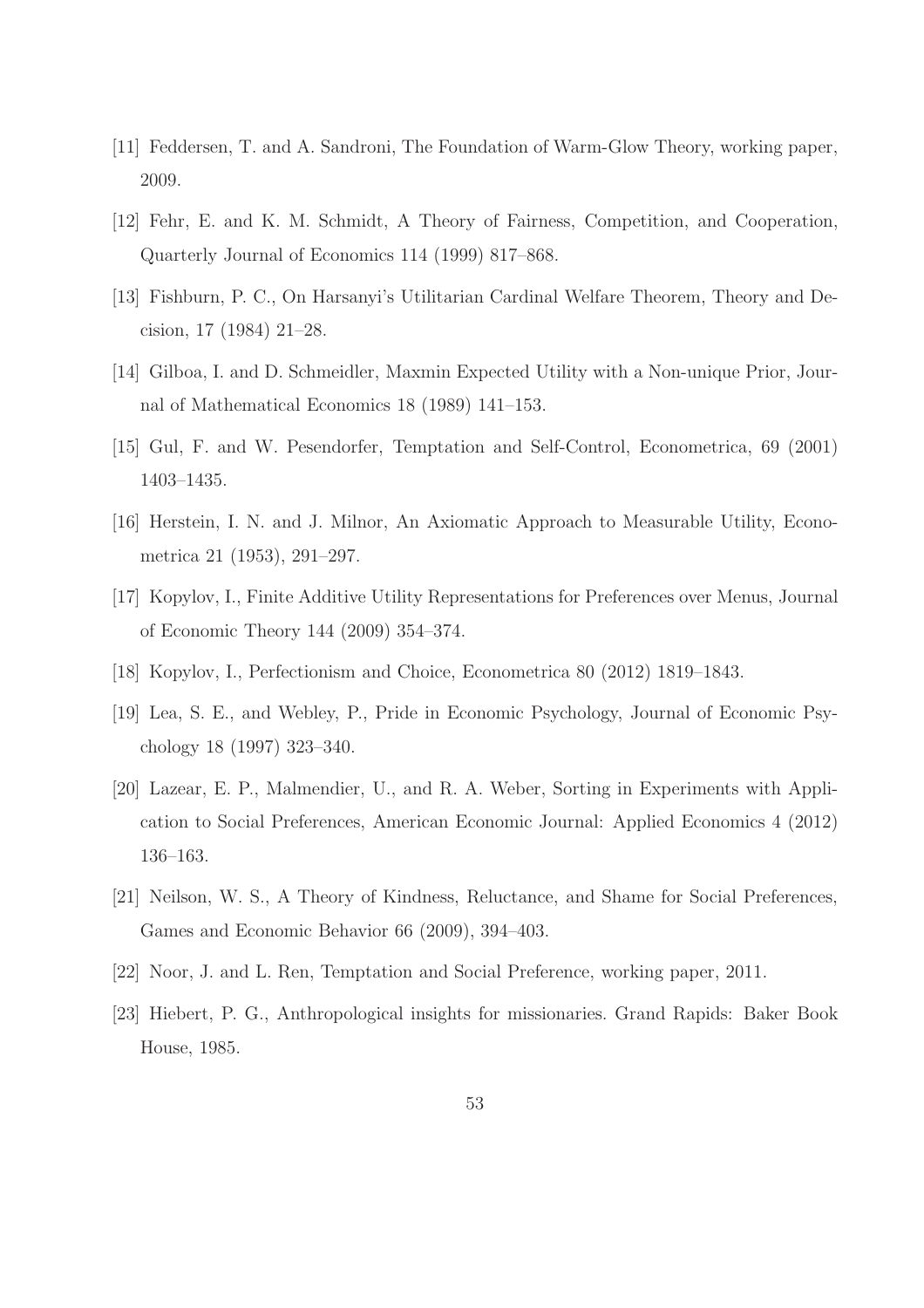- [24] Sheff, T. J., Shame and Conformity: The Deference-Emotion System, American sociological review, (1988) 395–406.
- [25] Taylor, G., Pride, shame, and guilt: Emotions of self-assessment. Oxford University Press, 1985.
- [26] Yagasaki, M. Pride and Shame, working paper, 2013.

### C Extension (Not for Publication)

In this section, to incorporate inequality aversion, we axiomatize an extended GU model, in which  $u<sub>S</sub>$  is a maxmin utility function. We consider a decision maker who is inequality-averse among other agents' allocations.

It is well known that the independence axiom may fail in social context because mixtures among allocations can offset inequality in the mixed allocation. However, mixing with constant allocations does not offset inequality. Hence, we keep the following weaker version of the independence axiom:

**Definition:** A set  $C \in \mathcal{A}$  is called *constant over* S if  $p_i = p_j$  for any  $i, j \in S$  and  $p \in C$ .

**Axiom** (Weak Independence): Let  $\alpha \in [0,1]$  and  $A, B, C \in \mathcal{A}$ . Suppose that C is constant over S. Then  $A \succeq B$  if and only if  $\alpha A + (1 - \alpha)C \succeq \alpha B + (1 - \alpha)C$ .

We need an additional axiom to make sure that  $\succsim_1$  and  $\succsim_S$  well-defined.<sup>35</sup>

Axiom (Separability): For all  $p_1, q_1, l_1, r_1 \in \Delta(Z)$  and  $p_S, q_S, l_S, r_S \in (\Delta(Z))^S$ , (i)  $(p_1, l_S) \gtrsim$  $(q_1, l_S)$  if and only if  $(p_1, r_S) \succsim (q_1, r_S)$ ; (ii)  $(l_1, p_S) \succsim (l_1, q_S)$  if and only if  $(r_1, p_S) \succsim (r_1, q_S)$ .

The next axiom captures inequality aversion among other agents' allocations.

**Axiom** (Quasi-Concavity) For any  $p_S, q_S \in (\Delta(Z))^S$ , if  $p_S \sim_S q_S$ , then  $\frac{1}{2}p_S + \frac{1}{2}$  $\frac{1}{2}q_S \gtrsim_S p_S$ .

Corollary: *The following statements are equivalent:*

 $(a) \succeq$  *satisfies Quasi-Concavity, Weak Independence, and Separability as well as the axioms* <sup>35</sup>I appreciate a referee who points out the necessity of this axiom.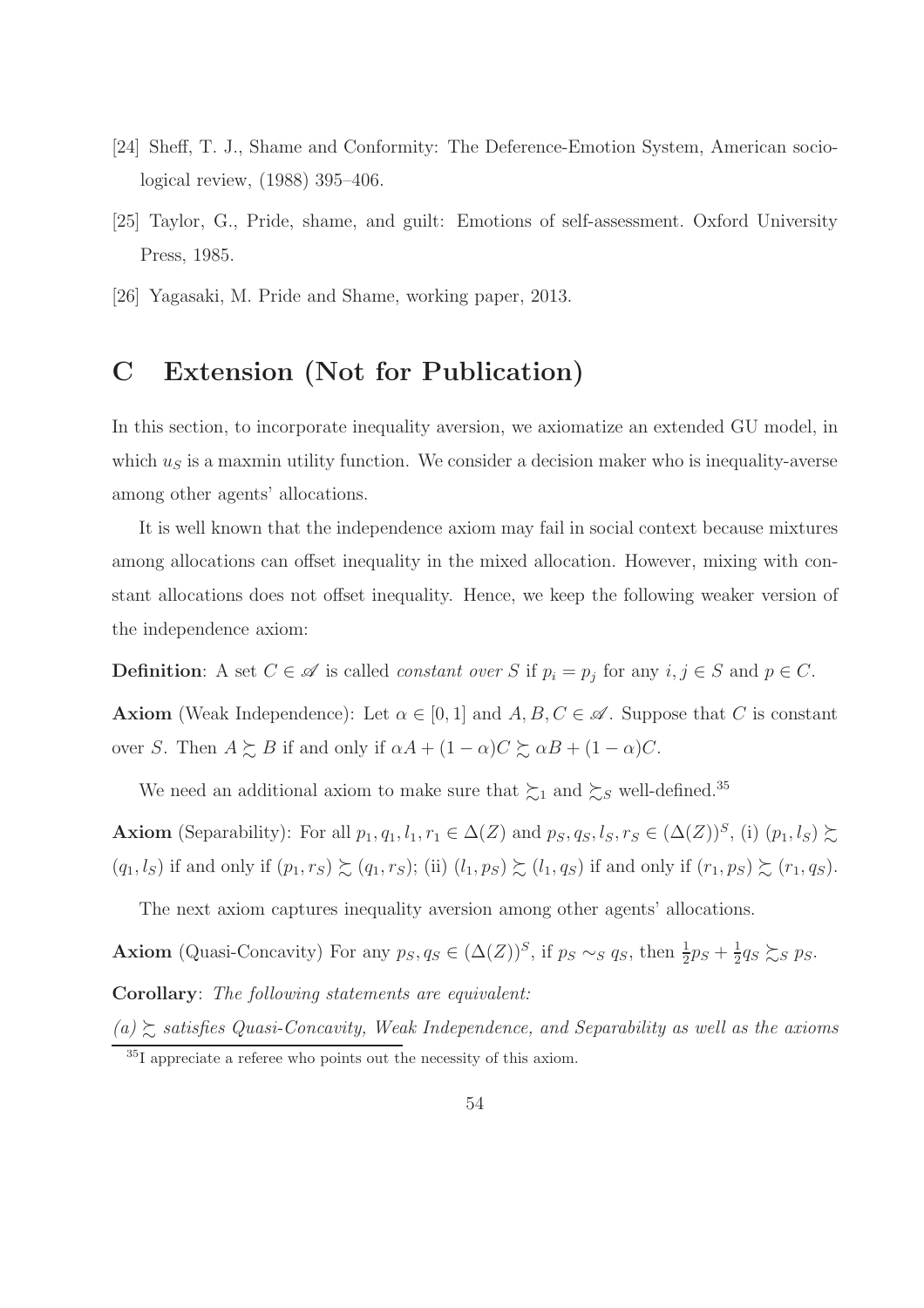*in the theorem except Independence.*

(b) There exists an extended GU model in which  $\sum_{i \in S} \alpha_i u(p_i) = \min_{\alpha_S \in C} \sum_{i \in S} \alpha_i u(p_i)$  for *some*  $C \subset \Delta(S)$ *.* 

**Proof:** It is easy to see the necessity of the axioms. To show the sufficiency it suffices to show the following two lemmas. First, instead of Lemma 1, we prove the next lemma by using the standard argument with the von Neumann-Morgenstern's theorem and Gilboa and Schmeidler's (1989) theorem.

**Lemma 9** *There exist a mixture linear function*  $u_1$  *on*  $\Delta(Z)$  *and a closed subset* C *of*  $\Delta(S)$ *such that (i)*  $u_1$  *represents*  $\succsim_1$  *on*  $\Delta(Z)$ *, (ii) there exist*  $\overline{z}, \underline{z} \in Z$  *such that*  $u_1(\overline{z}) = 1 \ge$  $u_1(p) \geq 0 = u_1(\underline{z})$  for all  $p \in \Delta(Z)$ , and (iii)  $\sum_{i \in S} \alpha_i u(p_i) \equiv \min_{\alpha \in C} \sum_{i \in S} \alpha_i u_1(p_i)$  repre $sents \succeq_{S}$ .

Given the above  $u_1$  and  $u_s$ , we define  $\succcurlyeq^*$  in the same way as in the proof of theorem. Weak Independence of  $\succsim$  on  $\mathscr A$  implies Independence of  $\succsim^*$  on  $\mathscr A^*$ .

**Lemma 10**  $\geq^*$  *satisfies Independence\*.* 

**Proof of Lemma** 10: Fix  $C^* \in \mathcal{A}^*$ . For all  $x \in [0,1]$ , define  $p(x) = x\delta_{\overline{z}} + (1$  $x)\delta_{\underline{z}}$  and  $p_S(x) = (p(x))_{i \in S}$ . Then, for all  $u \equiv (u_1, u_S) \in [0, 1]^2$ ,  $u_1(p(u_1)) = u_1$  and  $\sum_{i \in S} \alpha_i u(p_i(u_S)) = u_S$ . Define  $C = \{(p(u_1), p_S(u_S)) | \mathbf{u} \equiv (u_1, u_S) \in C^*\}$ . Then, C is constant over S and  $u(C) = C^*$ . Therefore, by Weak Independence,  $A^* \succeq^* B^* \Leftrightarrow A \succeq B \Leftrightarrow$  $\alpha A + (1 - \alpha)C \gtrsim \alpha B + (1 - \alpha)C \Leftrightarrow \alpha A^* + (1 - \alpha)C^* \gtrsim^* \alpha B^* + (1 - \alpha)C^*$ .

Since  $\geq^*$  satisfies the same properties as in the proof of the theorem, Lemma 4–8 hold in the same way. Hence, the sufficiency of the axioms holds with  $u_1 = u_1(p_1)$  and  $u_S =$  $\min_{\alpha \in C} \sum_{i \in S} \alpha_i u_1(p_i)$ . Therefore, Corollary holds.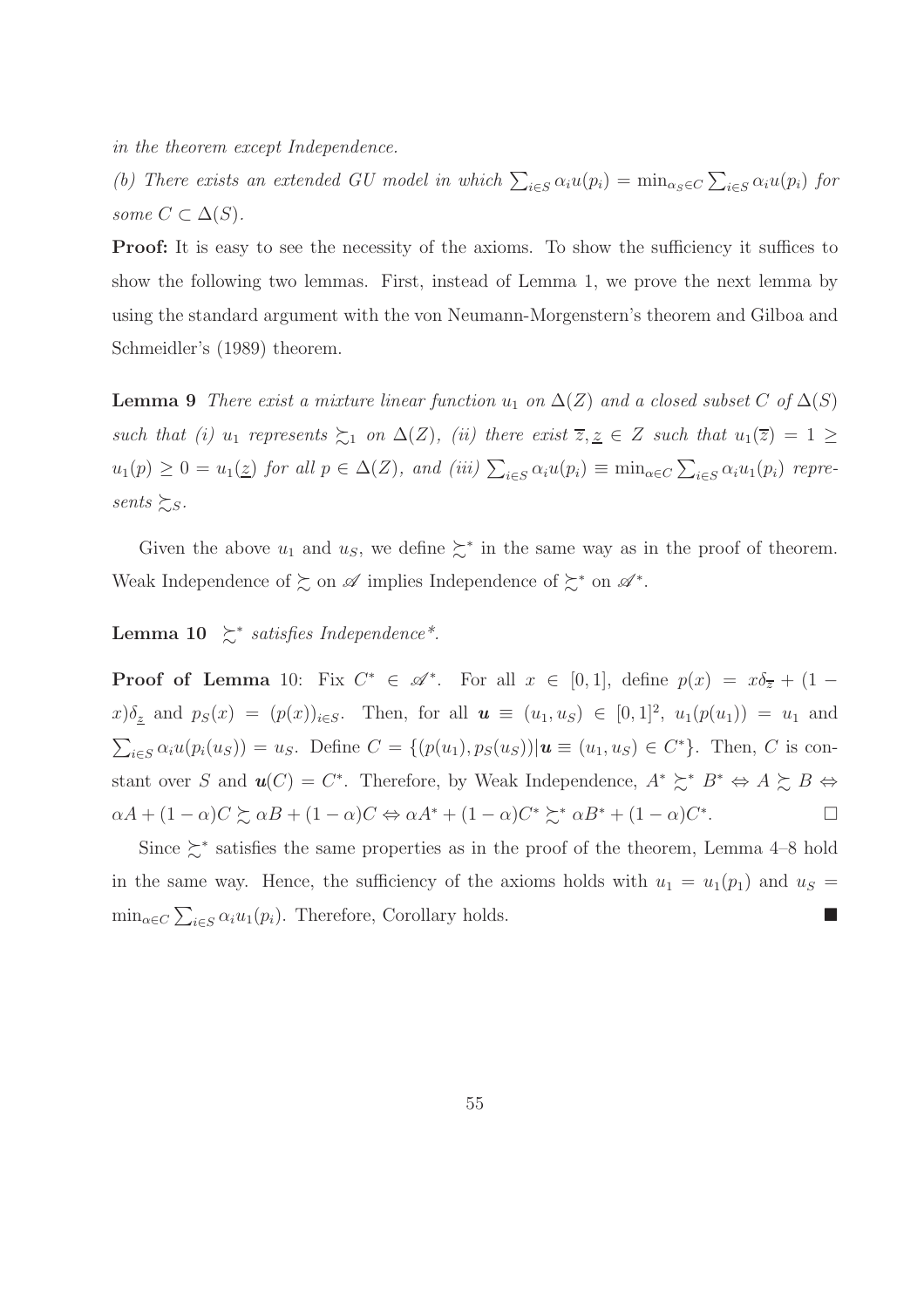### D Discussion on Experiments (Not for Publication)

In the experiments conducted by Lazear et al. (2012), we could observe that medium-level donors exit more often than low-level and high-level donors, when playing the dictator game is subsidized. In the experiments, 96 subjects (48 dictators) participated in five sequential sessions of dictator games with an exit option. Lazear et al. (2012) provided dictators with \$10 as baseline endowment and, on top of that, added subsidies of \$0, \$1, \$3, \$6, and \$10 to the baseline endowment in order. For each subsidy value, dictators decided whether to play the dictator game or exit. Then, the dictators decided the donation amount publicly if they did not exit. For each dictator, the left figure in Figure 3 (p. 14) of Section 8 shows the minimal subsidy needed to play the dictator game and the dictator's average donated proportion.<sup>36</sup> Clearly, the figure shows tendency  $(i)$ .<sup>37</sup>

We found consistent evidence for the tendency in the earliest experiments on dictator games with an exit option conducted by Dana et al. (2006). Dana et al. (2006) provided dictators with \$10 as an endowment and asked dictators the donation amount before the dictators knew that they could exit privately. When the dictators exited, they obtained \$9 privately and receivers obtained \$0 without knowing that this is a consequence of the dictators' choice. The right figure in Figure 3 shows the percentage of dictators who exited and their (intended) donated proportion, which clearly exhibits the tendency.<sup>38</sup>

In the experiment conducted by Dana et al. (2006), dictators were anonymous, while in the treatment conducted by Lazear et al. (2012), receivers could identify dictators. Hence, the consistency between these two experiments, as captured by Figure 3, would support our hypothesis: as long as playing dictator games is common knowledge among subjects, the dictator would consider the receiver's wish that the dictator should act altruistically. Hence,

<sup>36</sup>We regressed donated proportion on subsidy size. The estimated coefficient on the subsidy size is  $-1.6 \cdot 10^{-4}$  (p = 0.887), which is not significantly different from zero. Hence, the donated proportion is statistically constant across the treatments.

<sup>&</sup>lt;sup>37</sup>We made the left figure of Figure 3 based on the no-anonymity treatment in Experiment 2 in Lazear et al. (2012).

<sup>38</sup>We made the right figure of Figure 3 based on Figure 1 (p.197) in Dana et al. (2006).